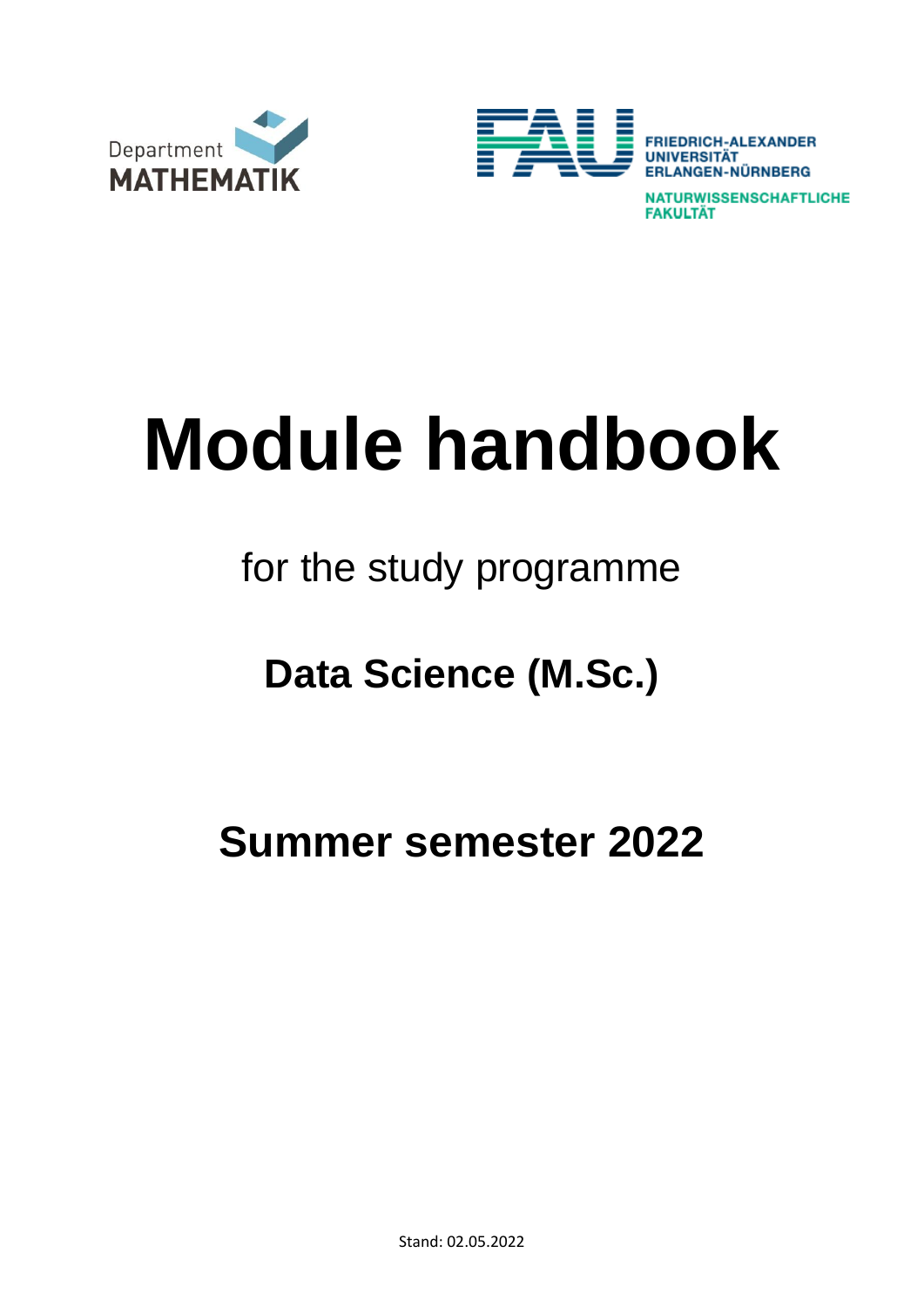#### **Notes:**

Further information on the individual study programs (study and examination regulations, student advisory, etc.) can be found at [www.math.fau.de/studium.](http://www.math.fau.de/studium.)

- For updates on courses offered in this and the next semester, please visit the [UnivIS](http://univis.uni-erlangen.de/go/lec&chapter=natur/mathem) portal.
- Modules of a study program are defined in the respective examination regulations. This collection includes all modules offered by the Department of Computer Science, the Department of Data Science, and the Department of Mathematics for this study programme.
- Modules from application subjects and technical qualifications will not explicitly be mentioned in this handbook.
- Please also refer to the module catalogues to get an overview of all modules which are offered for this study programme.
- This module handbook was handcrafted in dedication by Jutta Zintchenko and Daniel Tenbrinck.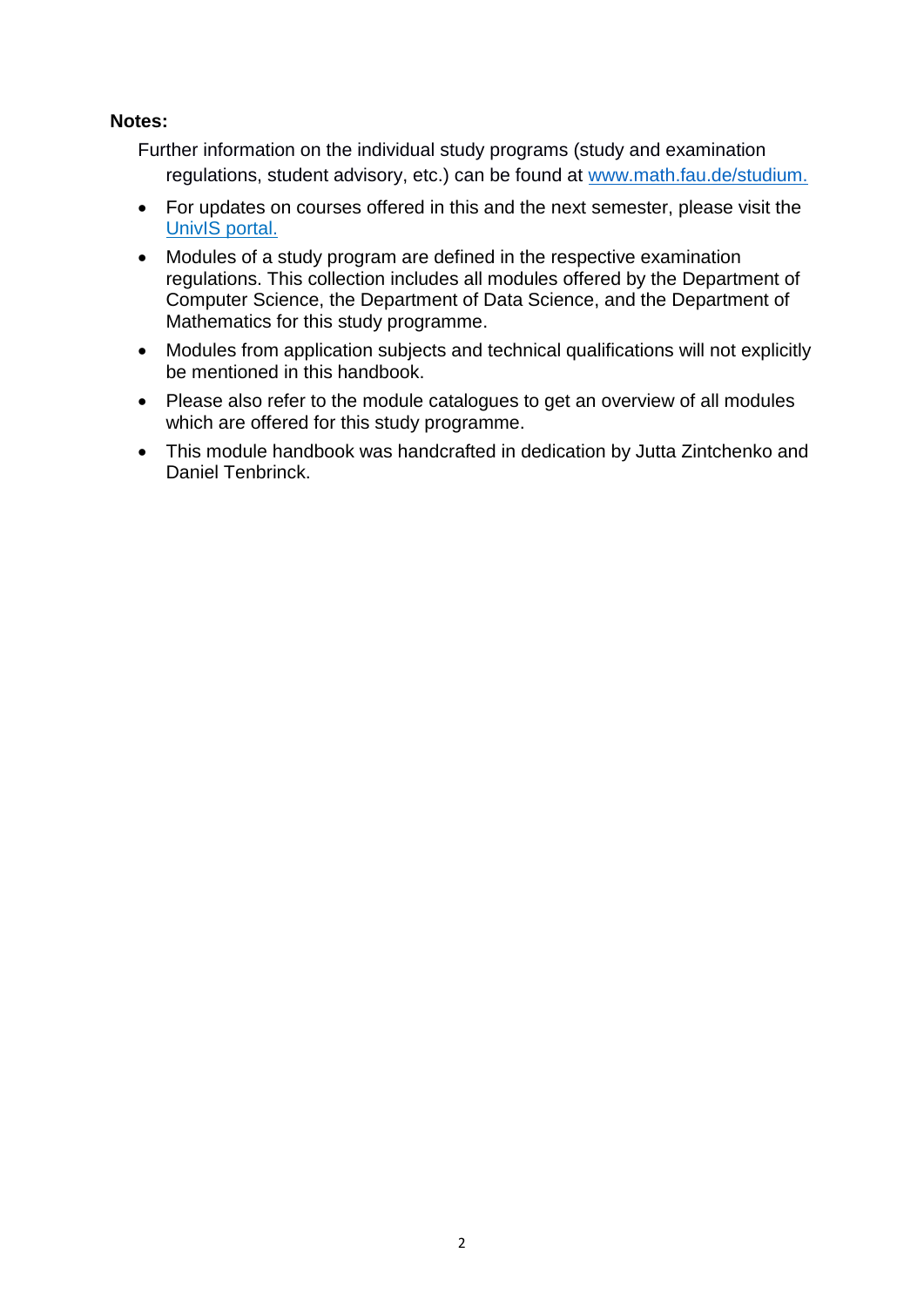Descriptions to the following modules taught in **English** can be found in the module handbook of the M.Sc. study programme Computational and Applied Mathematics (CAM):

- Practical Course: Modeling, Simulation, Optimization (MoSi)
- Mathematische Grundlagen zu Künstliche Intelligenz, Neuronale Netze und Data Analytics II (MathKINN II)

Descriptions to the following modules taught in **German** can be found in the respective module handbook of the M.Sc. study programmes Mathematics and Economics and Mathematics:

• Projektseminar Optimierung (ProO)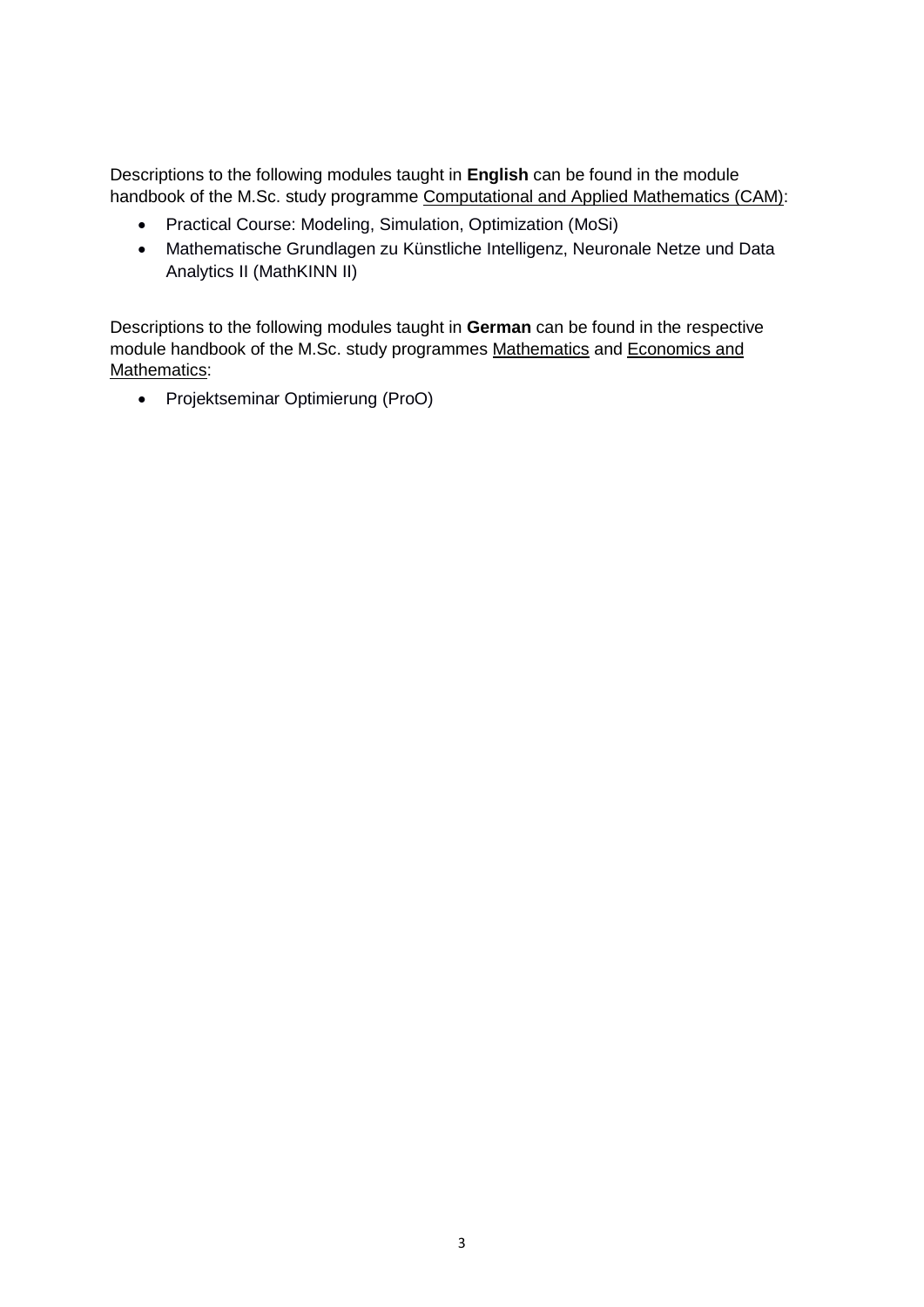#### **Table of Content**

| Partial Differential Equations Based Image Processing (PDE based Image Processing)  29 |  |
|----------------------------------------------------------------------------------------|--|
|                                                                                        |  |
|                                                                                        |  |
|                                                                                        |  |
|                                                                                        |  |
|                                                                                        |  |
|                                                                                        |  |
|                                                                                        |  |
|                                                                                        |  |
|                                                                                        |  |
|                                                                                        |  |
|                                                                                        |  |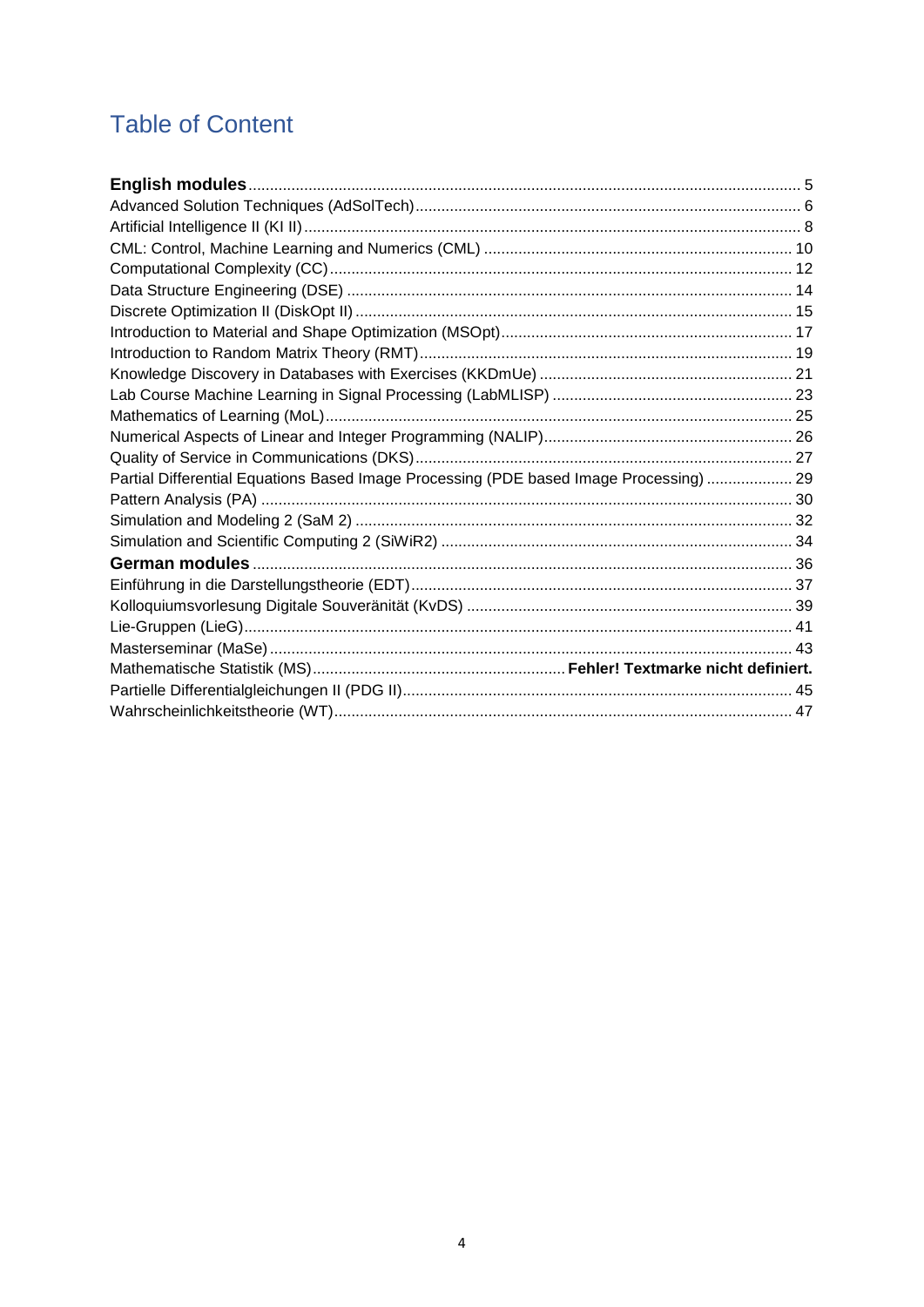<span id="page-4-0"></span>**English modules**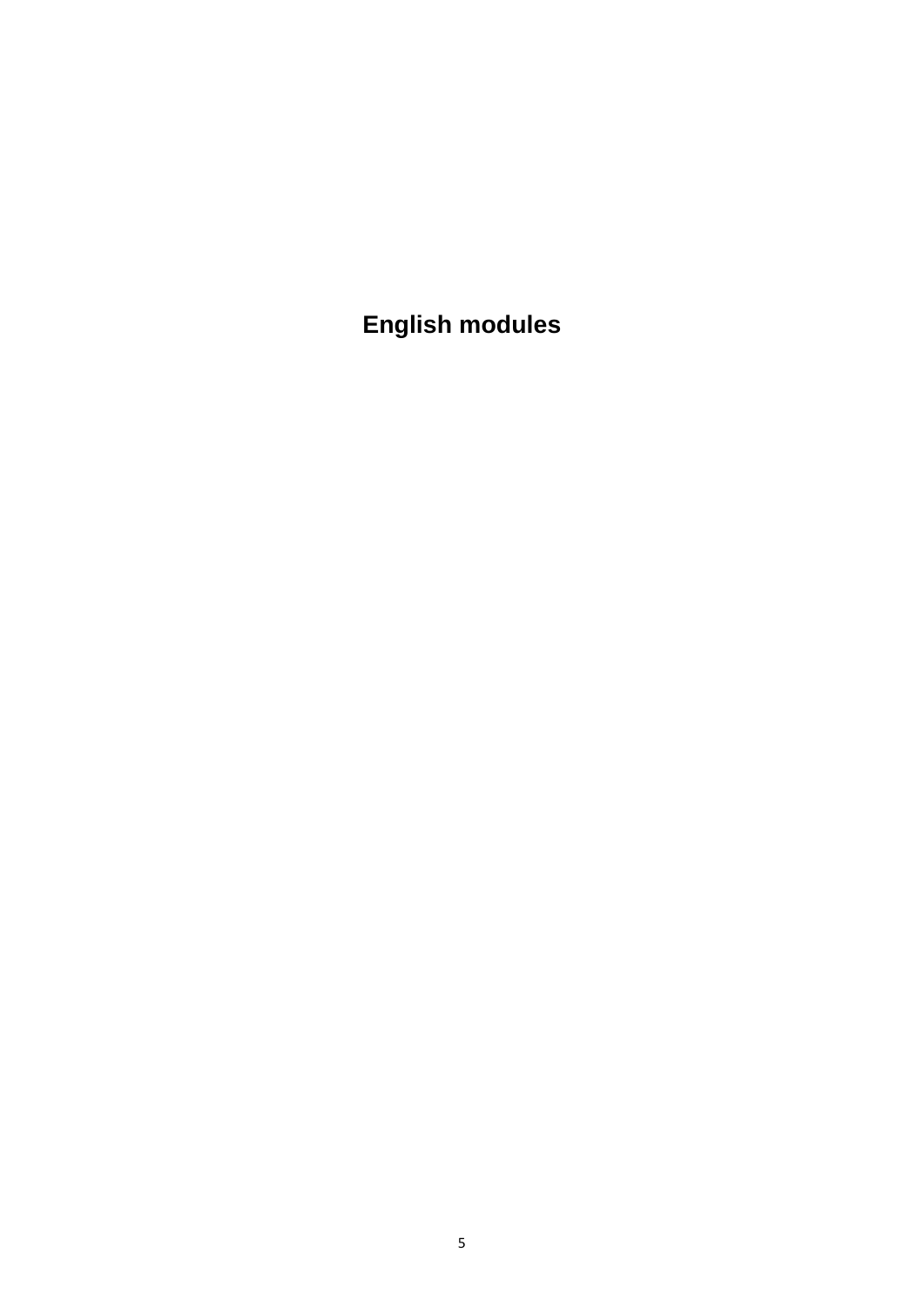<span id="page-5-0"></span>

| $\overline{1}$ | <b>Module name</b>                          | <b>Advanced Solution Techniques (AdSolTech)</b>                                                                                                                                                                                                                                                                                                                                                                                                                                                                     | <b>5 ECTS</b> |
|----------------|---------------------------------------------|---------------------------------------------------------------------------------------------------------------------------------------------------------------------------------------------------------------------------------------------------------------------------------------------------------------------------------------------------------------------------------------------------------------------------------------------------------------------------------------------------------------------|---------------|
| $\overline{2}$ | <b>Courses/lectures</b>                     | Lectures (2 SWS)<br>Exercises (1 SWS)                                                                                                                                                                                                                                                                                                                                                                                                                                                                               |               |
| 3              | <b>Lectures</b>                             | Dr. Stefan Metzger                                                                                                                                                                                                                                                                                                                                                                                                                                                                                                  |               |
| 4              | <b>Module coordinator</b>                   | Prof. Dr. Eberhard Bänsch<br>baensch@math.fau.de                                                                                                                                                                                                                                                                                                                                                                                                                                                                    |               |
| 5              | <b>Content</b>                              | This course covers:<br>Krylov subspace methods for large non-symmetric systems of<br>$\bullet$<br>equations<br>Multilevel methods, especially multigrid (MG) methods, nested<br>$\bullet$<br>and non-nested grid hierarchies<br>Parallel numerics, especially domain decomposition methods<br>$\bullet$<br>Inexact Newton/Newton-Krylov methods for discretized nonlinear<br>$\bullet$<br>partial differential equations<br>Preconditioning and operator-splitting methods                                          |               |
| 6              | <b>Learning objectives</b><br>and skills    | <b>Students</b><br>are able to design application-specific own MG algorithms with<br>the theory of multigrid methods and decide for which problems<br>the MG algorithm is suitable to solve large linear systems of<br>equations,<br>are able to solve sparse nonlinear/non-symmetric systems of<br>$\bullet$<br>equations with modern methods (also with parallel computers),<br>are able to develop under critical assessment complete and<br>$\bullet$<br>efficient methods for application-orientated problems. |               |
| $\overline{7}$ | <b>Prerequisites</b>                        | Recommended: Advanced Discretization Techniques                                                                                                                                                                                                                                                                                                                                                                                                                                                                     |               |
| 8              | Integration into curriculum                 | in 2nd semester                                                                                                                                                                                                                                                                                                                                                                                                                                                                                                     |               |
| 9              | <b>Module compatibility</b>                 | Mandatory elective module for:<br>M.Sc. Computational and Applied Mathematics<br>M.Sc. Data Science<br>$\bullet$<br>M.Sc. Mathematics<br>$\bullet$<br>M.Sc. Industrial Mathematics<br>M.Sc. Economics and Mathematics                                                                                                                                                                                                                                                                                               |               |
| 10             | <b>Method of examination</b>                | Oral exam (15 min.)                                                                                                                                                                                                                                                                                                                                                                                                                                                                                                 |               |
| 11             | <b>Grading Procedure</b>                    | Oral exam (100 %)                                                                                                                                                                                                                                                                                                                                                                                                                                                                                                   |               |
| 12             | <b>Module frequency</b>                     | Summer semester (annually)                                                                                                                                                                                                                                                                                                                                                                                                                                                                                          |               |
| 13             | Workload                                    | Workload: 150h<br>distributed as:<br>Contact hours: 112.5h<br>Independent study: 37.5h<br>$\bullet$                                                                                                                                                                                                                                                                                                                                                                                                                 |               |
| 14             | <b>Module duration</b>                      | One semester                                                                                                                                                                                                                                                                                                                                                                                                                                                                                                        |               |
| 15             | <b>Teaching and examination</b><br>language | English                                                                                                                                                                                                                                                                                                                                                                                                                                                                                                             |               |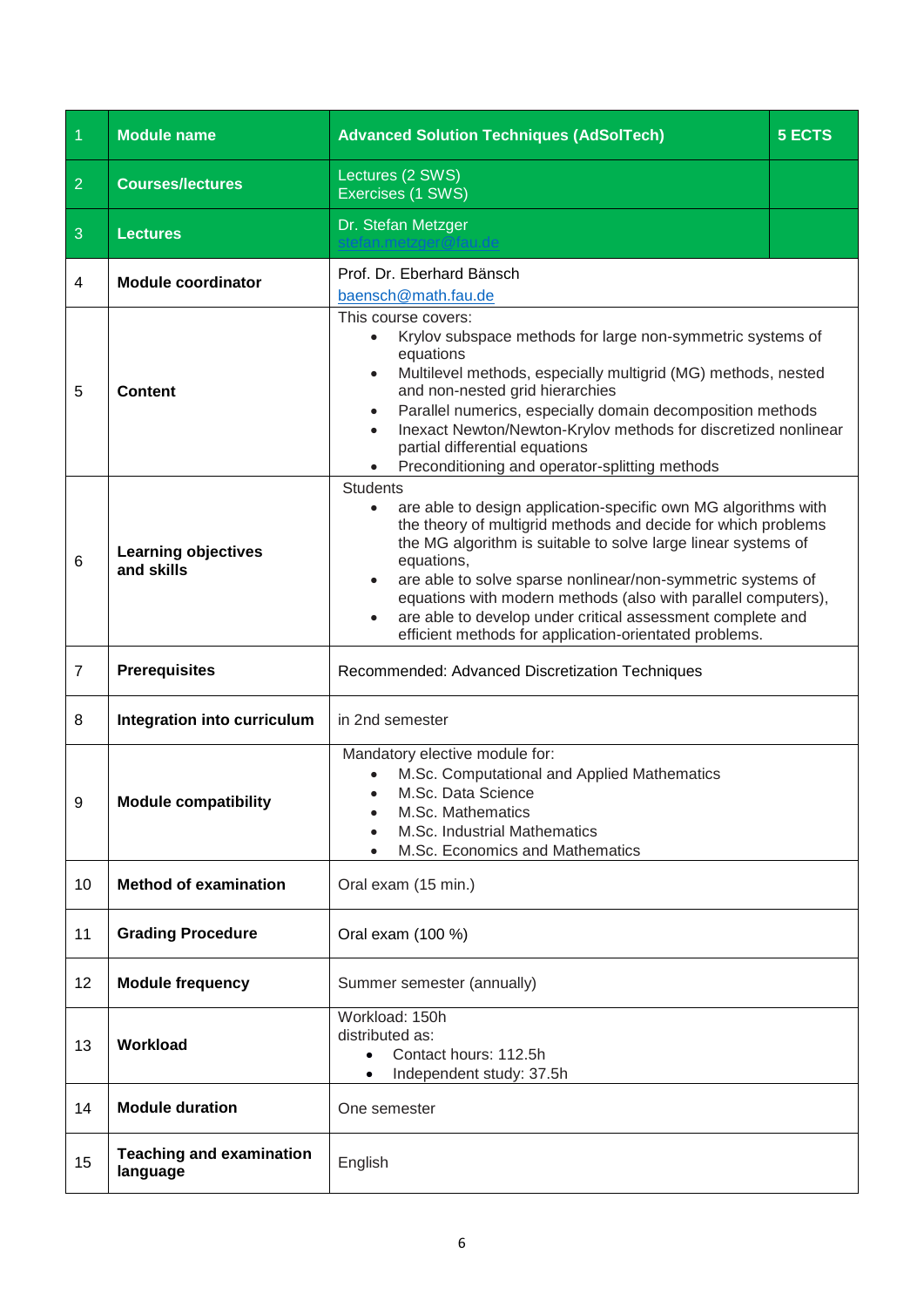| 16 | <b>Recommended reading</b> | Quarteroni & A. Valli: Numerical Approximation of Partial<br><b>Differential Equations</b><br>• P. Knabner & L. Angermann: Numerical Methods for Elliptic and<br><b>Parabolic Differential Equations</b><br>Further literature and scientific publications are announced during<br>the lectures |
|----|----------------------------|-------------------------------------------------------------------------------------------------------------------------------------------------------------------------------------------------------------------------------------------------------------------------------------------------|
|----|----------------------------|-------------------------------------------------------------------------------------------------------------------------------------------------------------------------------------------------------------------------------------------------------------------------------------------------|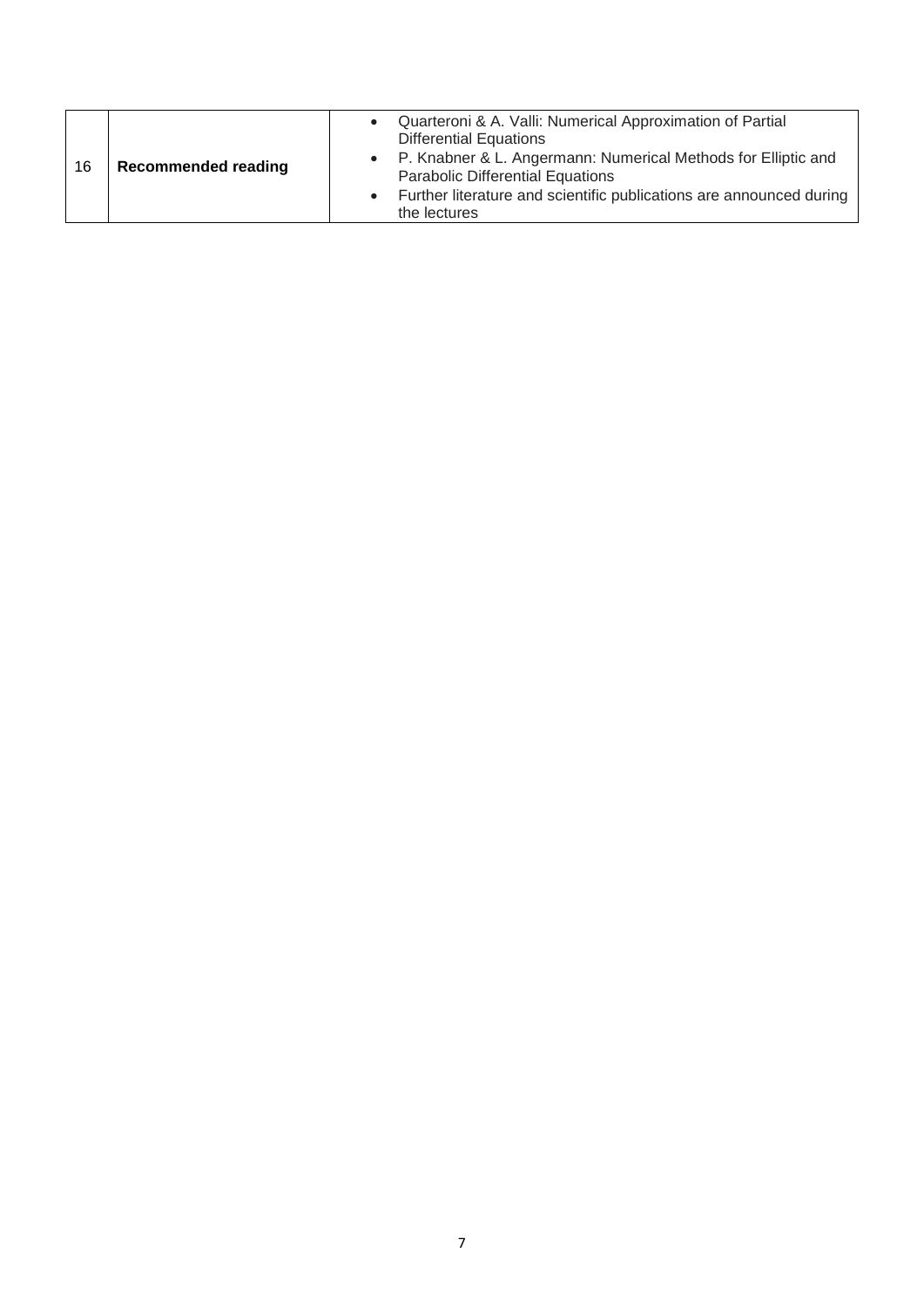<span id="page-7-0"></span>

| $\overline{1}$ | <b>Module name</b>                          | Artificial Intelligence II (KI II)                                                                                                                                                                                                                                                                                                                                                                                                                                                                       | <b>7.5 ECTS</b> |
|----------------|---------------------------------------------|----------------------------------------------------------------------------------------------------------------------------------------------------------------------------------------------------------------------------------------------------------------------------------------------------------------------------------------------------------------------------------------------------------------------------------------------------------------------------------------------------------|-----------------|
| $\overline{2}$ | <b>Courses/lectures</b>                     | Lectures (4 SWS)<br>Exercises (2 SWS)                                                                                                                                                                                                                                                                                                                                                                                                                                                                    |                 |
| 3              | <b>Lecturers</b>                            | Prof. Dr. Michael Kohlhase                                                                                                                                                                                                                                                                                                                                                                                                                                                                               |                 |
| $\overline{4}$ | <b>Module coordinator</b>                   | Prof. Dr. Michael Kohlhase<br>michael.kohlhase@fau.de                                                                                                                                                                                                                                                                                                                                                                                                                                                    |                 |
| 5              | <b>Content</b>                              | This course covers the foundations of Artificial Intelligence (AI), in<br>particular reasoning under uncertainty, machine learning and (if there is<br>time) natural language processing.<br>This course builds on the course Artificial Intelligence I from the preceding<br>winter semester and continues it.                                                                                                                                                                                          |                 |
| 6              | <b>Learning objectives</b><br>and skills    | <b>Technical, Learning, and Method Competencies:</b><br>Knowledge: The students learn foundational representations and<br>algorithms in AI.<br>Application: The concepts learned are applied to examples from<br>the real world (homeworks)<br>Analysis: By modeling human cognitive abilities, students learn to<br>$\bullet$<br>assess and understand human intelligence better.<br><b>Social Competencies:</b><br>Students work in small groups to solve a machine learning<br>challenge/competition. |                 |
| $\overline{7}$ | <b>Prerequisites</b>                        | Artificial Intelligence I                                                                                                                                                                                                                                                                                                                                                                                                                                                                                |                 |
| 8              | Integration into curriculum                 | in 2nd semester                                                                                                                                                                                                                                                                                                                                                                                                                                                                                          |                 |
| 9              | <b>Module compatibility</b>                 | Mandatory elective module for:<br>M.Sc. Artificial Intelligence<br>$\bullet$<br><b>B.Sc. Computational Engineering</b><br>$\bullet$<br>B.Sc./M.Sc. Computer Science<br>B.Sc./M.Sc. Data Science<br>M.Sc. International Information Systems<br><b>B.Sc. Mathematics</b><br>B.Sc./M.Sc. Mechatronics<br>M.Sc. Medical Technology<br><b>B.Sc. Business Informatics</b>                                                                                                                                      |                 |
| 10             | <b>Method of examination</b>                | Written exam (90 min.)                                                                                                                                                                                                                                                                                                                                                                                                                                                                                   |                 |
| 11             | <b>Grading Procedure</b>                    | Written exam (100%); Up to 10% bonus points can be achieved by<br>completing the exercise sheets.                                                                                                                                                                                                                                                                                                                                                                                                        |                 |
| 12             | <b>Module frequency</b>                     | Summer semester (annually)                                                                                                                                                                                                                                                                                                                                                                                                                                                                               |                 |
| 13             | Workload                                    | Workload: 225h<br>distributed as:<br>Contact hours: 90h<br>Independent study: 135h                                                                                                                                                                                                                                                                                                                                                                                                                       |                 |
| 14             | <b>Module duration</b>                      | One semester                                                                                                                                                                                                                                                                                                                                                                                                                                                                                             |                 |
| 15             | <b>Teaching and examination</b><br>language | English                                                                                                                                                                                                                                                                                                                                                                                                                                                                                                  |                 |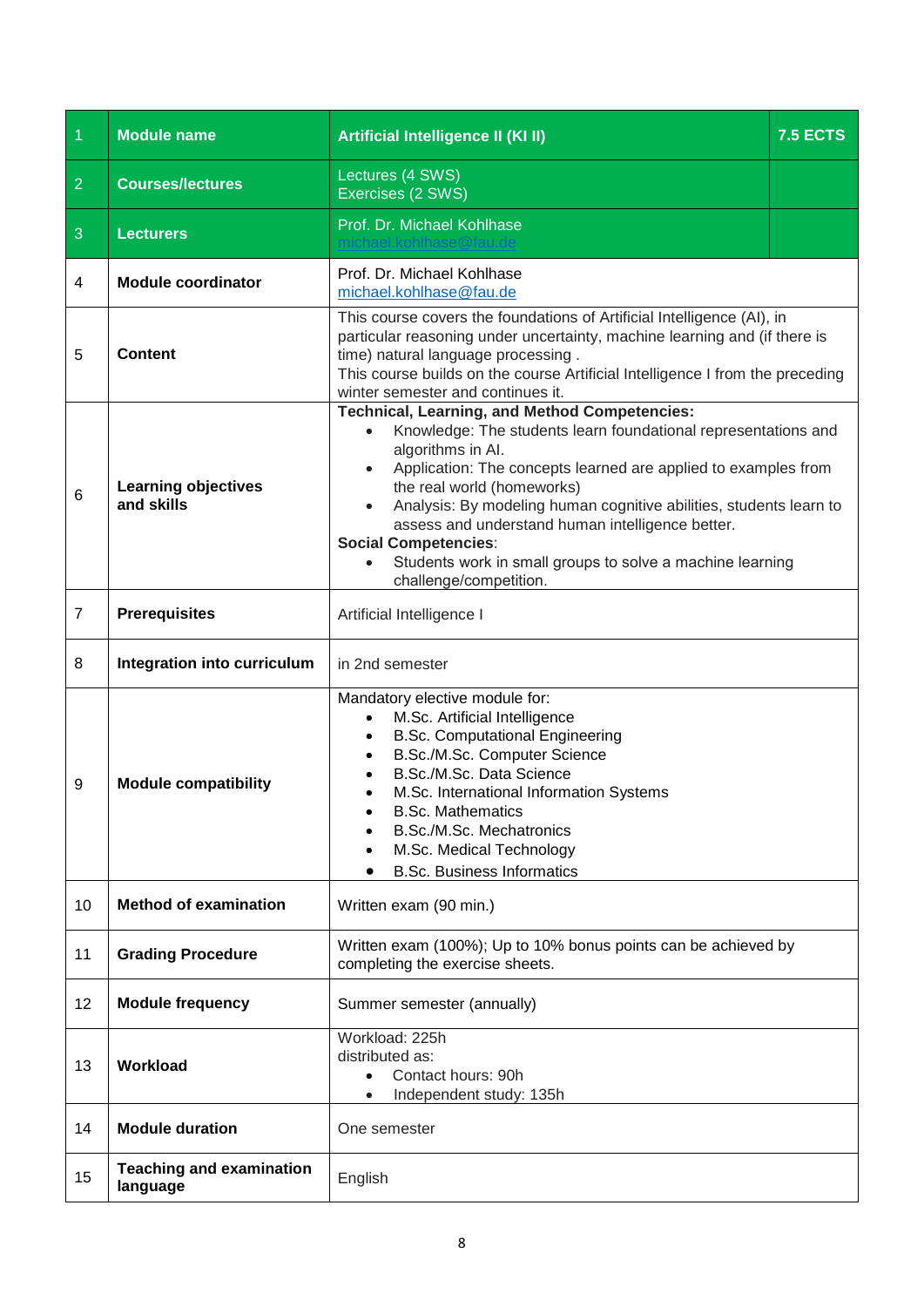| 16 | <b>Recommended reading</b> | The course follows the following textbook:<br>Stuart Russell and Peter Norvig: Artificial Intelligence: A Modern |
|----|----------------------------|------------------------------------------------------------------------------------------------------------------|
|    |                            | Approach. Prentice Hall, 3rd edition, 2009ISBN: 978-3-8273-7089-1                                                |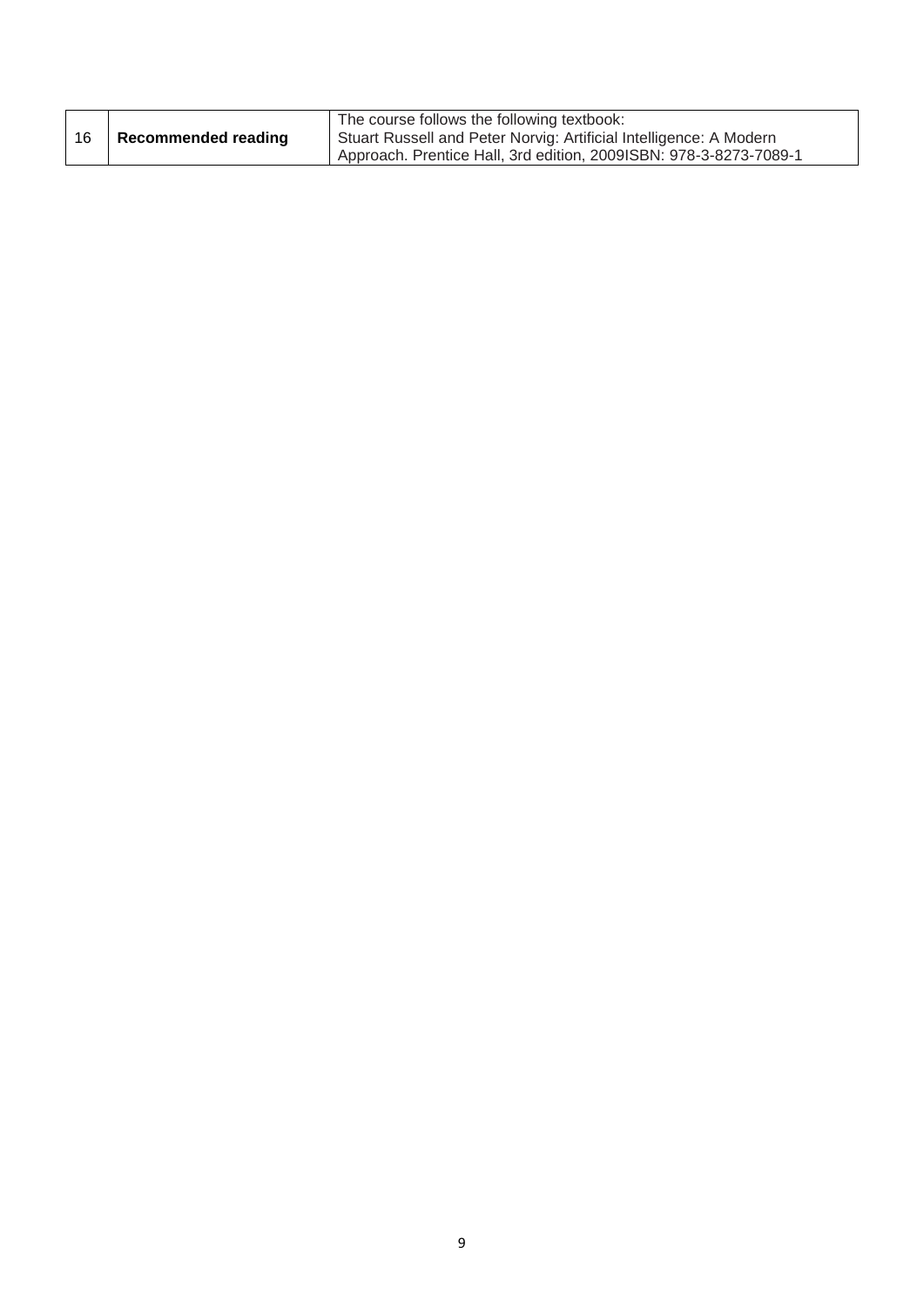<span id="page-9-0"></span>

| $\overline{1}$ | <b>Module name</b>                          | <b>CML: Control, Machine Learning and Numerics (CML)</b>                                                                                                                                                                                                                                                                                                                                                                                                                                                                                                                                                                     | 10 ECTS |
|----------------|---------------------------------------------|------------------------------------------------------------------------------------------------------------------------------------------------------------------------------------------------------------------------------------------------------------------------------------------------------------------------------------------------------------------------------------------------------------------------------------------------------------------------------------------------------------------------------------------------------------------------------------------------------------------------------|---------|
| $\overline{2}$ | <b>Courses/lectures</b>                     | Lectures (2 SWS)<br>Practical exercises (3 SWS)                                                                                                                                                                                                                                                                                                                                                                                                                                                                                                                                                                              |         |
| 3              | <b>Lecturers</b>                            | Prof. Dr. Enrique Zuazua<br>Dr. Yongcun Song                                                                                                                                                                                                                                                                                                                                                                                                                                                                                                                                                                                 |         |
| 4              | <b>Module coordinator</b>                   | Prof. Dr. Enrique Zuazua<br>enrique.zuazua@fau.de                                                                                                                                                                                                                                                                                                                                                                                                                                                                                                                                                                            |         |
| 5              | <b>Content</b>                              | This course covers:<br>several topics related to the control of Ordinary Differential<br>Equations (ODE) and Partial Differential Equations (PDE),<br>including controllability, observability, and some of the most<br>fundamental work that has been done in the subject in recent<br>years.<br>an introduction to Machine Learning, focusing mainly on the use<br>of control techniques for the analysis of Deep Neural Networks as<br>a tool to address, for instance, the problem of Supervised<br>Learning.<br>some classical computational techniques related to the control of<br>ODE and PDE, and machine learning. |         |
| 6              | <b>Learning objectives</b><br>and skills    | Students are able to:<br>understand some basic theory on control and machine learning.<br>learn about recent advances on control and machine learning.<br>$\bullet$<br>implement some computational techniques using their own or<br>specified software and critically evaluate the results,<br>set out their approaches and results in a comprehensible and<br>convincing manner, making use of appropriate presentation<br>techniques.                                                                                                                                                                                     |         |
| $\overline{7}$ | <b>Prerequisites</b>                        | Basic knowledge of calculus, linear algebra, ODE and PDE. Familiarity<br>with scientific computing is helpful.                                                                                                                                                                                                                                                                                                                                                                                                                                                                                                               |         |
| 8              | Integration into curriculum                 | in 2nd semester                                                                                                                                                                                                                                                                                                                                                                                                                                                                                                                                                                                                              |         |
| 9              | <b>Module compatibility</b>                 | Mandatory elective module for:<br>M.Sc. Computational and Applied Mathematics<br>M.Sc. Data Science                                                                                                                                                                                                                                                                                                                                                                                                                                                                                                                          |         |
| 10             | <b>Method of examination</b>                | Project work with presentation and report                                                                                                                                                                                                                                                                                                                                                                                                                                                                                                                                                                                    |         |
| 11             | <b>Grading Procedure</b>                    | Presentation (50%)<br>Report (50%)                                                                                                                                                                                                                                                                                                                                                                                                                                                                                                                                                                                           |         |
| 12             | <b>Module frequency</b>                     | Summer semester (annually)                                                                                                                                                                                                                                                                                                                                                                                                                                                                                                                                                                                                   |         |
| 13             | Workload                                    | Workload: 300h<br>distributed as:<br>Contact hours: 75h<br>Independent study: 225h                                                                                                                                                                                                                                                                                                                                                                                                                                                                                                                                           |         |
| 14             | <b>Module duration</b>                      | One semester                                                                                                                                                                                                                                                                                                                                                                                                                                                                                                                                                                                                                 |         |
| 15             | <b>Teaching and examination</b><br>language | English                                                                                                                                                                                                                                                                                                                                                                                                                                                                                                                                                                                                                      |         |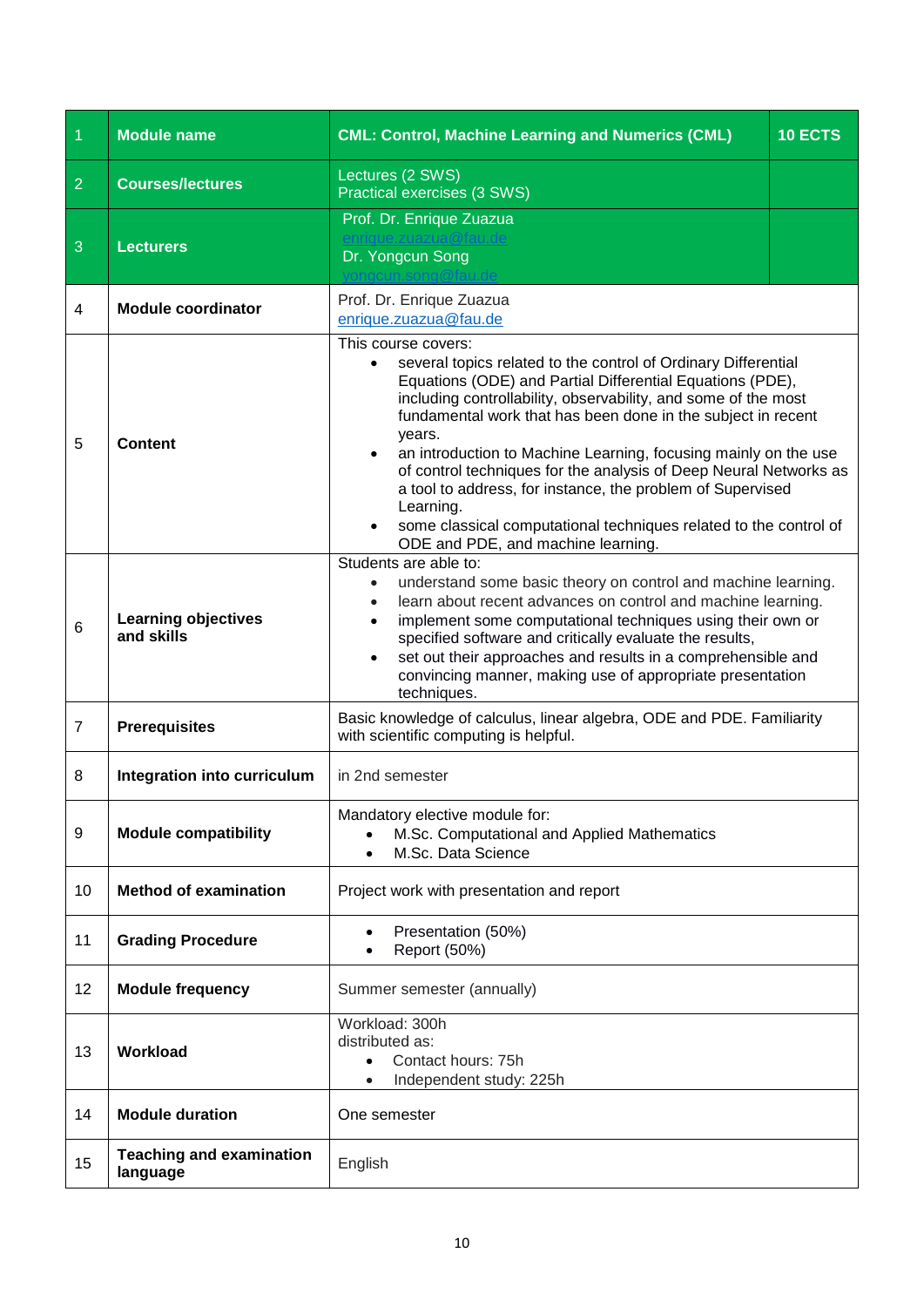| 16 | <b>Recommended reading</b> | [1] L. Bottou, F. E. Curtis, and J. Nocedal, Optimization methods for large-<br>scale machine learning. SIAM Review, 60 (2) (2018), 223-311.<br>[2] J. M. Coron, Control and Nonlinearity, Mathematical Surveys and<br>Monographs, 143, AMS, 2009.<br>[3] I. Goodfellow, Y. Bengio, & A. Courville, Deep Learning. MIT press,<br>2016.<br>[4] R. Glowinski, J. L. Lions, and J. He, Exact and Approximate<br>Controllability for Distributed Parameter Systems: A Numerical<br>Approach, Encyclopedia Math. Appl., Cambridge University Press,<br>Cambridge, UK, 2008.<br>[5] C. F. Higham, and D. J. Higham, Deep learning: An introduction for<br>applied mathematicians. SIAM Review, 61 (4) (2019), 860-891.<br>[6] J. Nocedal, and S. Wright, Numerical Optimization. Springer Science &<br>Business Media, 2006.<br>[7] D. Ruiz-Balet, and E. Zuazua, Neural ODE control for classification,<br>approximation and transport. arXiv preprint arXiv:2104.05278, (2021).<br>[8] E. Zuazua, Propagation, observation, and control of waves<br>approximated by finite difference methods, SIAM Review, 47 (2)<br>(2005), 197-243.<br>[9] E. Zuazua, Controllability and observability of partial differential |
|----|----------------------------|----------------------------------------------------------------------------------------------------------------------------------------------------------------------------------------------------------------------------------------------------------------------------------------------------------------------------------------------------------------------------------------------------------------------------------------------------------------------------------------------------------------------------------------------------------------------------------------------------------------------------------------------------------------------------------------------------------------------------------------------------------------------------------------------------------------------------------------------------------------------------------------------------------------------------------------------------------------------------------------------------------------------------------------------------------------------------------------------------------------------------------------------------------------------------------------------------------------|
|    |                            | equations: some results and open problems, in Handbook of<br>Differential Equations: Evolutionary Equations. Vol. 3. North-Holland,<br>2006. 527-621.                                                                                                                                                                                                                                                                                                                                                                                                                                                                                                                                                                                                                                                                                                                                                                                                                                                                                                                                                                                                                                                          |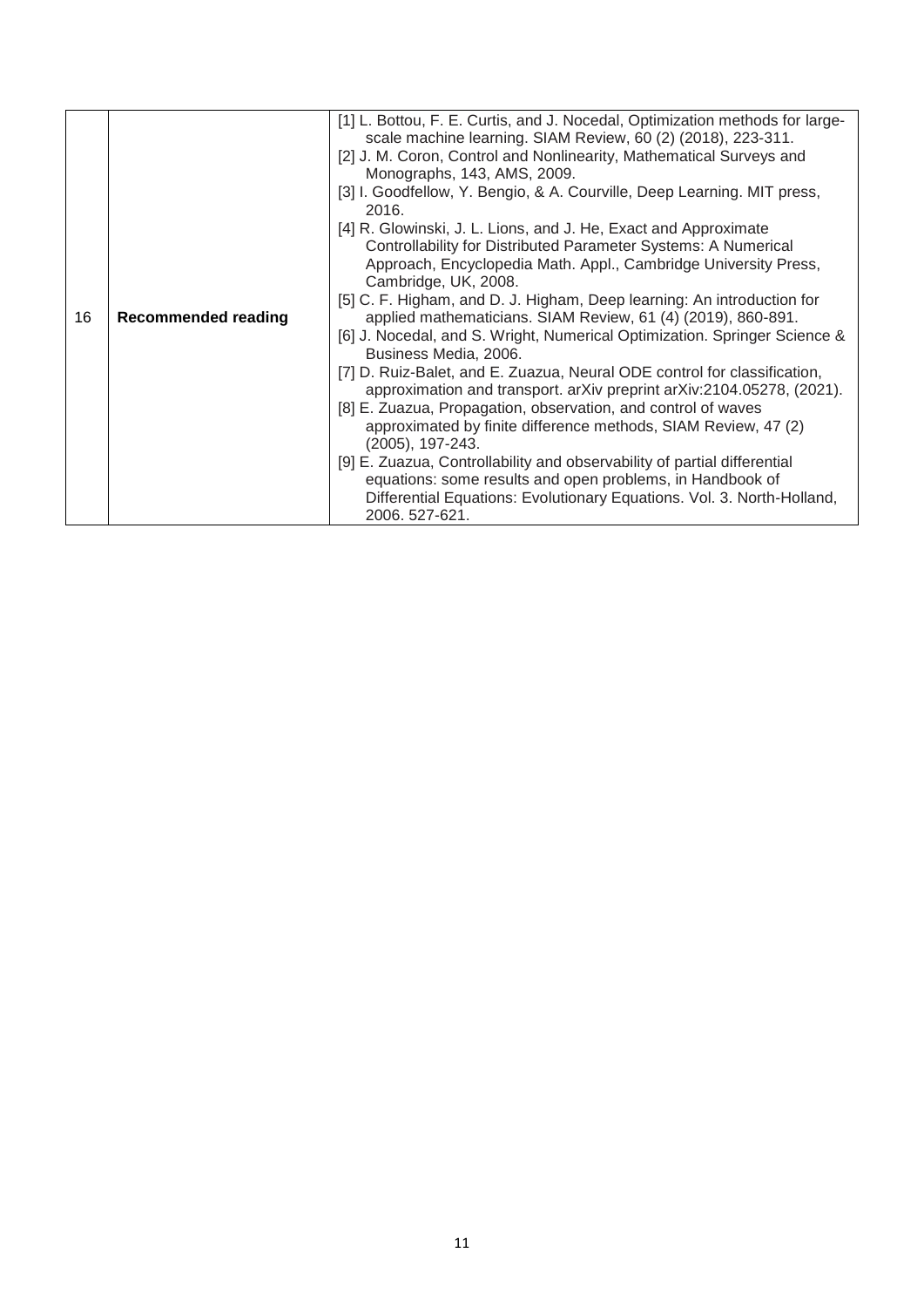<span id="page-11-0"></span>

| $\overline{1}$ | <b>Module name</b>                       | <b>Computational Complexity (CC)</b>                                                                                                                                                                                                                                                                                                                                                                                                                                                | 5 ECTS |
|----------------|------------------------------------------|-------------------------------------------------------------------------------------------------------------------------------------------------------------------------------------------------------------------------------------------------------------------------------------------------------------------------------------------------------------------------------------------------------------------------------------------------------------------------------------|--------|
| $\overline{2}$ | <b>Courses/lectures</b>                  | Lectures (2 SWS)<br>Exercises (1 SWS)                                                                                                                                                                                                                                                                                                                                                                                                                                               |        |
| 3              | <b>Lecturers</b>                         | Prof. Dr. Yiannis Giannakopoulos                                                                                                                                                                                                                                                                                                                                                                                                                                                    |        |
| 4              | <b>Module coordinator</b>                | Prof. Dr. Yiannis Giannakopoulos<br>yiannis.giannakopoulos@fau.de                                                                                                                                                                                                                                                                                                                                                                                                                   |        |
| 5              | Content                                  | This course covers:<br>P, NP, and NP-completeness<br>Complexity classes and reductions<br>Boolean circuits<br>The polynomial-time hierarchy<br>Space complexity<br>Randomized computation<br>Counting complexity<br>Introduction to the PCP theorem and hardness of approximation<br>Average-case complexity                                                                                                                                                                        |        |
| 6              | <b>Learning objectives</b><br>and skills | Upon successful completion of the module, students are able to:<br>have a rigorous understand of the concept of computation and its<br>formal limitations<br>have knowledge of the fundamental complexity classes (including<br>P, NP and PSPACE)<br>understand the notion of completeness and are able to design<br>$\bullet$<br>and understand reductions between these classes<br>are exposed to various formal computation models, including<br>Boolean circuits and randomness |        |
| $\overline{7}$ | <b>Prerequisites</b>                     | Undergraduate-level course in algorithms and/or discrete optimization.<br>Basic knowledge of analysis, linear algebra, and probability.                                                                                                                                                                                                                                                                                                                                             |        |
| 8              | Integration into curriculum              | from 1st semester                                                                                                                                                                                                                                                                                                                                                                                                                                                                   |        |
| 9              | <b>Module compatibility</b>              | Mandatory elective module for:<br>M.Sc. Artificial Intelligence<br>$\bullet$<br>M.Sc. Computational and Applied Mathematics<br><b>B.Sc. Computer Science</b><br>M. Sc. Data Science<br>M. Sc. Mathematics<br>M. Sc. Economics and Mathematics                                                                                                                                                                                                                                       |        |
| 10             | <b>Method of examination</b>             | Oral exam (30 min.)                                                                                                                                                                                                                                                                                                                                                                                                                                                                 |        |
| 11             | <b>Grading Procedure</b>                 | Oral exam (100%)                                                                                                                                                                                                                                                                                                                                                                                                                                                                    |        |
| 12             | <b>Module frequency</b>                  | Annually (summer semester)                                                                                                                                                                                                                                                                                                                                                                                                                                                          |        |
| 13             | Workload                                 | Workload: 150h<br>distributed as:<br>Contact hours: 45h<br>Independent study: 105h<br>$\bullet$                                                                                                                                                                                                                                                                                                                                                                                     |        |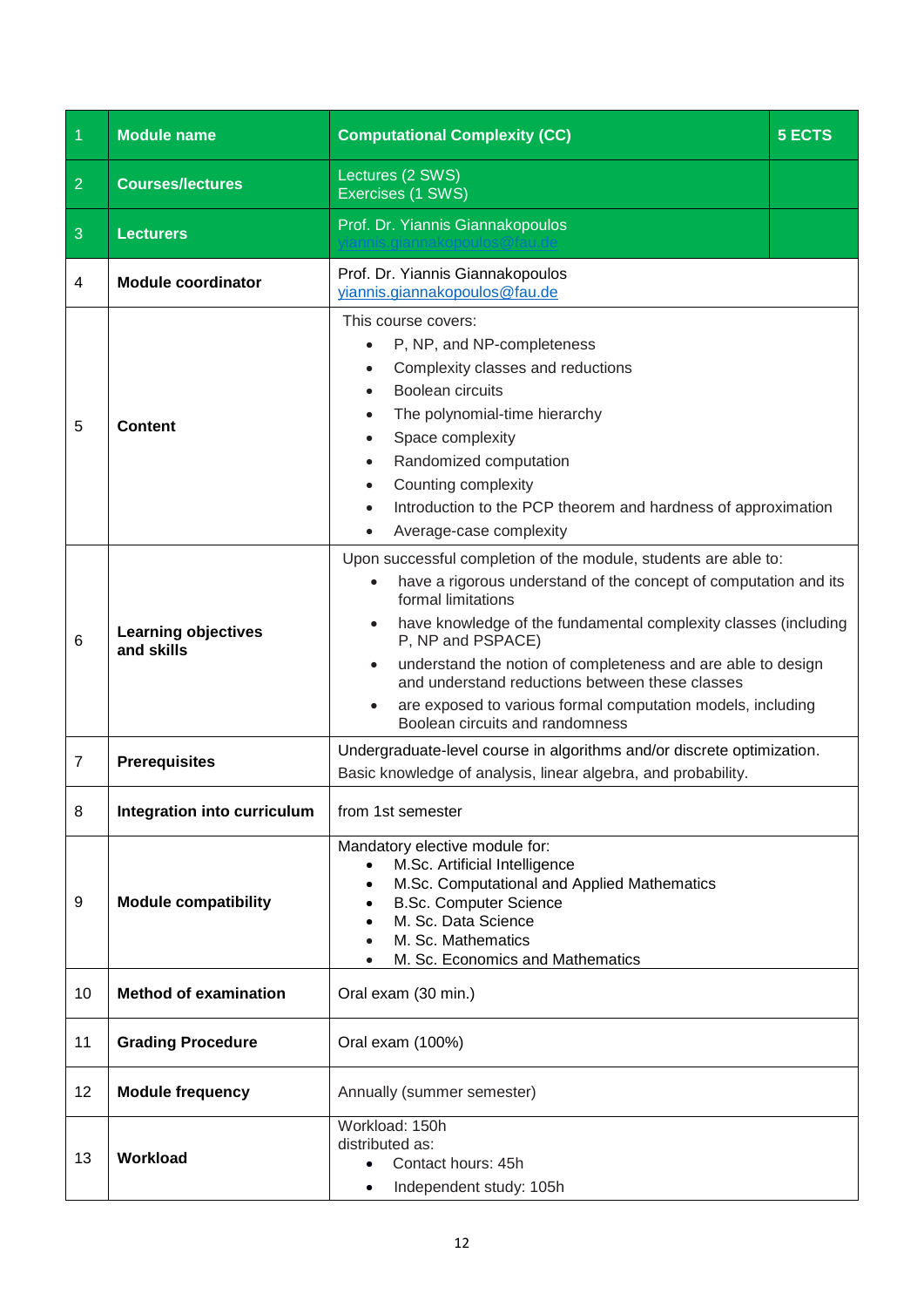| 14 | <b>Module duration</b>                      | One semester                                                                                                                                                                                                                                                                                                                                 |
|----|---------------------------------------------|----------------------------------------------------------------------------------------------------------------------------------------------------------------------------------------------------------------------------------------------------------------------------------------------------------------------------------------------|
| 15 | <b>Teaching and examination</b><br>language | English                                                                                                                                                                                                                                                                                                                                      |
| 16 | <b>Recommended reading</b>                  | Oded Goldreich. "Computational Complexity: A Conceptual<br>Perspective". Cambridge University Press, 2008.<br>Sanjeev Arora and Boaz Barak. "Computational Complexity: A<br>$\bullet$<br>Modern Approach". Cambridge University Press, 2009<br>Christos H. Papadimitriou. "Computational Complexity". Addison-<br>$\bullet$<br>Wesley, 1994. |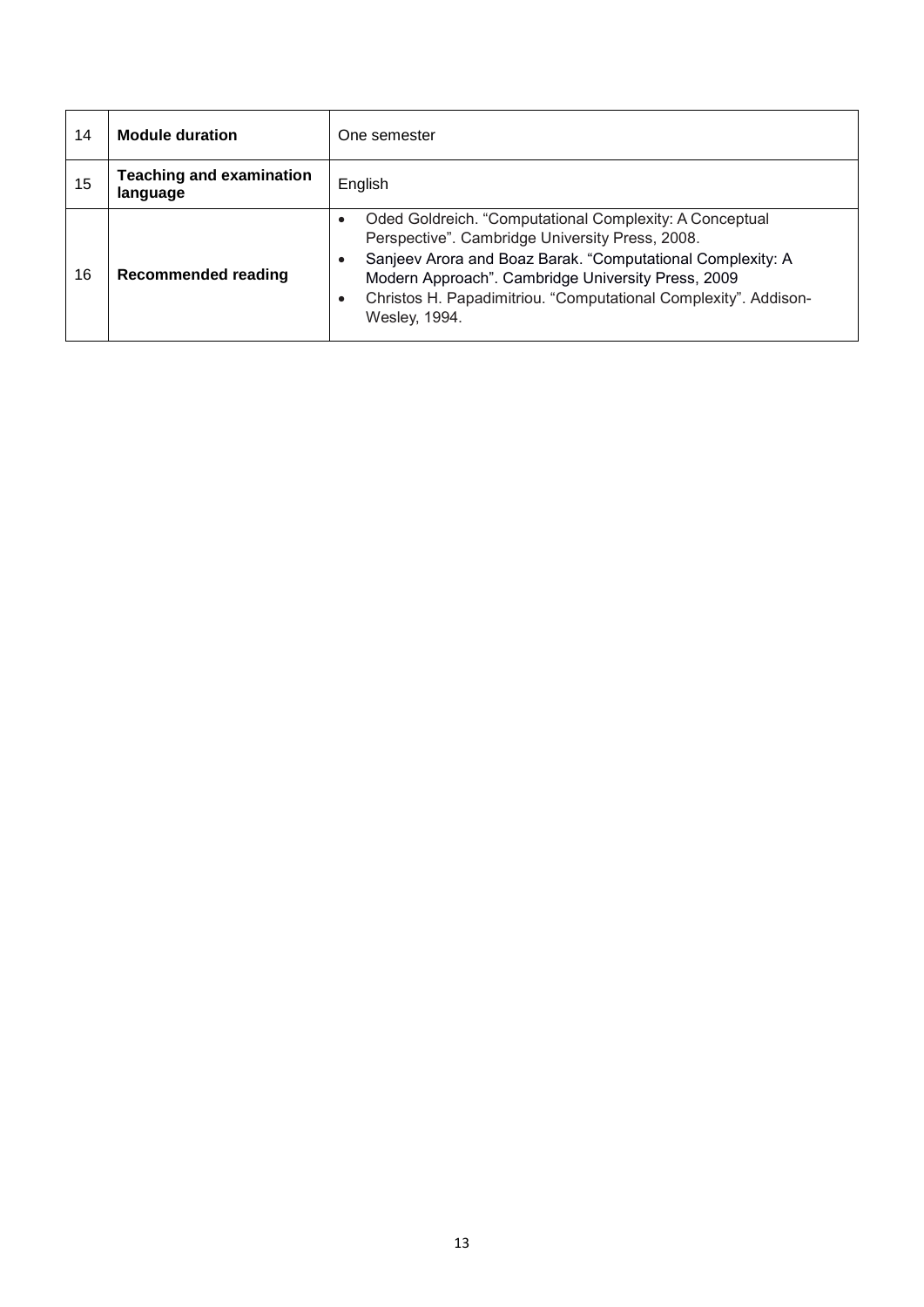<span id="page-13-0"></span>

| $\overline{1}$ | <b>Module name</b>                          | <b>Data Structure Engineering (DSE)</b>                                                                                                                                                                                                                                                                                                                                                                                                                                                                                                                                                                                                                                                                                                   | <b>5 ECTS</b> |
|----------------|---------------------------------------------|-------------------------------------------------------------------------------------------------------------------------------------------------------------------------------------------------------------------------------------------------------------------------------------------------------------------------------------------------------------------------------------------------------------------------------------------------------------------------------------------------------------------------------------------------------------------------------------------------------------------------------------------------------------------------------------------------------------------------------------------|---------------|
| $\overline{2}$ | <b>Courses/lectures</b>                     | Lectures (2 SWS)<br>Exercises (2 SWS)                                                                                                                                                                                                                                                                                                                                                                                                                                                                                                                                                                                                                                                                                                     |               |
| 3              | <b>Lecturers</b>                            | Prof. Dr. Viktor Leis                                                                                                                                                                                                                                                                                                                                                                                                                                                                                                                                                                                                                                                                                                                     |               |
| 4              | <b>Module coordinator</b>                   | Prof. Dr. Viktor Leis<br>viktor.leis@fau.de                                                                                                                                                                                                                                                                                                                                                                                                                                                                                                                                                                                                                                                                                               |               |
| 5              | <b>Content</b>                              | Data structures are often crucial for overall performance. On modern<br>hardware a low asymptotic complexity does not guarantee good<br>performance. To achieve good performance in practice, one must also<br>take features of today's processors, such as caches and the abundant<br>parallelism, into account when designing and implementing data<br>structures.<br>This course teaches principles for engineering of high-performance data<br>structures on modern hardware. It first introduces the necessary hardware<br>background, before studying different variants of data structures such as<br>hash tables, search trees, and tries. Finally, a number of synchronization<br>protocols for concurrent access are presented. |               |
| 6              | <b>Learning objectives</b><br>and skills    | Students can implement efficient data structures. They are capable of<br>designing custom, domain-specific data structure variants and of<br>synchronizing them for multi-core processors in a scalable fashion.                                                                                                                                                                                                                                                                                                                                                                                                                                                                                                                          |               |
| $\overline{7}$ | <b>Prerequisites</b>                        | Recommended:<br>Algorithms and Data Structures<br>System programming<br>Good programming skills in C or C++                                                                                                                                                                                                                                                                                                                                                                                                                                                                                                                                                                                                                               |               |
| 8              | Integration into curriculum                 | from 1st semester                                                                                                                                                                                                                                                                                                                                                                                                                                                                                                                                                                                                                                                                                                                         |               |
| 9              | <b>Module compatibility</b>                 | Mandatory elective module in:<br>M.Sc. Computer Science<br>M.Sc. Data Science<br>M.Sc. Information and Communication Technology                                                                                                                                                                                                                                                                                                                                                                                                                                                                                                                                                                                                           |               |
| 10             | <b>Method of examination</b>                | Oral exam (30 min.)                                                                                                                                                                                                                                                                                                                                                                                                                                                                                                                                                                                                                                                                                                                       |               |
| 11             | <b>Grading Procedure</b>                    | Oral exam (100%)                                                                                                                                                                                                                                                                                                                                                                                                                                                                                                                                                                                                                                                                                                                          |               |
| 12             | <b>Module frequency</b>                     | Summer semester (annually)                                                                                                                                                                                                                                                                                                                                                                                                                                                                                                                                                                                                                                                                                                                |               |
| 13             | Workload                                    | Workload: 150h<br>distributed as:<br>Contact hours: 60h<br>$\bullet$<br>Independent study: 90h                                                                                                                                                                                                                                                                                                                                                                                                                                                                                                                                                                                                                                            |               |
| 14             | <b>Module duration</b>                      | One semester                                                                                                                                                                                                                                                                                                                                                                                                                                                                                                                                                                                                                                                                                                                              |               |
| 15             | <b>Teaching and examination</b><br>language | English                                                                                                                                                                                                                                                                                                                                                                                                                                                                                                                                                                                                                                                                                                                                   |               |
| 16             | <b>Recommended reading</b>                  |                                                                                                                                                                                                                                                                                                                                                                                                                                                                                                                                                                                                                                                                                                                                           |               |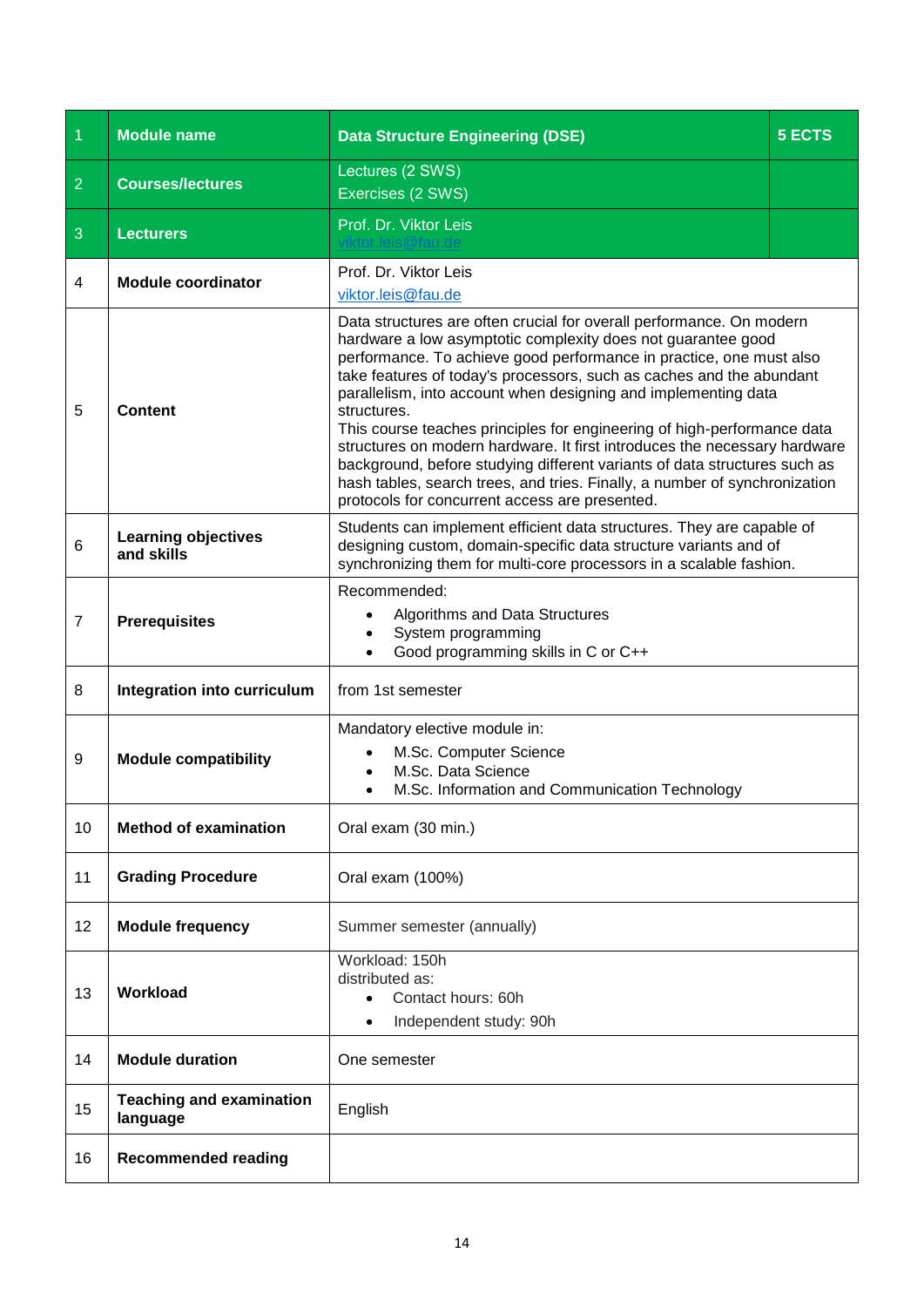<span id="page-14-0"></span>

| $\overline{1}$ | <b>Module name</b>                          | <b>Discrete Optimization II (DiskOpt II)</b>                                                                                                                                                                                                                                                                                                                                                                                                                                                                                                               | <b>5 ECTS</b> |
|----------------|---------------------------------------------|------------------------------------------------------------------------------------------------------------------------------------------------------------------------------------------------------------------------------------------------------------------------------------------------------------------------------------------------------------------------------------------------------------------------------------------------------------------------------------------------------------------------------------------------------------|---------------|
| $\overline{2}$ | <b>Courses/lectures</b>                     | Lectures (2 SWS)<br>Exercises (1 SWS)                                                                                                                                                                                                                                                                                                                                                                                                                                                                                                                      |               |
| 3              | <b>Lecturers</b>                            | Prof. Dr. Alexander Martin                                                                                                                                                                                                                                                                                                                                                                                                                                                                                                                                 |               |
| 4              | <b>Module coordinator</b>                   | Prof. Dr. Alexander Martin<br>alexander.martin@fau.de                                                                                                                                                                                                                                                                                                                                                                                                                                                                                                      |               |
| 5              | <b>Content</b>                              | In this lecture, we cover theoretical aspects and solution strategies for<br>difficult integer and mixed-integer optimization problems. First, we show<br>the equivalence between separation and optimization. Then, we present<br>solution strategies for large-scale optimization problems, e.g.,<br>decomposition methods and approximation algorithms. Finally, we deal<br>with conditions for the existence of integer polyhedra. We also discuss<br>applications for example from the fields of engineering, finance, energy or<br>public transport. |               |
| 6              | <b>Learning objectives</b><br>and skills    | Students are able to:<br>use basic terms of discrete optimization<br>$\bullet$<br>model real-world discrete optimization problems, determine their<br>$\bullet$<br>complexity and solve them with appropriate mathematical<br>methods.                                                                                                                                                                                                                                                                                                                     |               |
| $\overline{7}$ | <b>Prerequisites</b>                        | Recommended:<br>Knowledge in linear and combinatorial optimization<br>Discrete optimization I                                                                                                                                                                                                                                                                                                                                                                                                                                                              |               |
| 8              | Integration into curriculum                 | in 2nd semester                                                                                                                                                                                                                                                                                                                                                                                                                                                                                                                                            |               |
| 9              | <b>Module compatibility</b>                 | Mandatory elective module in:<br>M.Sc. Artificial Intelligence<br>M.Sc. Computational and Applied Mathematics<br>B.Sc./M.Sc. Computer Science<br>M.Sc. Data Science<br>M.Sc. Economics and Mathematics<br>M.Sc. Industrial Mathematics<br>M.Sc. Mathematics                                                                                                                                                                                                                                                                                                |               |
| 10             | <b>Method of examination</b>                | Oral exam (20 min.)                                                                                                                                                                                                                                                                                                                                                                                                                                                                                                                                        |               |
| 11             | <b>Grading Procedure</b>                    | Oral exam (100%)                                                                                                                                                                                                                                                                                                                                                                                                                                                                                                                                           |               |
| 12             | <b>Module frequency</b>                     | Summer semester (annually)                                                                                                                                                                                                                                                                                                                                                                                                                                                                                                                                 |               |
| 13             | Workload                                    | Workload: 150h<br>distributed as:<br>Contact hours: 45h<br>Independent study: 105h                                                                                                                                                                                                                                                                                                                                                                                                                                                                         |               |
| 14             | <b>Module duration</b>                      | One semester                                                                                                                                                                                                                                                                                                                                                                                                                                                                                                                                               |               |
| 15             | <b>Teaching and examination</b><br>language | English                                                                                                                                                                                                                                                                                                                                                                                                                                                                                                                                                    |               |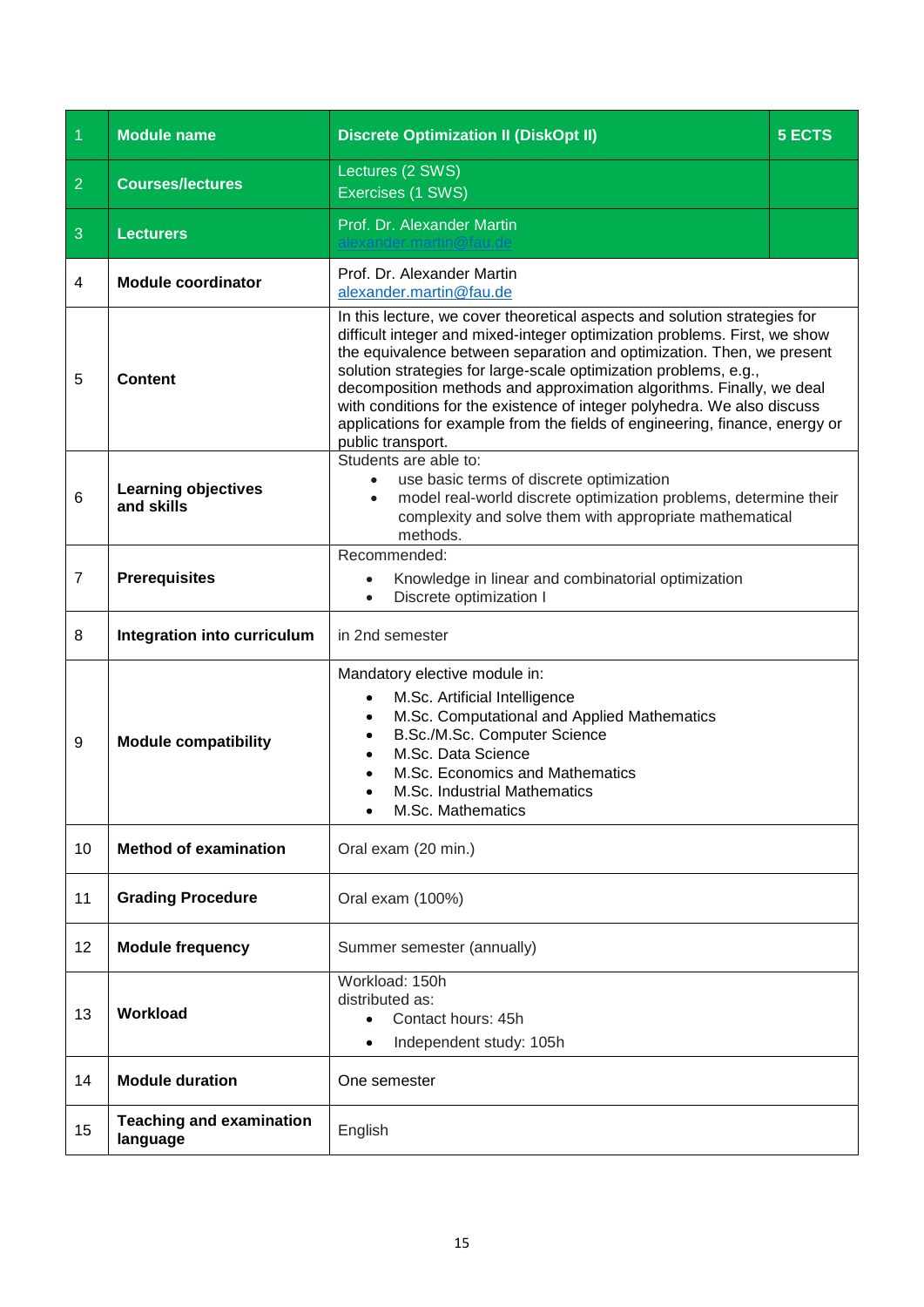|    |                            | Lecture notes<br>$\bullet$<br>Bertsimas, Weismantel: Optimization over Integers, Dynamic<br>$\bullet$<br>Ideas, 2005<br>• Conforti, Cornuéjols, Zambelli: Integer Programming, Springer<br>2014 |
|----|----------------------------|-------------------------------------------------------------------------------------------------------------------------------------------------------------------------------------------------|
| 16 | <b>Recommended reading</b> | Nemhauser, Wolsey: Integer and Combinatorial Optimization,<br>$\bullet$<br>Wiley 1994<br>Schrijver: Combinatorial optimization Vol. A - C, Springer 2003<br>$\bullet$                           |
|    |                            | Schrijver: Theory of Linear and Integer Programming, Wiley,<br>$\bullet$                                                                                                                        |
|    |                            | 1986                                                                                                                                                                                            |
|    |                            | Wolsey: Integer Programming, Wiley, 2021<br>$\bullet$                                                                                                                                           |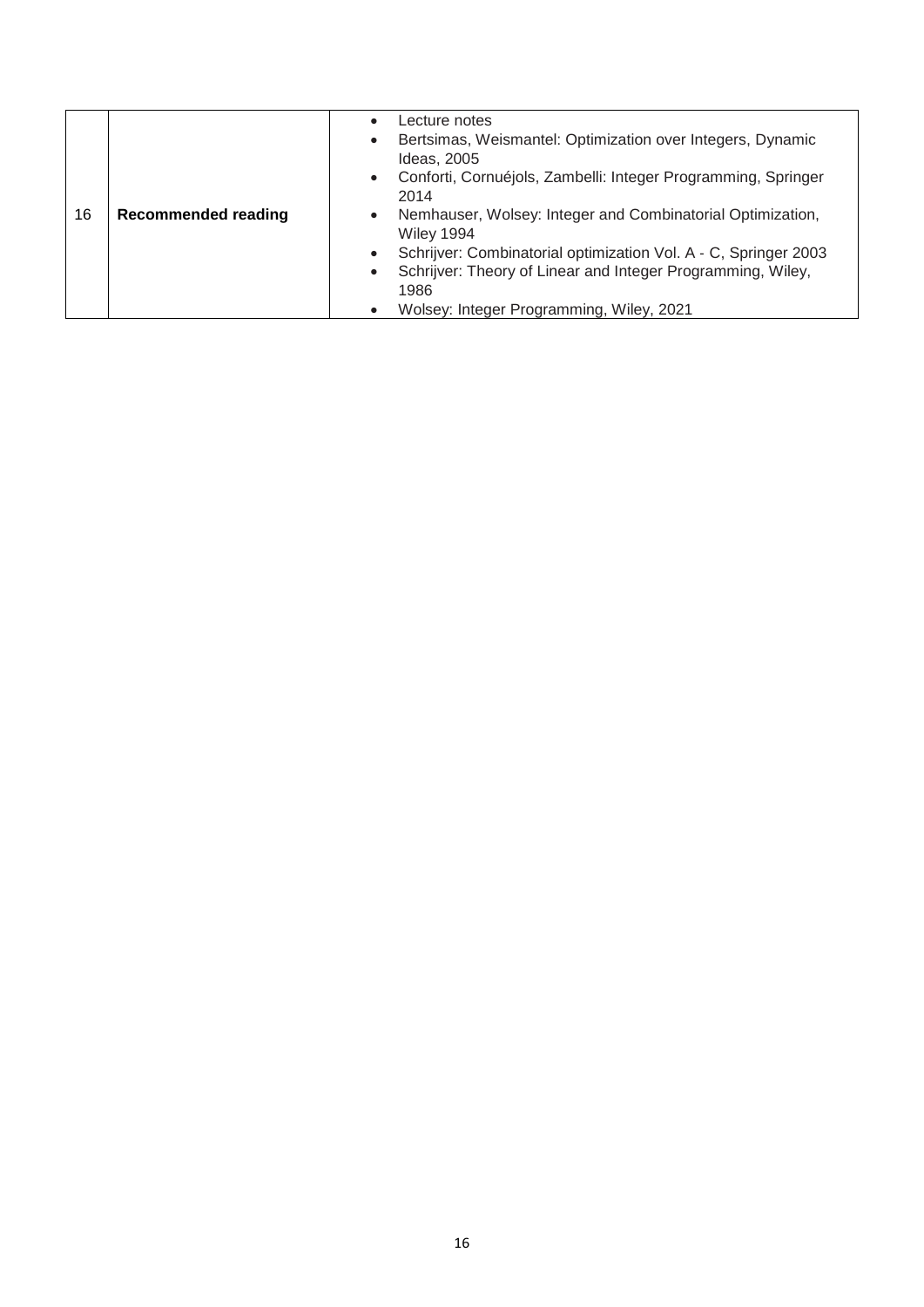<span id="page-16-0"></span>

| $\overline{1}$ | <b>Module name</b>                          | <b>Introduction to Material and Shape Optimization (MSOpt)</b>                                                                                                                                                                                                                                                                                                                                               | 10 ECTS |
|----------------|---------------------------------------------|--------------------------------------------------------------------------------------------------------------------------------------------------------------------------------------------------------------------------------------------------------------------------------------------------------------------------------------------------------------------------------------------------------------|---------|
| $\overline{2}$ | <b>Courses/lectures</b>                     | Lectures (4 SWS)                                                                                                                                                                                                                                                                                                                                                                                             |         |
| 3              | <b>Lecturers</b>                            | Prof. Dr. Michael Stingl                                                                                                                                                                                                                                                                                                                                                                                     |         |
| 4              | <b>Module coordinator</b>                   | Prof. Dr. Michael Stingl<br>michael.stingl@fau.de                                                                                                                                                                                                                                                                                                                                                            |         |
| 5              | <b>Content</b>                              | This course covers:<br>shape-, material- and topology optimization models<br>$\bullet$<br>linear elasticity and contact problems<br>$\bullet$<br>existence of solutions of shape, material and topology<br>$\bullet$<br>optimization problems<br>approximation of shape, material and topology optimization<br>$\bullet$<br>problems by convergent schemes                                                   |         |
| 6              | <b>Learning objectives</b><br>and skills    | Students are able to:<br>derive mathematical models for shape-, material and topology<br>$\bullet$<br>optimization problems,<br>apply regularization techniques to guarantee to existence of<br>$\bullet$<br>solutions,<br>approximate design problems by finite dimensional<br>$\bullet$<br>discretizations.<br>derive algebraic forms and solve these by nonlinear programming<br>$\bullet$<br>techniques. |         |
| $\overline{7}$ | <b>Prerequisites</b>                        | Recommended:<br>Knowledge in nonlinear optimization,<br>$\bullet$<br>Basic knowledge in numerics of partial differential equations                                                                                                                                                                                                                                                                           |         |
| 8              | Integration into curriculum                 | 2nd semester                                                                                                                                                                                                                                                                                                                                                                                                 |         |
| 9              | <b>Module compatibility</b>                 | Mandatory elective module in:<br>M.Sc. Computational an Applied Mathematics<br>M.Sc. Data Science<br>M.Sc. Economics and Mathematics<br>M.Sc. Mathematics                                                                                                                                                                                                                                                    |         |
| 10             | <b>Method of examination</b>                | Oral exam (20 min.)                                                                                                                                                                                                                                                                                                                                                                                          |         |
| 11             | <b>Grading Procedure</b>                    | Oral exam (100%)                                                                                                                                                                                                                                                                                                                                                                                             |         |
| 12             | <b>Module frequency</b>                     | Summer semester (annually)                                                                                                                                                                                                                                                                                                                                                                                   |         |
| 13             | Workload                                    | Workload: 300h<br>distributed as:<br>Contact hours: 60h<br>Independent study: 240h                                                                                                                                                                                                                                                                                                                           |         |
| 14             | <b>Module duration</b>                      | One semester                                                                                                                                                                                                                                                                                                                                                                                                 |         |
| 15             | <b>Teaching and examination</b><br>language | English                                                                                                                                                                                                                                                                                                                                                                                                      |         |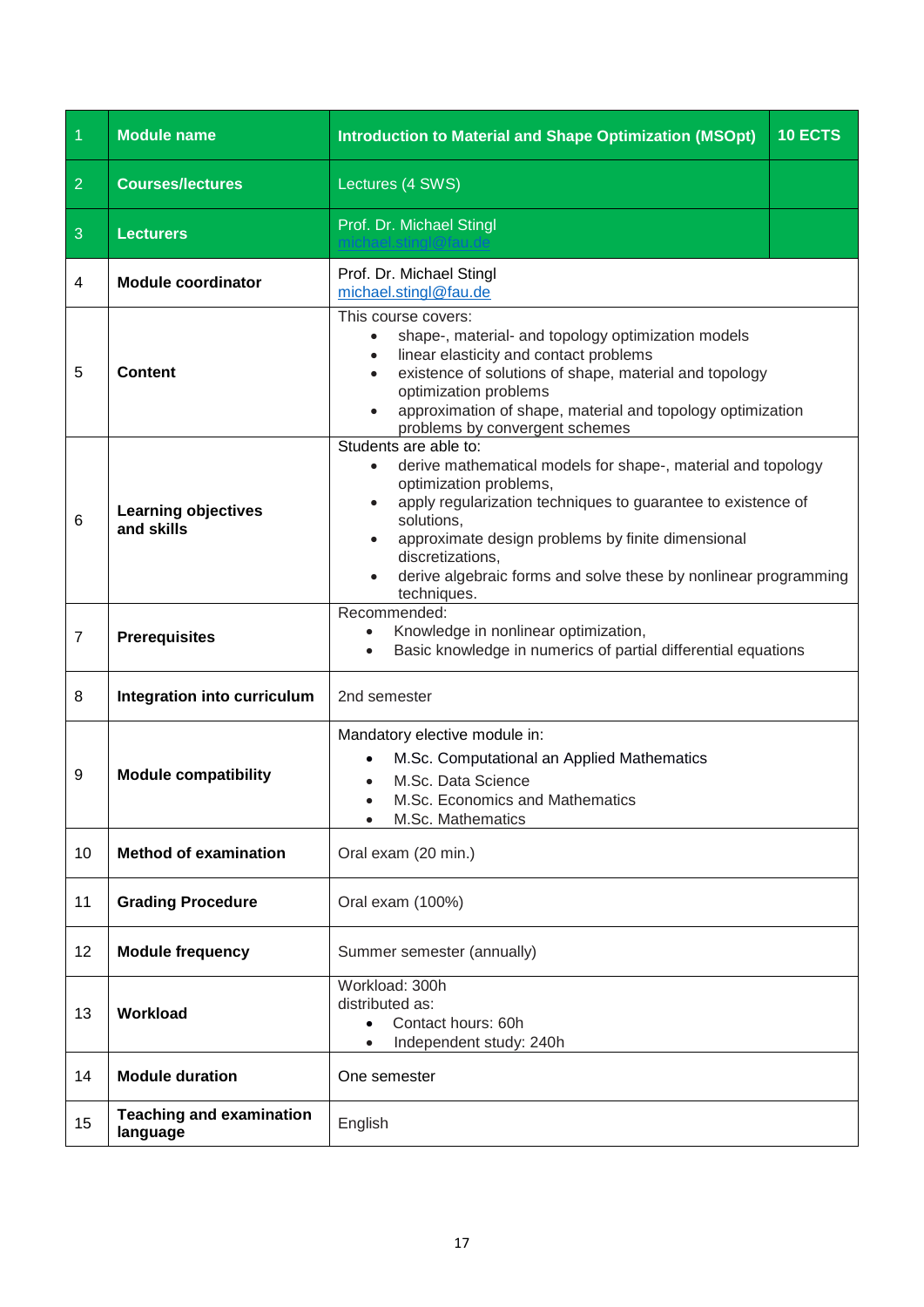| 16 | <b>Recommended reading</b> | J. Haslinger & R. Mäkinen: Introduction to shape optimization,<br>SIAM.<br>M. P. Bendsoe & O. Sigmund: Topology Optimization: Theory,<br>Methods and Applications, Springer. |
|----|----------------------------|------------------------------------------------------------------------------------------------------------------------------------------------------------------------------|
|----|----------------------------|------------------------------------------------------------------------------------------------------------------------------------------------------------------------------|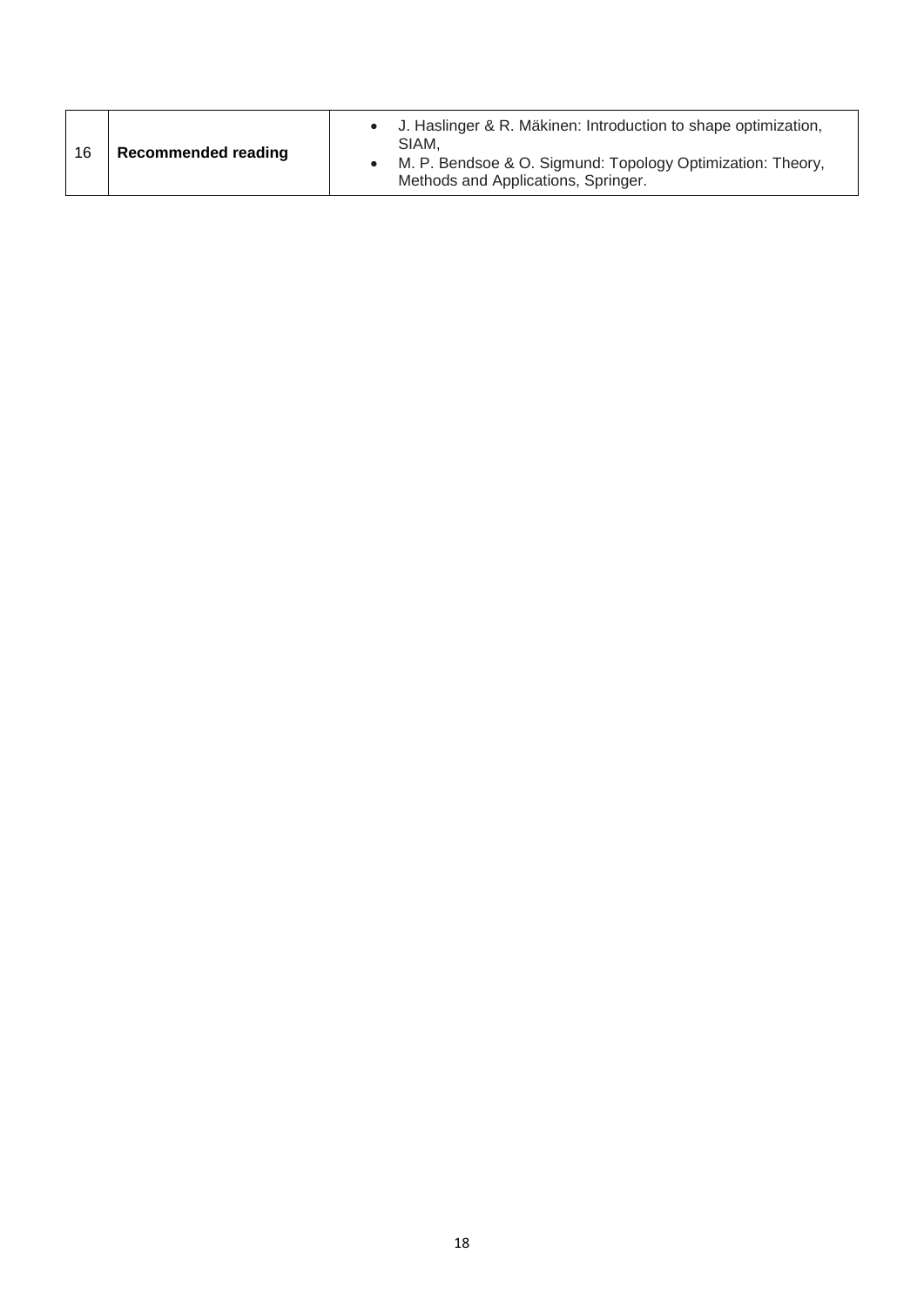<span id="page-18-0"></span>

| $\overline{1}$ | <b>Module name</b>                          | <b>Introduction to Random Matrix Theory (RMT)</b>                                                                                                                                                                                                                                                                                                                            | <b>5 ECTS</b> |
|----------------|---------------------------------------------|------------------------------------------------------------------------------------------------------------------------------------------------------------------------------------------------------------------------------------------------------------------------------------------------------------------------------------------------------------------------------|---------------|
| $\overline{2}$ | <b>Courses/lectures</b>                     | Lectures (2 SWS)<br>Exercises (1 SWS)                                                                                                                                                                                                                                                                                                                                        |               |
| 3              | <b>Lecturers</b>                            | Prof. Dr. Thorsten Neuschel                                                                                                                                                                                                                                                                                                                                                  |               |
| 4              | <b>Module coordinator</b>                   | Prof. Dr. Thorsten Neuschel<br>neuschel@math.fau.de                                                                                                                                                                                                                                                                                                                          |               |
| 5              | <b>Content</b>                              | The course introduces fundamental concepts of the theory by covering<br>Wigner's semicircle law for self-adjoint random matrices<br>Method of moments and the corresponding combinatorics<br>Convergence of random spectral measures<br>Distribution of eigenvalues of Gaussian orthogonal and unitary<br>ensembles                                                          |               |
| 6              | <b>Learning objectives</b><br>and skills    | The students<br>understand and explain basic principles for the spectral behavior<br>$\bullet$<br>of high-dimensional random matrices<br>learn the application of the method of moments<br>bring together knowledge from Analysis, Linear Algebra, Measure<br>Theory and Probability to describe the spectral properties of the<br>most important classes of random matrices |               |
|                | <b>Prerequisites</b>                        | It is recommended to have a background in Analysis, Linear Algebra,<br>Measure Theory and Probability.                                                                                                                                                                                                                                                                       |               |
| 8              | Integration into curriculum                 | 1st to 3rd semester                                                                                                                                                                                                                                                                                                                                                          |               |
| 9              | <b>Module compatibility</b>                 | Mandatory elective module in<br>M.Sc. Data Science<br>M.Sc. Mathematik<br>M.Sc. Technomathematik<br>M.Sc. Wirtschaftsmathematik                                                                                                                                                                                                                                              |               |
| 10             | <b>Method of examination</b>                | Oral exam (approx. 15-20 Minutes) or written exam (120 Minutes),<br>will be decided at the beginning                                                                                                                                                                                                                                                                         |               |
| 11             | <b>Grading Procedure</b>                    | Oral exam (100%) or written exam (100%)                                                                                                                                                                                                                                                                                                                                      |               |
| 12             | <b>Module frequency</b>                     | Summer semester                                                                                                                                                                                                                                                                                                                                                              |               |
| 13             | Workload                                    | Workload 150 h<br>distributed as:<br>Contact hours: 45h<br>Independent study: 105h                                                                                                                                                                                                                                                                                           |               |
| 14             | <b>Module duration</b>                      | One semester                                                                                                                                                                                                                                                                                                                                                                 |               |
| 15             | <b>Teaching and examination</b><br>language | English                                                                                                                                                                                                                                                                                                                                                                      |               |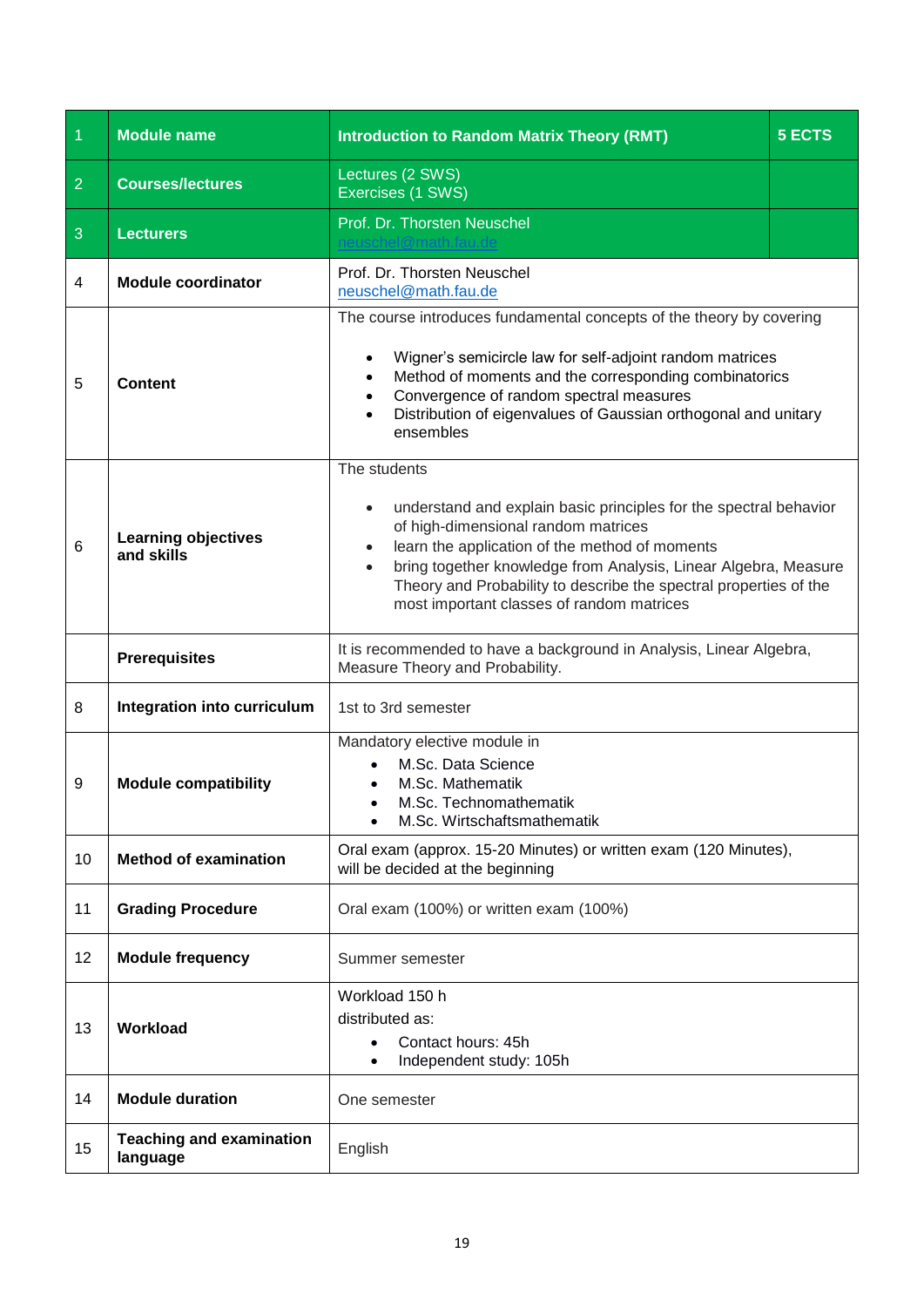| 16 | Recommended reading | Anderson, Guionnet, Zeitouni: An Introduction to Random Matrices,<br><b>Cambridge University Press.</b> |
|----|---------------------|---------------------------------------------------------------------------------------------------------|
|----|---------------------|---------------------------------------------------------------------------------------------------------|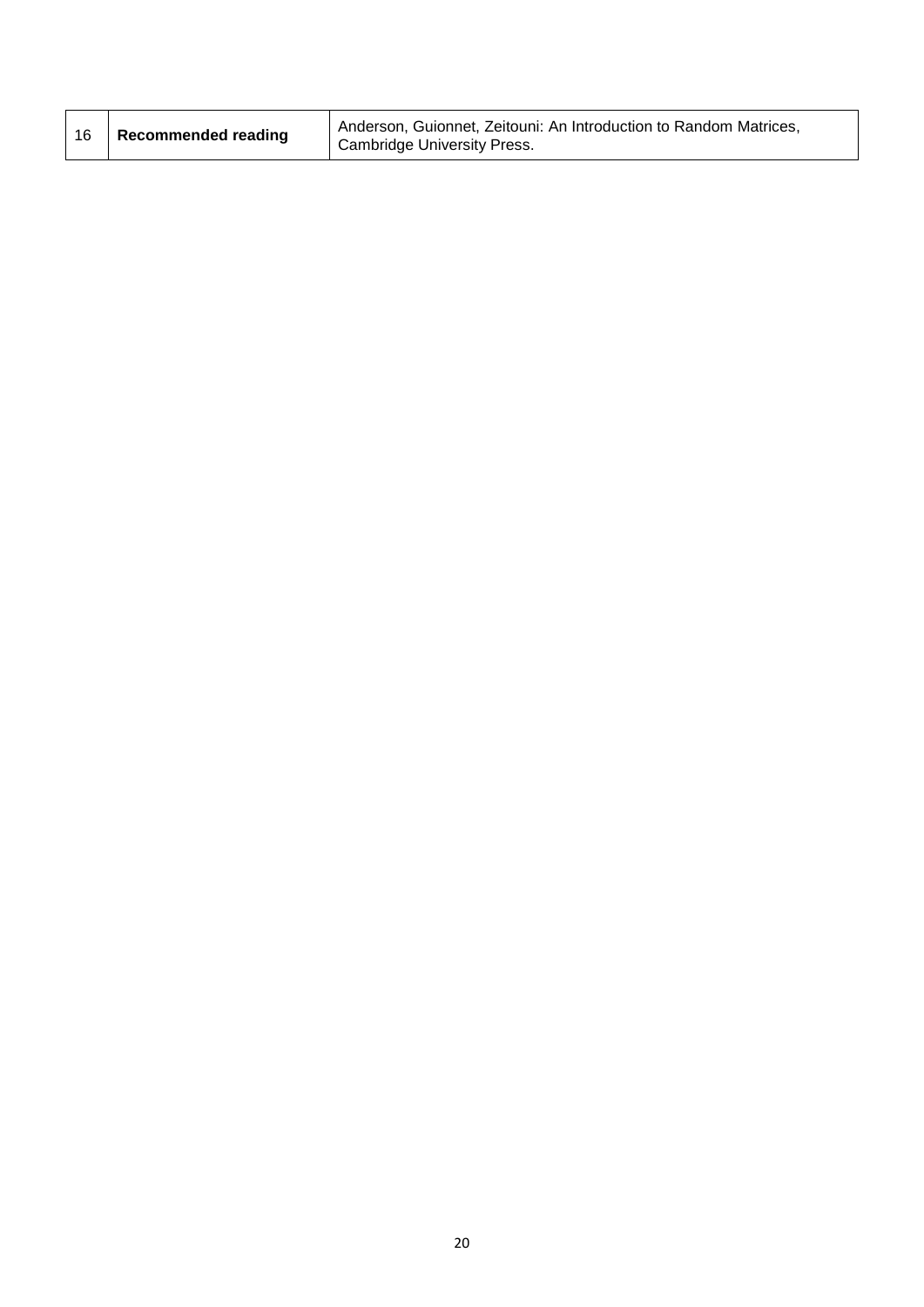<span id="page-20-0"></span>

| $\overline{1}$ | <b>Module name</b>                       | Knowledge Discovery in Databases with Exercises<br>(KKDmUe)                                                                                                                                                                                                                                                                                                                                                                                                                                                                                                                                                                                                                                                                                                                                                                                                                                                                                                                                                                                                                                                                                                                                                                                                                                                                                          | <b>5 ECTS</b> |
|----------------|------------------------------------------|------------------------------------------------------------------------------------------------------------------------------------------------------------------------------------------------------------------------------------------------------------------------------------------------------------------------------------------------------------------------------------------------------------------------------------------------------------------------------------------------------------------------------------------------------------------------------------------------------------------------------------------------------------------------------------------------------------------------------------------------------------------------------------------------------------------------------------------------------------------------------------------------------------------------------------------------------------------------------------------------------------------------------------------------------------------------------------------------------------------------------------------------------------------------------------------------------------------------------------------------------------------------------------------------------------------------------------------------------|---------------|
| $\overline{2}$ | <b>Courses/lectures</b>                  | Lectures (2 SWS)<br>Exercises (2 SWS)                                                                                                                                                                                                                                                                                                                                                                                                                                                                                                                                                                                                                                                                                                                                                                                                                                                                                                                                                                                                                                                                                                                                                                                                                                                                                                                |               |
| 3              | <b>Lecturers</b>                         | M.Sc. Dominik Probst, M.Sc. Melanie Bianca Sigl                                                                                                                                                                                                                                                                                                                                                                                                                                                                                                                                                                                                                                                                                                                                                                                                                                                                                                                                                                                                                                                                                                                                                                                                                                                                                                      |               |
| 4              | <b>Module coordinator</b>                | Prof. Dr. Richard Lenz<br>richard.lenz@fau.de<br>This course covers:<br>Theoretical knowledge on:<br>Why data mining?<br>$\bullet$                                                                                                                                                                                                                                                                                                                                                                                                                                                                                                                                                                                                                                                                                                                                                                                                                                                                                                                                                                                                                                                                                                                                                                                                                   |               |
| 5              | <b>Content</b>                           | What is data mining?<br>A multi-dimensional view of data mining<br>What kinds of data can be mined?<br>What kinds of patterns can be mined?<br>$\bullet$<br>What technologies are used?<br>What kinds of applications are targeted?<br>Major issues in data mining<br>A brief history of data mining                                                                                                                                                                                                                                                                                                                                                                                                                                                                                                                                                                                                                                                                                                                                                                                                                                                                                                                                                                                                                                                 |               |
|                |                                          | Practical exercises on:<br>Introduction to Pandas & scikit-learn<br>Data analysis & data preprocessing<br><b>Frequent Pattern</b><br>Classification<br>Clustering<br>Outliers                                                                                                                                                                                                                                                                                                                                                                                                                                                                                                                                                                                                                                                                                                                                                                                                                                                                                                                                                                                                                                                                                                                                                                        |               |
| 6              | <b>Learning objectives</b><br>and skills | The students:<br>know the typical KDD process;<br>know procedures for the preparation of data for data mining;<br>know the definition of distance or similarity functions for the<br>different kinds of attributes;<br>define distance and similarity functions for a particular dataset;<br>check attributes of a dataset for their meaning with reference to an<br>analysis and transform attribute values accordingly, if required.<br>know how a typical data warehouse is structured;<br>$\bullet$<br>are familar with the principle of the Apriori algorithm for the<br>$\bullet$<br>identification of frequent itemsets;<br>know the FP-growth algorithm for a faster identification of frequent<br>$\bullet$<br>itemsets:<br>present the definitions of support and confidence for association<br>$\bullet$<br>rules;<br>describe the construction of association rules based on frequent<br>$\bullet$<br>itemsets;<br>are capable of describing the course of action in classification<br>tasks;<br>present the construction of a decision tree based on a training<br>dataset;<br>present the principle of Bayes' classification;<br>enumerate different clustering procedures;<br>describe the steps of k-means clustering;<br>know the different kinds of outliers.<br>are able to practically apply the various steps of a KDD process. |               |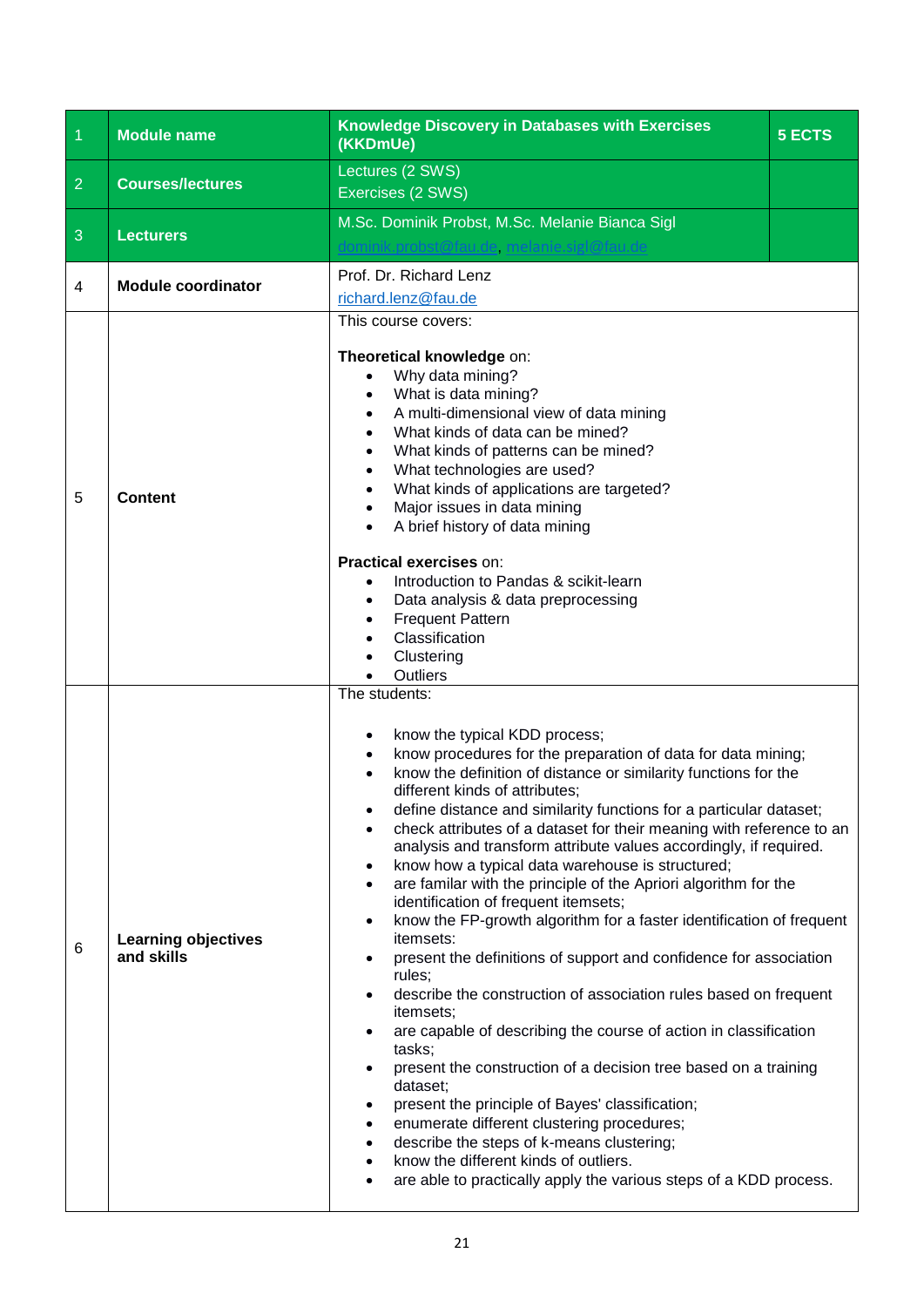| $\overline{7}$ | <b>Prerequisites</b>                        |                                                                                                                                                                                                                                                                                                                                                                                                                                                                                                                                                                                                                                                                                                                                                                                                                                                             |
|----------------|---------------------------------------------|-------------------------------------------------------------------------------------------------------------------------------------------------------------------------------------------------------------------------------------------------------------------------------------------------------------------------------------------------------------------------------------------------------------------------------------------------------------------------------------------------------------------------------------------------------------------------------------------------------------------------------------------------------------------------------------------------------------------------------------------------------------------------------------------------------------------------------------------------------------|
| 8              | Integration into curriculum                 | in 2nd semester                                                                                                                                                                                                                                                                                                                                                                                                                                                                                                                                                                                                                                                                                                                                                                                                                                             |
| 9              | <b>Module compatibility</b>                 | Mandatory elective module in:<br>M.Sc. Computer Science<br>M.Sc. Data Science                                                                                                                                                                                                                                                                                                                                                                                                                                                                                                                                                                                                                                                                                                                                                                               |
| 10             | <b>Method of examination</b>                | Written exam (90 min.)                                                                                                                                                                                                                                                                                                                                                                                                                                                                                                                                                                                                                                                                                                                                                                                                                                      |
| 11             | <b>Grading Procedure</b>                    | Written exam (100%)                                                                                                                                                                                                                                                                                                                                                                                                                                                                                                                                                                                                                                                                                                                                                                                                                                         |
| 12             | <b>Module frequency</b>                     | Summer semester (annually)                                                                                                                                                                                                                                                                                                                                                                                                                                                                                                                                                                                                                                                                                                                                                                                                                                  |
| 13             | <b>Workload</b>                             | Workload: 150h<br>distributed as:<br>Contact hours: 60h<br>$\bullet$<br>Independent study: 90h<br>$\bullet$                                                                                                                                                                                                                                                                                                                                                                                                                                                                                                                                                                                                                                                                                                                                                 |
| 14             | <b>Module duration</b>                      | One semester                                                                                                                                                                                                                                                                                                                                                                                                                                                                                                                                                                                                                                                                                                                                                                                                                                                |
| 15             | <b>Teaching and examination</b><br>language | English                                                                                                                                                                                                                                                                                                                                                                                                                                                                                                                                                                                                                                                                                                                                                                                                                                                     |
| 16             | <b>Recommended reading</b>                  | The lecture is based on the following book:<br>J. Han, M. Kamber, and J. Pei, Data Mining: Concepts and<br>$\bullet$<br>Techniques, 3rd. San Francisco, CA, USA: Morgan Kaufmann<br>Publishers Inc., 2011, ISBN: 0123814790<br>Also interesting and related textbooks are:<br>A. Géron, Hands-on machine learning with Scikit-Learn and<br>TensorFlow: concepts, tools, and techniques to build intelligent<br>systems, 2nd ed. O'Reilly Media, 2017, ISBN: 978-1491962299<br>H. Du, Data Mining Techniques and Applications: An Introduction.<br>Cengage Learning EMEA, May 2010, p. 336, ISBN: 978-<br>1844808915<br>I. H. Witten, E. Frank, M. A. Hall, et al., Data Mining, Fourth<br>$\bullet$<br>Edition: Practical Machine Learning Tools and Techniques, 4th.<br>San Francisco, CA, USA: Morgan Kaufmann Publishers Inc.,<br>2016, ISBN: 0128042915 |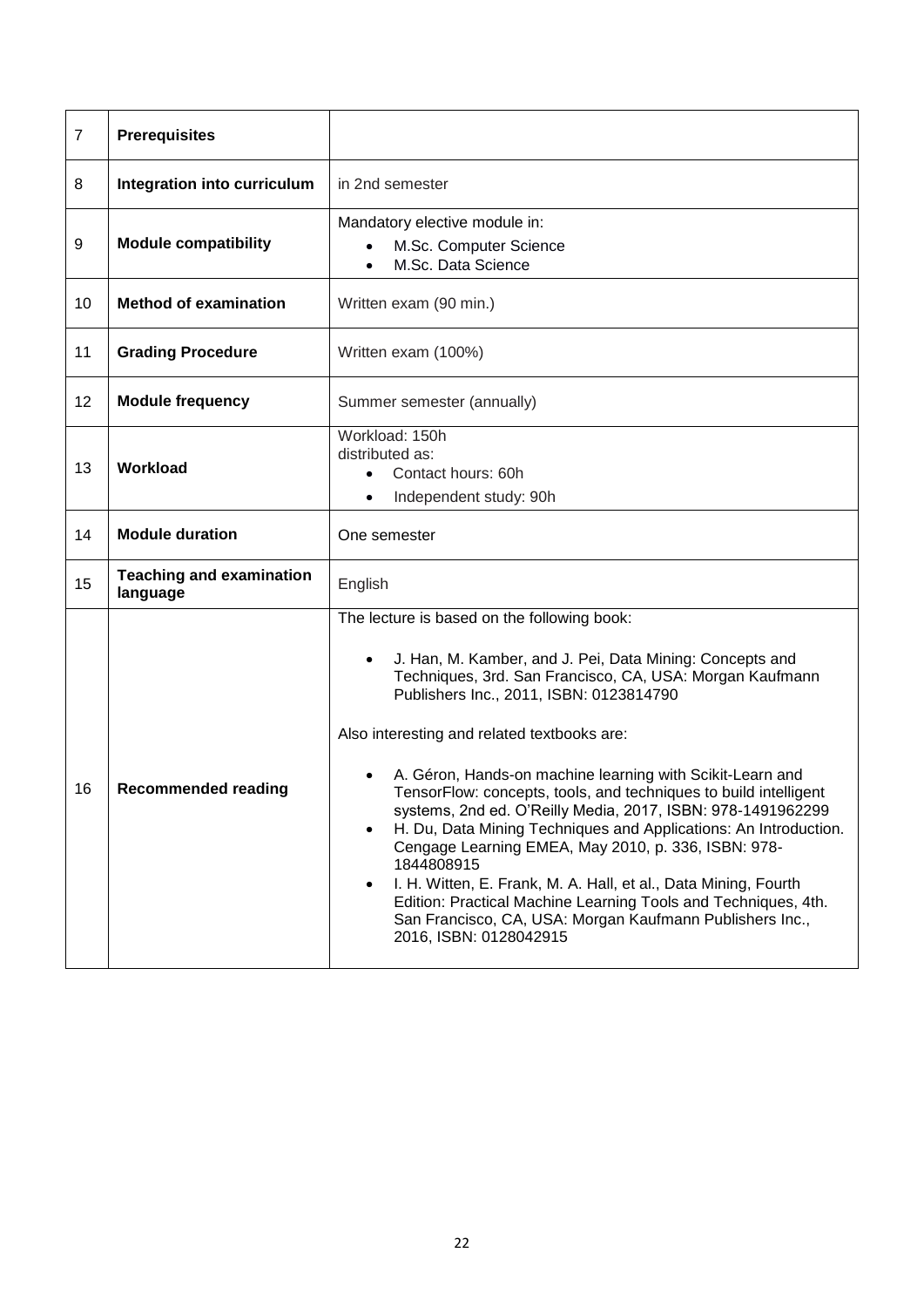<span id="page-22-0"></span>

| $\overline{1}$ | <b>Module name</b>                       | Lab Course Machine Learning in Signal Processing<br>(LabMLISP)                                                                                                                                                                                                                                                                                                                                                                                                                                                                                                                                                                                                                                                                                                                                                                                                                                                                                                                                                                                                                                                                                                                                                                                                                                                                                                                                                                                                                                                                                                                                                                                                                                                                                                                                                                                                                                                                 | <b>2.5 ECTS</b> |
|----------------|------------------------------------------|--------------------------------------------------------------------------------------------------------------------------------------------------------------------------------------------------------------------------------------------------------------------------------------------------------------------------------------------------------------------------------------------------------------------------------------------------------------------------------------------------------------------------------------------------------------------------------------------------------------------------------------------------------------------------------------------------------------------------------------------------------------------------------------------------------------------------------------------------------------------------------------------------------------------------------------------------------------------------------------------------------------------------------------------------------------------------------------------------------------------------------------------------------------------------------------------------------------------------------------------------------------------------------------------------------------------------------------------------------------------------------------------------------------------------------------------------------------------------------------------------------------------------------------------------------------------------------------------------------------------------------------------------------------------------------------------------------------------------------------------------------------------------------------------------------------------------------------------------------------------------------------------------------------------------------|-----------------|
| $\overline{2}$ | <b>Courses/lectures</b>                  | Practical sessions (4 SWS)                                                                                                                                                                                                                                                                                                                                                                                                                                                                                                                                                                                                                                                                                                                                                                                                                                                                                                                                                                                                                                                                                                                                                                                                                                                                                                                                                                                                                                                                                                                                                                                                                                                                                                                                                                                                                                                                                                     |                 |
| 3              | <b>Lecturers</b>                         | M.Sc. Kamal Gopikrishnan Nambiar                                                                                                                                                                                                                                                                                                                                                                                                                                                                                                                                                                                                                                                                                                                                                                                                                                                                                                                                                                                                                                                                                                                                                                                                                                                                                                                                                                                                                                                                                                                                                                                                                                                                                                                                                                                                                                                                                               |                 |
| 4              | <b>Module coordinator</b>                | Prof. Dr. Andrè Kaup<br>andre.kaup@fau.de                                                                                                                                                                                                                                                                                                                                                                                                                                                                                                                                                                                                                                                                                                                                                                                                                                                                                                                                                                                                                                                                                                                                                                                                                                                                                                                                                                                                                                                                                                                                                                                                                                                                                                                                                                                                                                                                                      |                 |
| 5              | <b>Content</b>                           | This is an advanced-level lab course in machine learning. Imagine a car<br>driving on an autobahn in automatic mode. Among other things, the car<br>needs to steer itself to keep driving in its lane. To accomplish this, the<br>central problem is to detect the road-lane markings. These are the white<br>solid or dashed lines that are drawn on each side of the lane. The<br>standard modern approach to solve this type of problem is to take a large<br>dataset of labeled examples and train a deep neural network model to<br>accomplish the task. This is how car and pedestrian detection algorithms<br>are developed. The difficulty with the road-lane markings is that there is no<br>labeled dataset of them and creating such a dataset would be very<br>expensive.<br>In this lab course we will solve this problem using transfer learning and<br>mathematical modeling:<br>Create cartoon-like artificial images of a road with known locations<br>for the lane markings.<br>Train deep neural networks on these artificial images with heavy<br>data augmentations that mimic real-world images.<br>Create a dataset of unlabeled real-life videos by downloading and<br>organizing examples from YouTube.<br>Create a machine learning pipeline for working with these videos<br>efficiently.<br>Apply the neural network that has been trained on artificial data to<br>real-world videos.<br>Analyze the quality of results produced by the network.<br>Use mathematical modeling to correct the outputs of the network.<br>Retrain the network on the dataset composed of the corrected<br>outputs.<br>Measure and analyze the quality of the results.<br>$\bullet$<br>The software will be written in Python using the JupyterLab development<br>framework. Access to modern GPU servers will be provided. The best<br>students will have the opportunity to contribute to the creation of a state- |                 |
| 6              | <b>Learning objectives</b><br>and skills | Students are able to:<br>Independently design machine learning pipelines to solve complex<br>problems in artificial intelligence.<br>Choose appropriate algorithms for the problem at hand.<br>$\bullet$<br>Use standard packages for machine learning in Python: NumPy,<br>scikit-learn, PyTorch.<br>Debug and calibrate machine learning algorithms. Develop<br>$\bullet$<br>modification to the standard algorithms as appropriate to the<br>problem at hand.<br>Explain the theoretical aspects of deep learning.                                                                                                                                                                                                                                                                                                                                                                                                                                                                                                                                                                                                                                                                                                                                                                                                                                                                                                                                                                                                                                                                                                                                                                                                                                                                                                                                                                                                          |                 |
| 7              | <b>Prerequisites</b>                     | Knowledge of Python programming language is required. Basic theoretical<br>knowledge in machine learning is assumed: consider taking the Machine<br>Learning in Signal Processing (MLISP) course.                                                                                                                                                                                                                                                                                                                                                                                                                                                                                                                                                                                                                                                                                                                                                                                                                                                                                                                                                                                                                                                                                                                                                                                                                                                                                                                                                                                                                                                                                                                                                                                                                                                                                                                              |                 |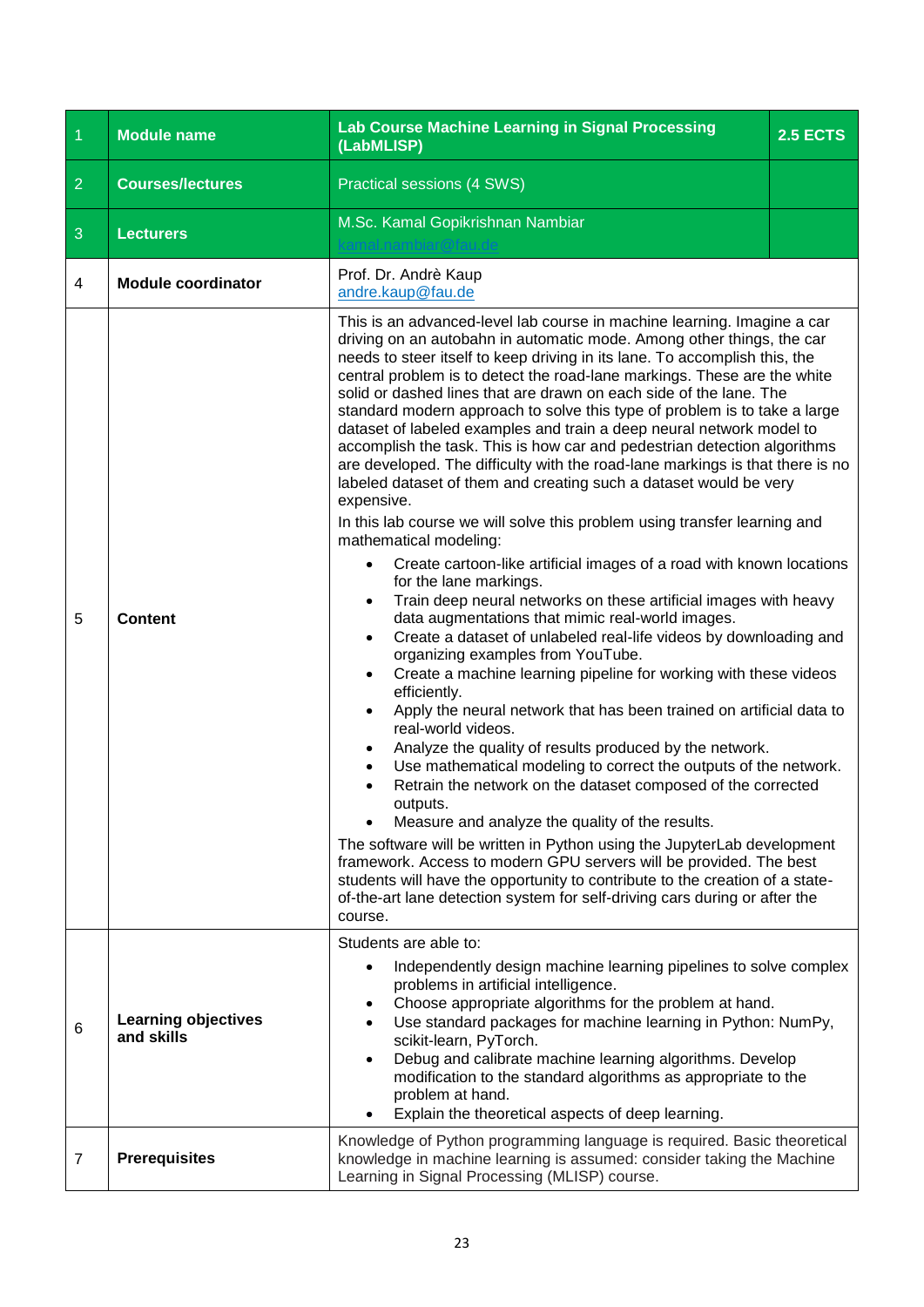| 8  | Integration into curriculum                 | from 1st semester                                                                                                                                                                                                                                               |
|----|---------------------------------------------|-----------------------------------------------------------------------------------------------------------------------------------------------------------------------------------------------------------------------------------------------------------------|
| 9  | <b>Module compatibility</b>                 | Mandatory elective module in:<br>M.Sc. Advanced Signal Processing & Communications<br>$\bullet$<br>Engineering<br>M.Sc. Communications and Multimedia Engineering<br>M.Sc. Data Science<br>M.Sc. Information and Communication Technology<br>M.Sc. Mechatronics |
| 10 | <b>Method of examination</b>                | Students must present a:<br>Well-documented algorithm that detects lanes on a driving video.<br>$\bullet$<br>Video demonstration showing the functioning of the algorithm.<br>$\bullet$<br>Short report (up to 3 pages).<br>$\bullet$                           |
| 11 | <b>Grading Procedure</b>                    | Ungraded                                                                                                                                                                                                                                                        |
| 12 | <b>Module frequency</b>                     | Summer and winter semester                                                                                                                                                                                                                                      |
| 13 | Workload                                    | Workload: 75h<br>distributed as:<br>Contact hours: 60h<br>Independent study: 15h                                                                                                                                                                                |
| 14 | <b>Module duration</b>                      | One Semester                                                                                                                                                                                                                                                    |
| 15 | <b>Teaching and examination</b><br>language | English                                                                                                                                                                                                                                                         |
| 16 | <b>Recommended reading</b>                  |                                                                                                                                                                                                                                                                 |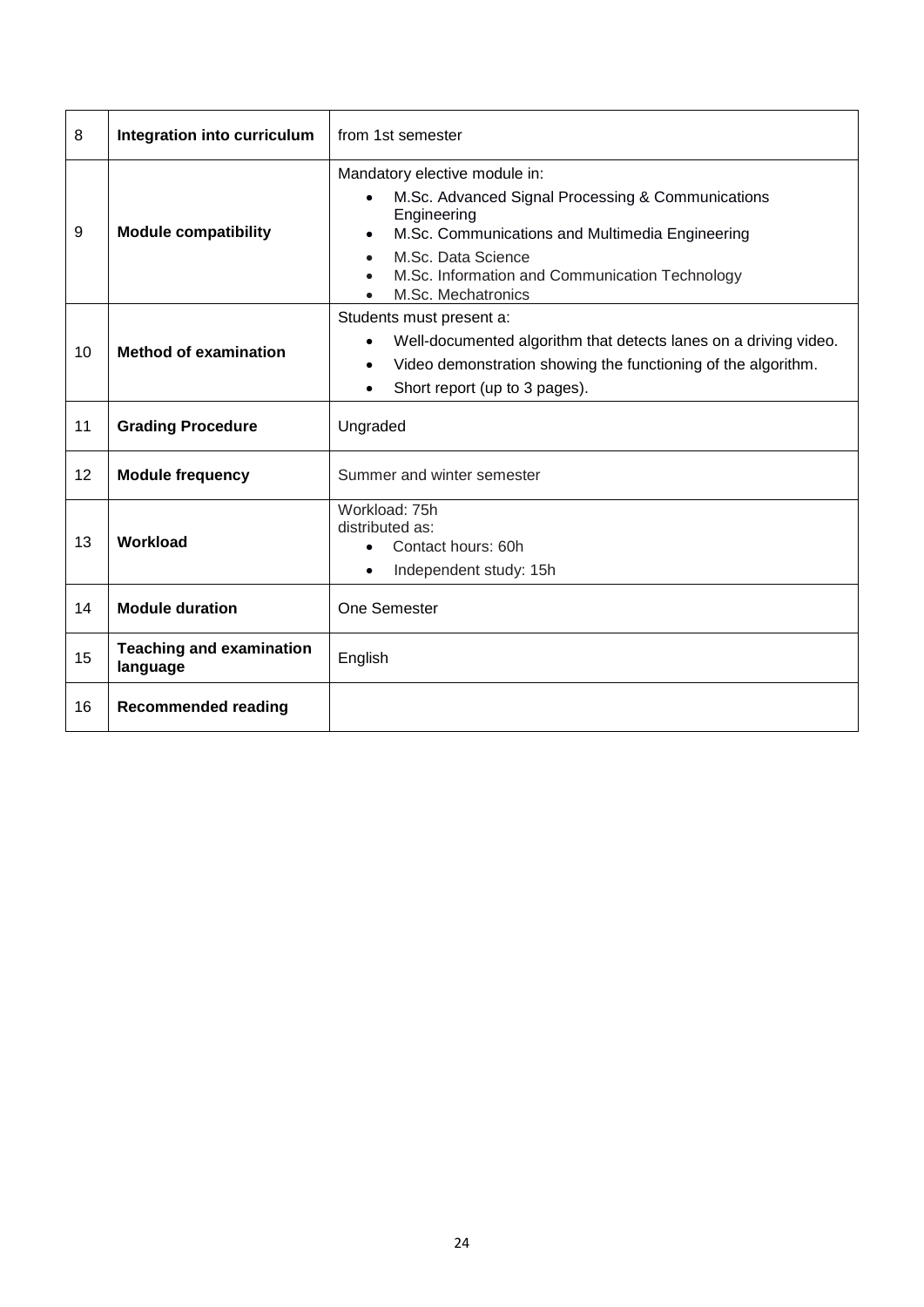<span id="page-24-0"></span>

| $\overline{1}$ | <b>Module name</b>                          | <b>Mathematics of Learning (MoL)</b>                                                                                                                                                                                                                             | <b>5 ECTS</b> |
|----------------|---------------------------------------------|------------------------------------------------------------------------------------------------------------------------------------------------------------------------------------------------------------------------------------------------------------------|---------------|
| $\overline{2}$ | <b>Courses/lectures</b>                     | Lectures (2 SWS)<br>Exercises (2 SWS)                                                                                                                                                                                                                            |               |
| 3              | <b>Lecturers</b>                            | Prof. Dr. Frauke Liers<br>@math.uni-erlangen.de                                                                                                                                                                                                                  |               |
| 4              | <b>Module coordinator</b>                   | Prof. Dr. M. Burger<br>martin.burger@fau.de                                                                                                                                                                                                                      |               |
| 5              | <b>Content</b>                              | This course covers:<br>Machine learning: empirical risk minimization, kernel methods and<br>$\bullet$<br>variational models<br>Mathematical aspects of deep learning<br>$\bullet$<br>Ranking problems<br>$\bullet$<br>Mathematical models of network interaction |               |
| 6              | <b>Learning objectives</b><br>and skills    | Students are able to:<br>develop understanding of modern big data and state of the art<br>methods to analyze them,<br>apply state of the art algorithms to large data sets,<br>$\bullet$<br>derive models for network / graph structured data.                   |               |
| $\overline{7}$ | <b>Prerequisites</b>                        | Recommended: Basic knowledge in numerical methods and optimization                                                                                                                                                                                               |               |
| 8              | Integration into curriculum                 | in 1st or 3rd semester                                                                                                                                                                                                                                           |               |
| 9              | <b>Module compatibility</b>                 | Mandatory module for:<br>M.Sc. Data Sciences<br>$\bullet$<br>Mandatory elective module for:<br>M.Sc. Computational and Applied Mathematics<br>$\bullet$<br>M.Sc. Economics and Mathematics<br>M.Sc. Mathematics                                                  |               |
| 10             | <b>Method of examination</b>                | Written exam (60 min.)                                                                                                                                                                                                                                           |               |
| 11             | <b>Grading Procedure</b>                    | Written exam (100%)                                                                                                                                                                                                                                              |               |
| 12             | <b>Module frequency</b>                     | Winter semester (annually)<br>Summer semester (exceptionally)                                                                                                                                                                                                    |               |
| 13             | Workload                                    | Workload: 150h<br>distributed as:<br>Contact hours: 60h<br>$\bullet$<br>Independent study: 90h                                                                                                                                                                   |               |
| 14             | <b>Module duration</b>                      | One Semester                                                                                                                                                                                                                                                     |               |
| 15             | <b>Teaching and examination</b><br>language | English                                                                                                                                                                                                                                                          |               |
| 16             | <b>Recommended reading</b>                  | Courville, Goodfellow, Bengio, Deep Learning, MIT Press, 2015<br>$\bullet$<br>Hastie, Tibshirani, Friedman, The Elements of Statistical Learning,<br>$\bullet$<br>2008                                                                                           |               |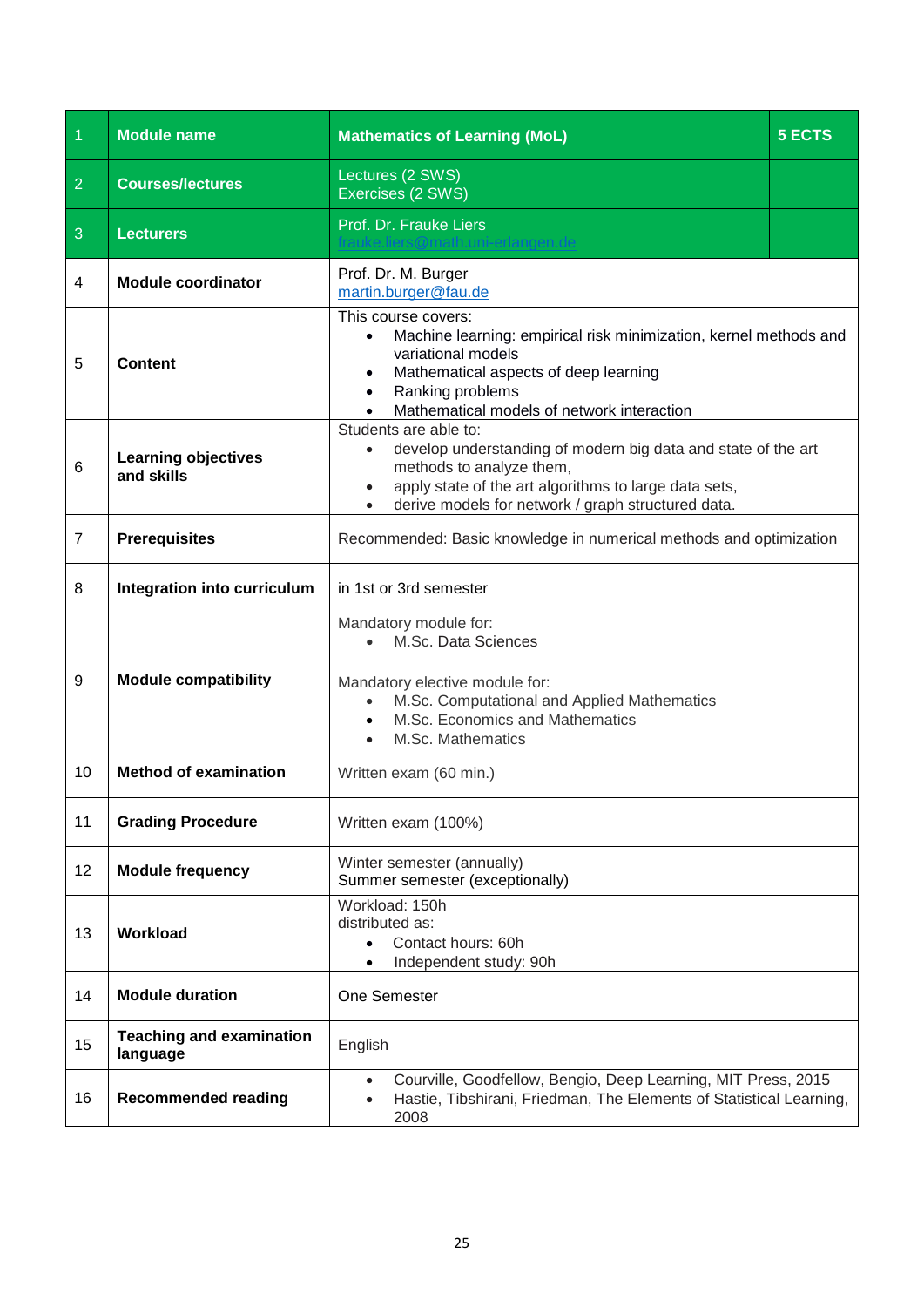<span id="page-25-0"></span>

| $\vert$ 1      | <b>Module name</b>                          | <b>Numerical Aspects of Linear and Integer Programming</b><br>(NALIP)                                                                                                                                                    | 5 ECTS |
|----------------|---------------------------------------------|--------------------------------------------------------------------------------------------------------------------------------------------------------------------------------------------------------------------------|--------|
| $\overline{2}$ | <b>Courses/lectures</b>                     | Lectures (2 SWS)<br>Exercises (1 SWS)                                                                                                                                                                                    |        |
| $\mathbf{3}$   | <b>Lecturers</b>                            | Dr. Andreas Bärmann<br>math.uni-erlangen.de!                                                                                                                                                                             |        |
| 4              | <b>Module coordinator</b>                   | Prof. Dr. Alexander Martin<br>alexander.martin@fau.de                                                                                                                                                                    |        |
| 5              | <b>Content</b>                              | This course covers:<br>Revised Simplex (with bounds)<br>$\bullet$<br>Simplex Phase I<br>$\bullet$<br><b>Dual Simplex</b><br>$\bullet$<br>LP Presolve/Postsolve<br>$\bullet$<br>Scaling<br><b>MIP Solution Techniques</b> |        |
| 6              | <b>Learning objectives</b><br>and skills    | Students are able to explain and use methods and numerical approaches<br>for solving linear and mixed-integer programs in practice.                                                                                      |        |
| $\overline{7}$ | <b>Prerequisites</b>                        | Recommended: Knowledge in linear algebra and combinatorial<br>optimization                                                                                                                                               |        |
| 8              | Integration into curriculum                 | in 2nd semester                                                                                                                                                                                                          |        |
| 9              | <b>Module compatibility</b>                 | Mandatory elective module for:<br>M.Sc. Artificial Intelligence<br>B.Sc./M.Sc. Computer Science<br>B.Sc./M.Sc. Data Science<br>M.Sc. Economics and Mathematics<br>M.Sc. Mathematics<br>M.Sc. Industrial Mathematics      |        |
| 10             | <b>Method of examination</b>                | Oral exam (15 min.)                                                                                                                                                                                                      |        |
| 11             | <b>Grading Procedure</b>                    | Oral exam (100%)                                                                                                                                                                                                         |        |
| 12             | <b>Module frequency</b>                     | Summer semester (irregularly)<br>To check whether the course is offered, see UnivIS or the module<br>handbook of the current semester.                                                                                   |        |
| 13             | Workload                                    | Contact hours: 45h<br>Independent study: 105h<br>Total: 150h                                                                                                                                                             |        |
| 14             | <b>Module duration</b>                      | One semester                                                                                                                                                                                                             |        |
| 15             | <b>Teaching and examination</b><br>language | English                                                                                                                                                                                                                  |        |
| 16             | <b>Recommended reading</b>                  | V. Chvátal: Linear Programming, W. H. Freeman and Company,<br>New York, 1983<br>L.A. Wolsey: Integer Programming, John Wiley and Sons, Inc.,<br>1998                                                                     |        |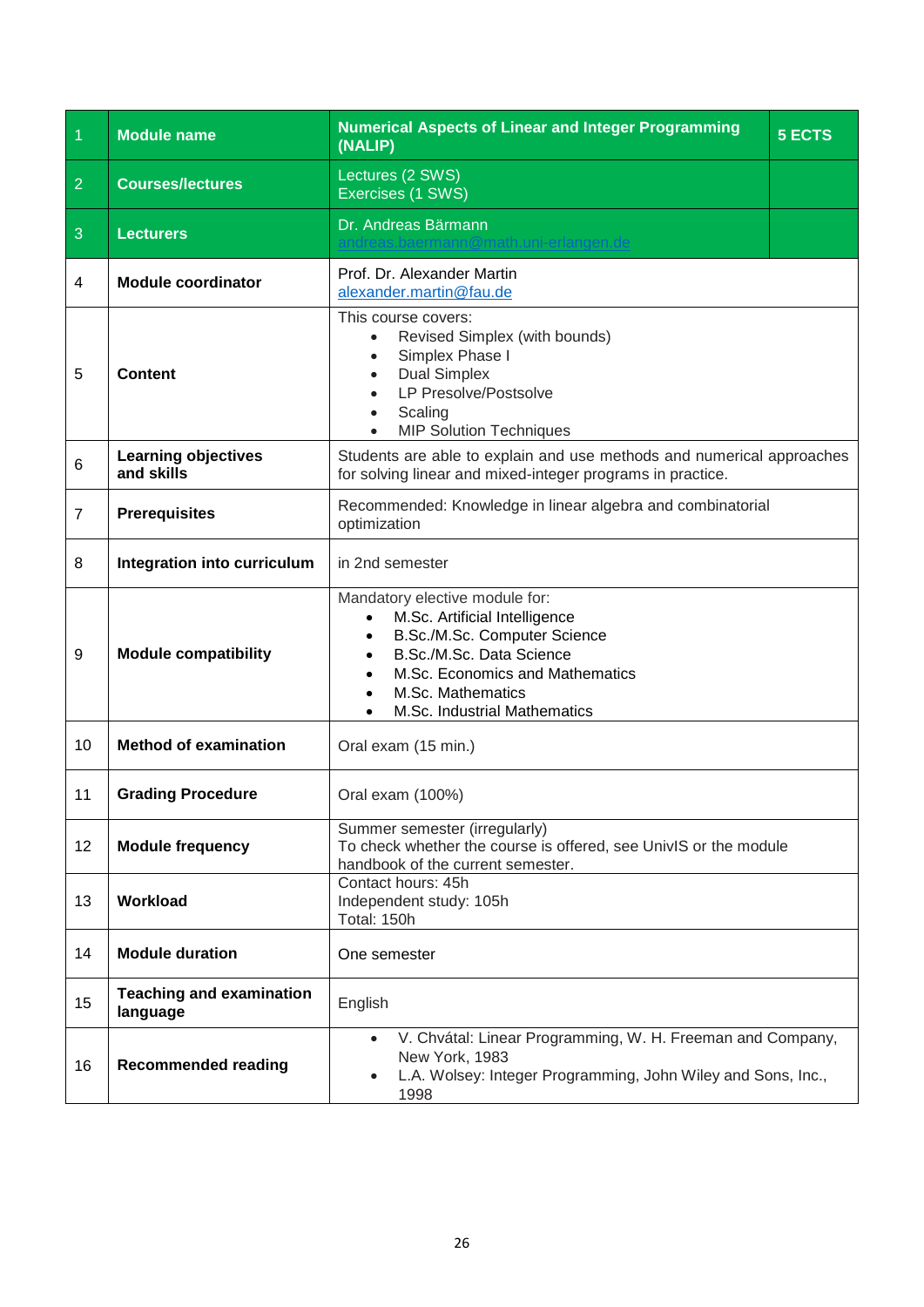<span id="page-26-0"></span>

| $\overline{1}$ | <b>Module name</b>                       | <b>Quality of Service in Communications (DKS)</b>                                                                                                                                                                                                                                                                                                                                                                                                                                                                                                                                                                                                                                            | 5 ECTS |
|----------------|------------------------------------------|----------------------------------------------------------------------------------------------------------------------------------------------------------------------------------------------------------------------------------------------------------------------------------------------------------------------------------------------------------------------------------------------------------------------------------------------------------------------------------------------------------------------------------------------------------------------------------------------------------------------------------------------------------------------------------------------|--------|
| $\overline{2}$ | <b>Courses/lectures</b>                  | Lectures (2 SWS)<br>Exercises (2 SWS)                                                                                                                                                                                                                                                                                                                                                                                                                                                                                                                                                                                                                                                        |        |
| 3              | <b>Lecturers</b>                         | Prof. Dr. Reinhard German                                                                                                                                                                                                                                                                                                                                                                                                                                                                                                                                                                                                                                                                    |        |
| $\overline{4}$ | <b>Module coordinator</b>                | Prof. Dr. Reinhard German<br>reinhard.german@fau.de                                                                                                                                                                                                                                                                                                                                                                                                                                                                                                                                                                                                                                          |        |
| 5              | <b>Content</b>                           | We introduce the term quality-of-service (QoS), discuss important<br>approaches to achieve certain degrees of QoS, and show how the<br>implementation in computer networks. Then a number of methodologies to<br>assess and design systems with respect to their QoS:<br>network planning and optimization,<br>$\bullet$<br>network simulation,<br>$\bullet$<br>stochastic analysis (Markov chains, non-Markovian models,<br>$\bullet$<br>queuing systems),<br>deterministic analysis with network calculus to determine QoS<br>$\bullet$<br>guarantees<br>measurements (hardware, software, and hybrid monitoring,<br>$\bullet$<br>benchmarks).<br>All methods are illustrated by examples. |        |
| 6              | <b>Learning objectives</b><br>and skills | Goals:<br>Basic understanding of Quality-of-Service (QoS) in networking<br>$\bullet$<br>An umbrella for quantitative metrics which are essential in<br>networking<br>Techniques for achieving QoS<br>$\bullet$<br>Methodology for performance evaluation and dimensioning:<br>$\bullet$<br>measurements, modeling, analysis, optimization, simulation<br>Methods for assuring QoS guarantees<br>$\bullet$                                                                                                                                                                                                                                                                                    |        |
| $\overline{7}$ | <b>Prerequisites</b>                     | Recommended:<br>Computer communication<br>Communication systems<br>Basic programming skills, ideally in C++ and R                                                                                                                                                                                                                                                                                                                                                                                                                                                                                                                                                                            |        |
| 8              | Integration into curriculum              | from 1st semester                                                                                                                                                                                                                                                                                                                                                                                                                                                                                                                                                                                                                                                                            |        |
| 9              | <b>Module compatibility</b>              | Mandatory elective module for:<br>M.Sc. Advanced Signal Processing & Communications<br>Engineering<br>B.Sc./M.Sc. Computer Science<br>M.Sc. Data Science<br>M.Sc. Information and Communication Technology<br>M.Sc. International Information Systems<br>M.Sc. Economics and Mathematics<br><b>B.Sc. Mathematics</b>                                                                                                                                                                                                                                                                                                                                                                         |        |
| 10             | <b>Method of examination</b>             | If there are more than 20 participants, the examination will be written (90<br>min.) otherwise oral (30 min.)                                                                                                                                                                                                                                                                                                                                                                                                                                                                                                                                                                                |        |
| 11             | <b>Grading Procedure</b>                 | Written or oral exam (100%)                                                                                                                                                                                                                                                                                                                                                                                                                                                                                                                                                                                                                                                                  |        |
| 12             | <b>Module frequency</b>                  | Summer semester (annually)                                                                                                                                                                                                                                                                                                                                                                                                                                                                                                                                                                                                                                                                   |        |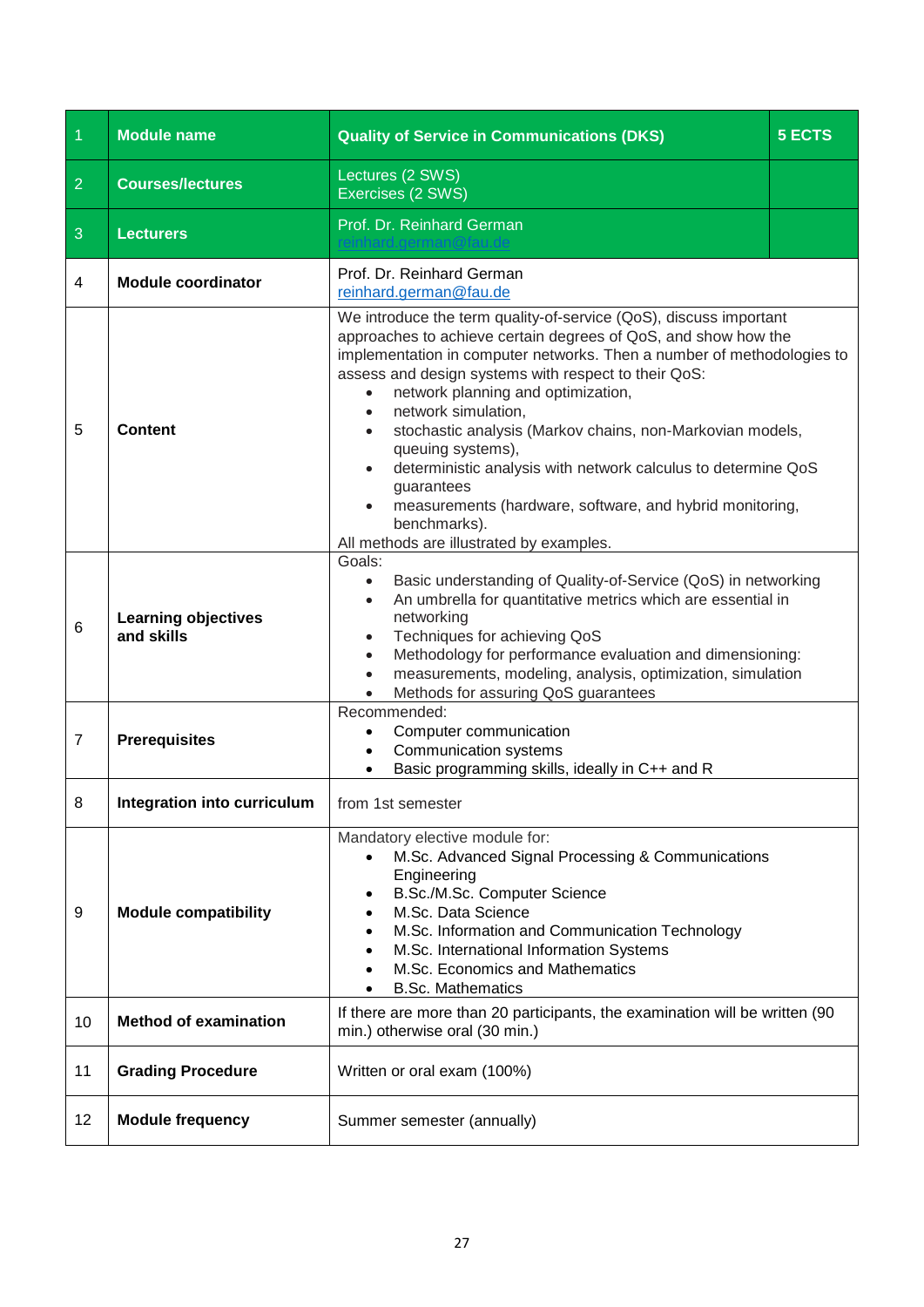| 13 | Workload                                    | Workload: 150h<br>distributed as:<br>Contact hours: 60h<br>٠<br>Independent study: 90h<br>$\bullet$                                                                                                                                                                                                                                                         |
|----|---------------------------------------------|-------------------------------------------------------------------------------------------------------------------------------------------------------------------------------------------------------------------------------------------------------------------------------------------------------------------------------------------------------------|
| 14 | <b>Module duration</b>                      | One semester                                                                                                                                                                                                                                                                                                                                                |
| 15 | <b>Teaching and examination</b><br>language | English                                                                                                                                                                                                                                                                                                                                                     |
| 16 | <b>Recommended reading</b>                  | Kurose, Ross. Computer Networking: A Top-Down Approach<br>$\bullet$<br>Featuring the Internet. 6th Ed., Addison Wesley, 2013<br>W. Stallings. Data and Computer Communications, 10th ed., Pearson<br>$\bullet$<br>Education, 2014<br>W. Stallings. Foundations of Modern Networking: SDN, NFV, QoE,<br>$\bullet$<br>IoT, and Cloud, Pearson Education, 2016 |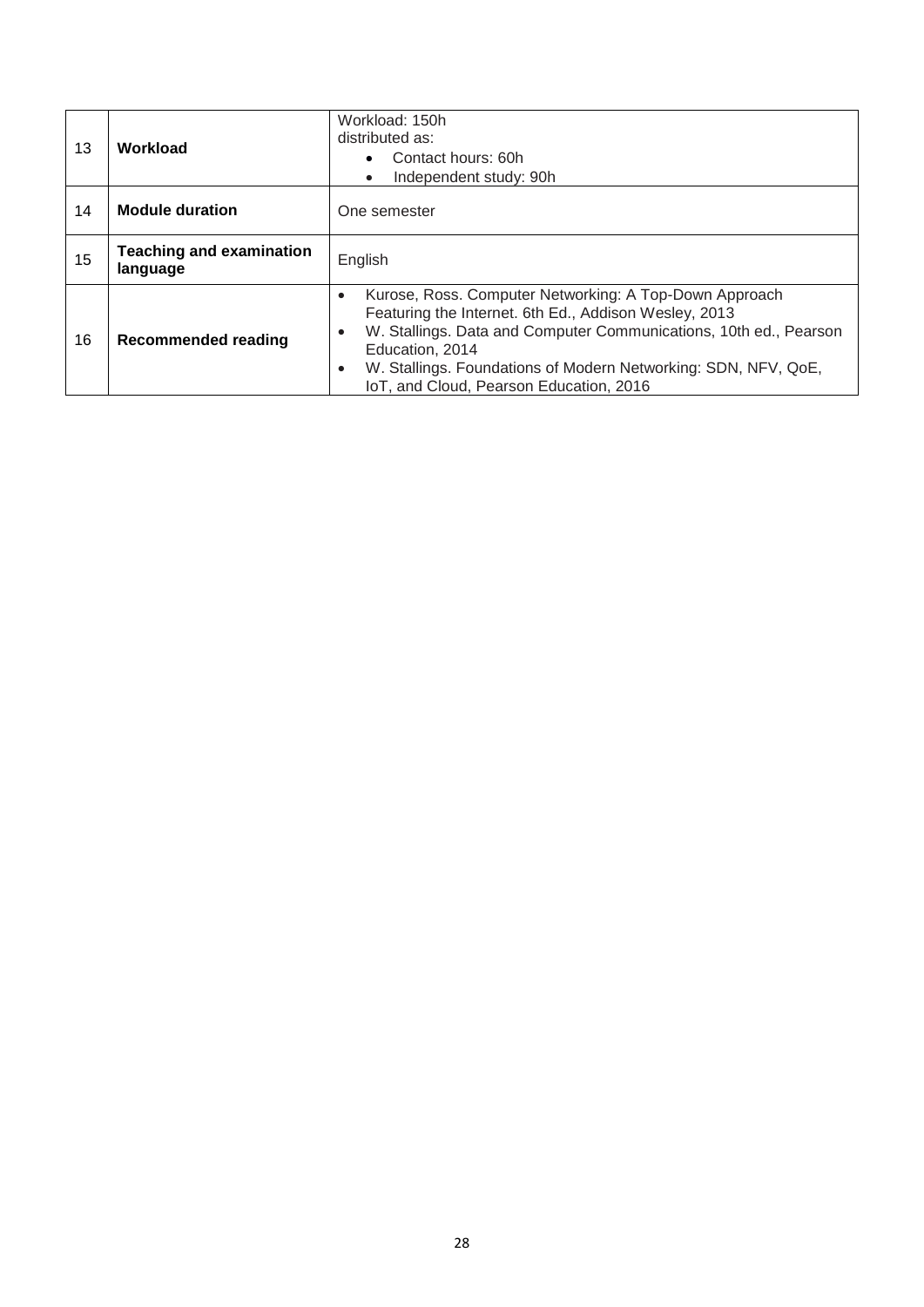<span id="page-28-0"></span>

| $\overline{1}$ | <b>Module name</b>                          | <b>Partial Differential Equations Based Image Processing</b><br>(PDE based Image Processing)                                                                                                                                                                                       | <b>5 ECTS</b> |
|----------------|---------------------------------------------|------------------------------------------------------------------------------------------------------------------------------------------------------------------------------------------------------------------------------------------------------------------------------------|---------------|
| $\overline{2}$ | <b>Courses/lectures</b>                     | Lectures (2 SWS)<br>Exercises (0.5 SWS)                                                                                                                                                                                                                                            |               |
| 3              | <b>Lecturers</b>                            | Prof. Dr. Martin Burger, Dr. Lea Föcke                                                                                                                                                                                                                                             |               |
| 4              | <b>Module coordinator</b>                   | Dr. Michael Fried<br>fried@math.fau.de                                                                                                                                                                                                                                             |               |
| 5              | <b>Content</b>                              | This course covers:<br>basics of image processing<br>$\bullet$<br>variational methods in image processing including total variation<br>$\bullet$<br>deblurring using different partial differential equations<br>$\bullet$<br>basics of image reconstruction<br>$\bullet$          |               |
| 6              | <b>Learning objectives</b><br>and skills    | Students are able to:<br>explain mathematical and algorithmic methods for image<br>processing,<br>apply above image processing methods in computerised practical<br>exercises,<br>apply analytical techniques to evaluate the qualitative<br>characteristics of the above methods. |               |
| $\overline{7}$ | <b>Prerequisites</b>                        | Recommended: Basic knowledge in functional analysis and numerical<br>methods for PDEs                                                                                                                                                                                              |               |
| 8              | Integration into curriculum                 | in 2nd semester                                                                                                                                                                                                                                                                    |               |
| 9              | <b>Module compatibility</b>                 | Mandatory elective module for:<br>M.Sc. Computational and Applied Mathematics<br>M.Sc. Data Science<br>M.Sc. Mathematics<br>$\bullet$                                                                                                                                              |               |
| 10             | <b>Method of examination</b>                | Oral exam (15 min.)                                                                                                                                                                                                                                                                |               |
| 11             | <b>Grading Procedure</b>                    | Oral exam (100%)                                                                                                                                                                                                                                                                   |               |
| 12             | <b>Module frequency</b>                     | Summer semester every second year<br>To check whether the course is offered, see UnivIS or the module<br>handbook of the current semester.                                                                                                                                         |               |
| 13             | Workload                                    | Workload: 150h<br>distributed as:<br>Contact hours: 37.5h<br>Independent study: 112.5h                                                                                                                                                                                             |               |
| 14             | <b>Module duration</b>                      | One semester                                                                                                                                                                                                                                                                       |               |
| 15             | <b>Teaching and examination</b><br>language | English                                                                                                                                                                                                                                                                            |               |
| 16             | <b>Recommended reading</b>                  | G. Aubert & P. Kornprobst: Mathematical problems in image<br>$\bullet$<br>processing, Springer<br>Bredies & Lorenz, Mathematical Image Processing, Springer<br>٠<br>Burger & Osher, Level Set and PDE based reconstruction<br>$\bullet$<br>methods, Springer                       |               |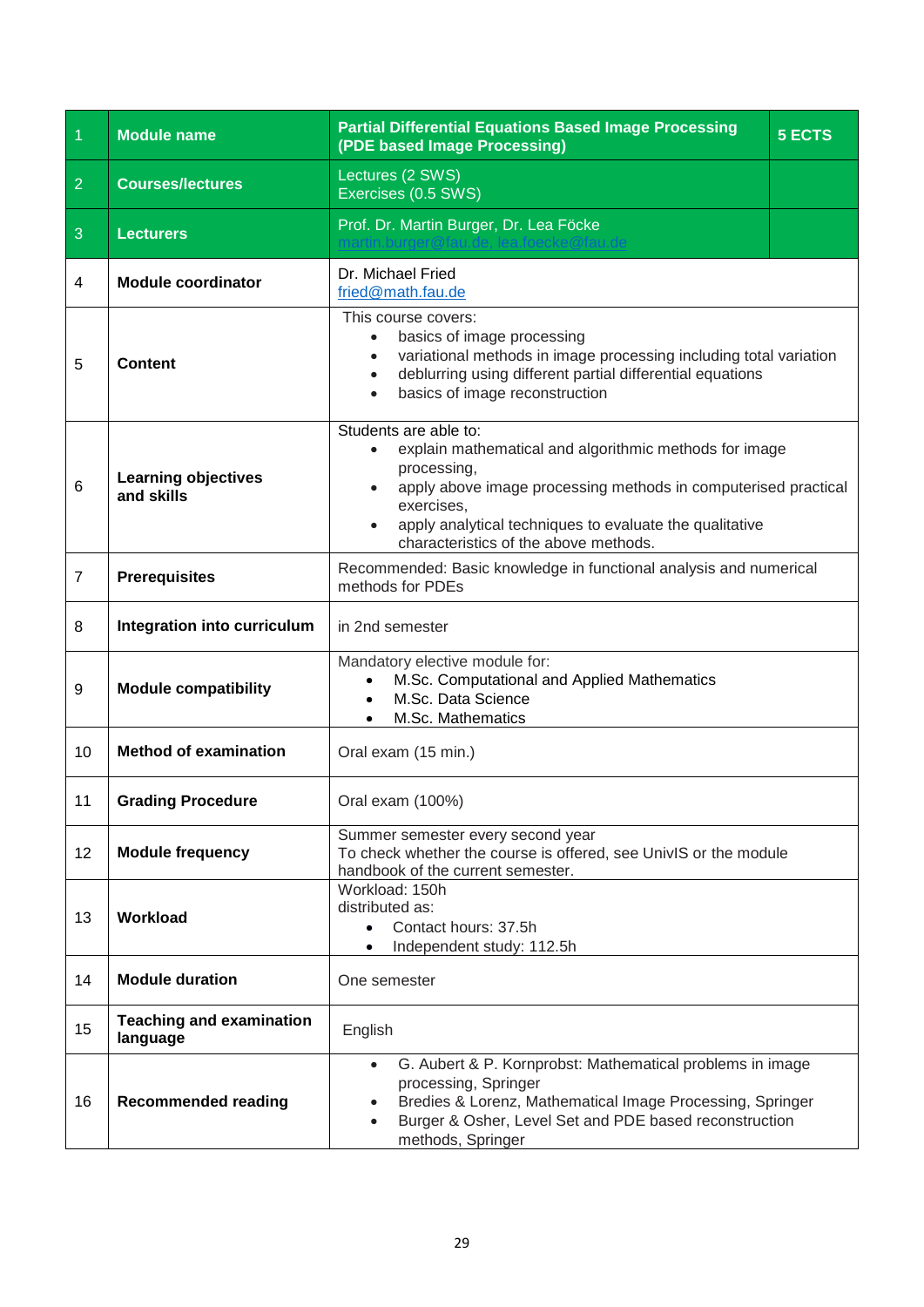<span id="page-29-0"></span>

| $\overline{1}$ | <b>Module name</b>                       | <b>Pattern Analysis (PA)</b>                                                                                                                                                                                                                                                                                                                                                                                                                                                                                                                                                                                                                                                                                                                                                                                                                                                                                                                                                                                                                                                                                                                                                                                                                                                                                                                                                                                                                      | <b>5 ECTS</b> |
|----------------|------------------------------------------|---------------------------------------------------------------------------------------------------------------------------------------------------------------------------------------------------------------------------------------------------------------------------------------------------------------------------------------------------------------------------------------------------------------------------------------------------------------------------------------------------------------------------------------------------------------------------------------------------------------------------------------------------------------------------------------------------------------------------------------------------------------------------------------------------------------------------------------------------------------------------------------------------------------------------------------------------------------------------------------------------------------------------------------------------------------------------------------------------------------------------------------------------------------------------------------------------------------------------------------------------------------------------------------------------------------------------------------------------------------------------------------------------------------------------------------------------|---------------|
| $\overline{2}$ | <b>Courses/lectures</b>                  | Lectures (3 SWS)<br>Exercises (1 SWS)                                                                                                                                                                                                                                                                                                                                                                                                                                                                                                                                                                                                                                                                                                                                                                                                                                                                                                                                                                                                                                                                                                                                                                                                                                                                                                                                                                                                             |               |
| $\mathbf{3}$   | <b>Lecturers</b>                         | PD Dr. Christian Riess                                                                                                                                                                                                                                                                                                                                                                                                                                                                                                                                                                                                                                                                                                                                                                                                                                                                                                                                                                                                                                                                                                                                                                                                                                                                                                                                                                                                                            |               |
| 4              | <b>Module coordinator</b>                | PD Dr. Christian Riess<br>christian.riess@fau.de                                                                                                                                                                                                                                                                                                                                                                                                                                                                                                                                                                                                                                                                                                                                                                                                                                                                                                                                                                                                                                                                                                                                                                                                                                                                                                                                                                                                  |               |
| 5              | <b>Content</b>                           | This module introduces the design of pattern analysis systems as well as<br>the corresponding fundamental mathematical methods. The topics<br>comprise:<br>clustering methods: soft and hard clustering<br>$\bullet$<br>classification and regression trees and forests<br>parametric and non-parametric density estimation: maximum-<br>likelihood (ML) estimation, maximum-a-posteriori (MAP)<br>estimation, histograms, Parzen estimation, relationship between<br>folded histograms and Parzen estimation, adaptive binning with<br>regression trees<br>mean shift algorithm: local maximization using gradient ascent for<br>non-parametric probability density functions, application of the<br>mean shift algorithm for clustering, color quantization, object<br>tracking<br>linear and non-linear manifold learning: curse of dimensionality,<br>$\bullet$<br>various dimensionality reduction methods: principal component<br>analysis (PCA), multidimensional scaling (MDS), isomaps,<br>Laplacian eigenmaps<br>Gaussian mixture models (GMM) and hidden Markov models<br>(HMM): expectation maximization algorithm, parameter<br>estimation, computation of the optimal sequence of states/Viterbi<br>algorithm, forward-backward algorithm, scaling<br>Markov random fields (MRF): definition, probabilities on<br>undirected graphs, clique potentials, Hammersley-Clifford<br>theorem, inference via Gibbs sampling and graph cuts |               |
| 6              | <b>Learning objectives</b><br>and skills | The students are able to:<br>explain the discussed methods for classification, prediction, and<br>analysis of patterns,<br>compare and analyze methods for manifold learning and select a<br>$\bullet$<br>suited method for a given set of features and a given problem,<br>compare and analyze methods for probability density estimation<br>$\bullet$<br>and select a suited method for a given set of features and a given<br>problem,<br>apply non-parametric probability density estimation to pattern<br>analysis problems,<br>apply dimensionality reduction techniques to high-dimensional<br>feature spaces,<br>explain statistic modeling of feature sets and sequences of<br>features,<br>explain statistic modeling of statistical dependencies,<br>implement presented methods in Python,<br>supplement autonomously the mathematical foundations of the<br>presented methods by self-guided study of the literature,<br>discuss the social impact of applications of pattern analysis<br>solutions.                                                                                                                                                                                                                                                                                                                                                                                                                                 |               |
| $\overline{7}$ | <b>Prerequisites</b>                     | Prior participation in the course "Pattern Recognition" is strongly<br>recommended.                                                                                                                                                                                                                                                                                                                                                                                                                                                                                                                                                                                                                                                                                                                                                                                                                                                                                                                                                                                                                                                                                                                                                                                                                                                                                                                                                               |               |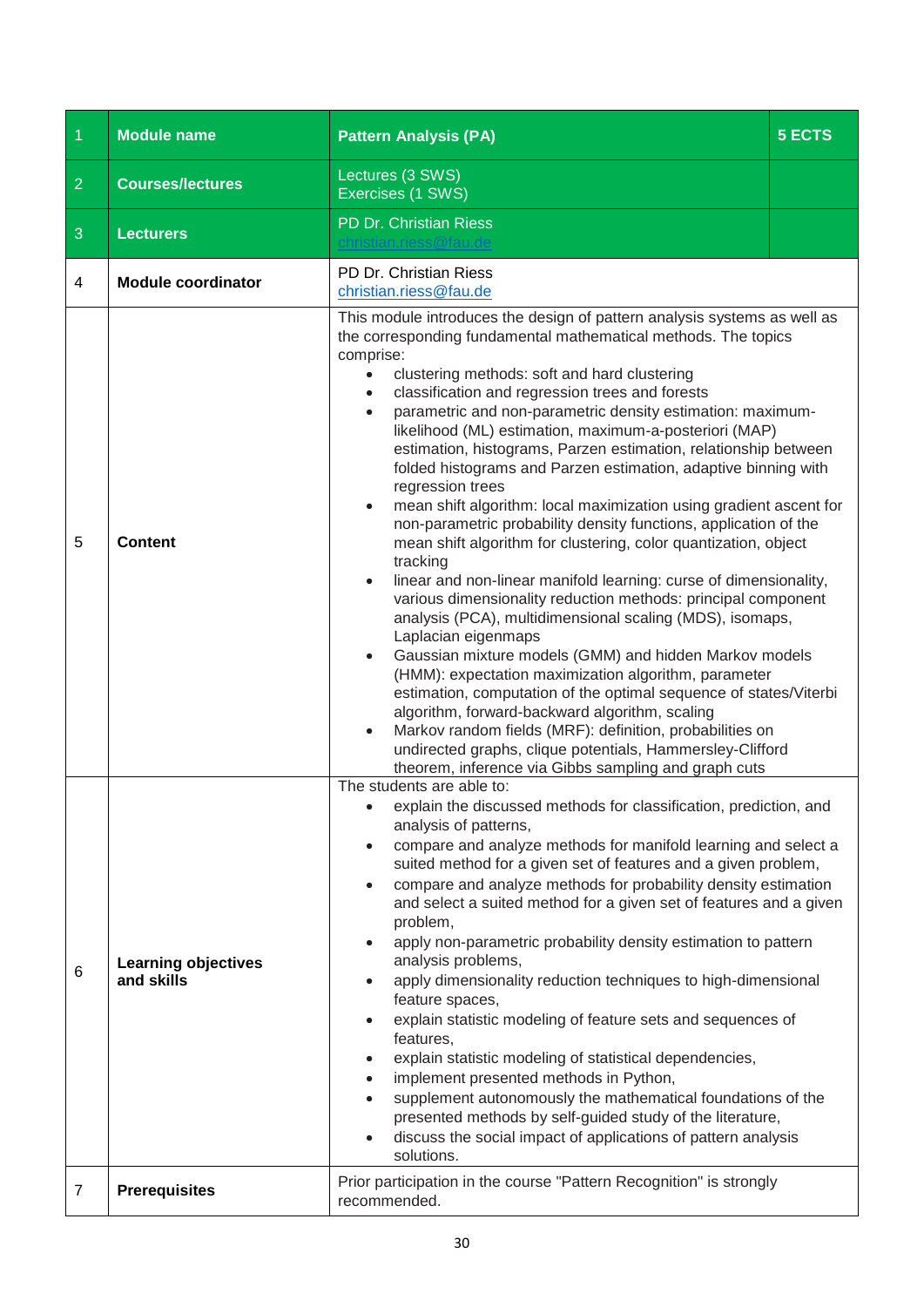| 8  | Integration into curriculum                 | in 2nd semester                                                                                                                                                                                                                                                                                                                                                                                                                                                                   |
|----|---------------------------------------------|-----------------------------------------------------------------------------------------------------------------------------------------------------------------------------------------------------------------------------------------------------------------------------------------------------------------------------------------------------------------------------------------------------------------------------------------------------------------------------------|
| 9  | <b>Module compatibility</b>                 | Mandatory elective module in:<br>M.Sc. Advanced Optical Technologies<br>M.Sc. Advanced Signal Processing & Communications<br>$\bullet$<br>Engineering<br>M.Sc. Artificial Intelligence<br>M.Sc. Communications and Multimedia Enginnering<br>M.Sc. Computational Engineering<br>M.Sc. Computer Science<br>M.Sc. Data Science<br>M.Sc. Information and Communication Technology<br>M.Sc. International Information Systems<br>B.Sc./M.Sc. Mechatronics<br>M.Sc. Medical technology |
| 10 | <b>Method of examination</b>                | Written exam (60 min)                                                                                                                                                                                                                                                                                                                                                                                                                                                             |
| 11 | <b>Grading Procedure</b>                    | Written exam (60 min.)                                                                                                                                                                                                                                                                                                                                                                                                                                                            |
| 12 | <b>Module frequency</b>                     | Summer semester (annually)                                                                                                                                                                                                                                                                                                                                                                                                                                                        |
| 13 | Workload                                    | Workload: 150h<br>distributed as:<br>Contact hours: 60h<br>$\bullet$<br>Independent study: 90h                                                                                                                                                                                                                                                                                                                                                                                    |
| 14 | <b>Module duration</b>                      | One Semester                                                                                                                                                                                                                                                                                                                                                                                                                                                                      |
| 15 | <b>Teaching and examination</b><br>language | English                                                                                                                                                                                                                                                                                                                                                                                                                                                                           |
| 16 | <b>Recommended reading</b>                  | C. Bishop: Pattern Recognition and Machine Learning, Springer<br>$\bullet$<br>Verlag, Heidelberg, 2006<br>T. Hastie, R. Tibshirani und J. Friedman: The Elements of<br>$\bullet$<br>Statistical Learning, 2nd Edition, Springer Verlag, 2009<br>A. Criminisi and J. Shotton: Decision Forests for Computer Vision<br>and Medical Image Analysis, Springer, 2013                                                                                                                   |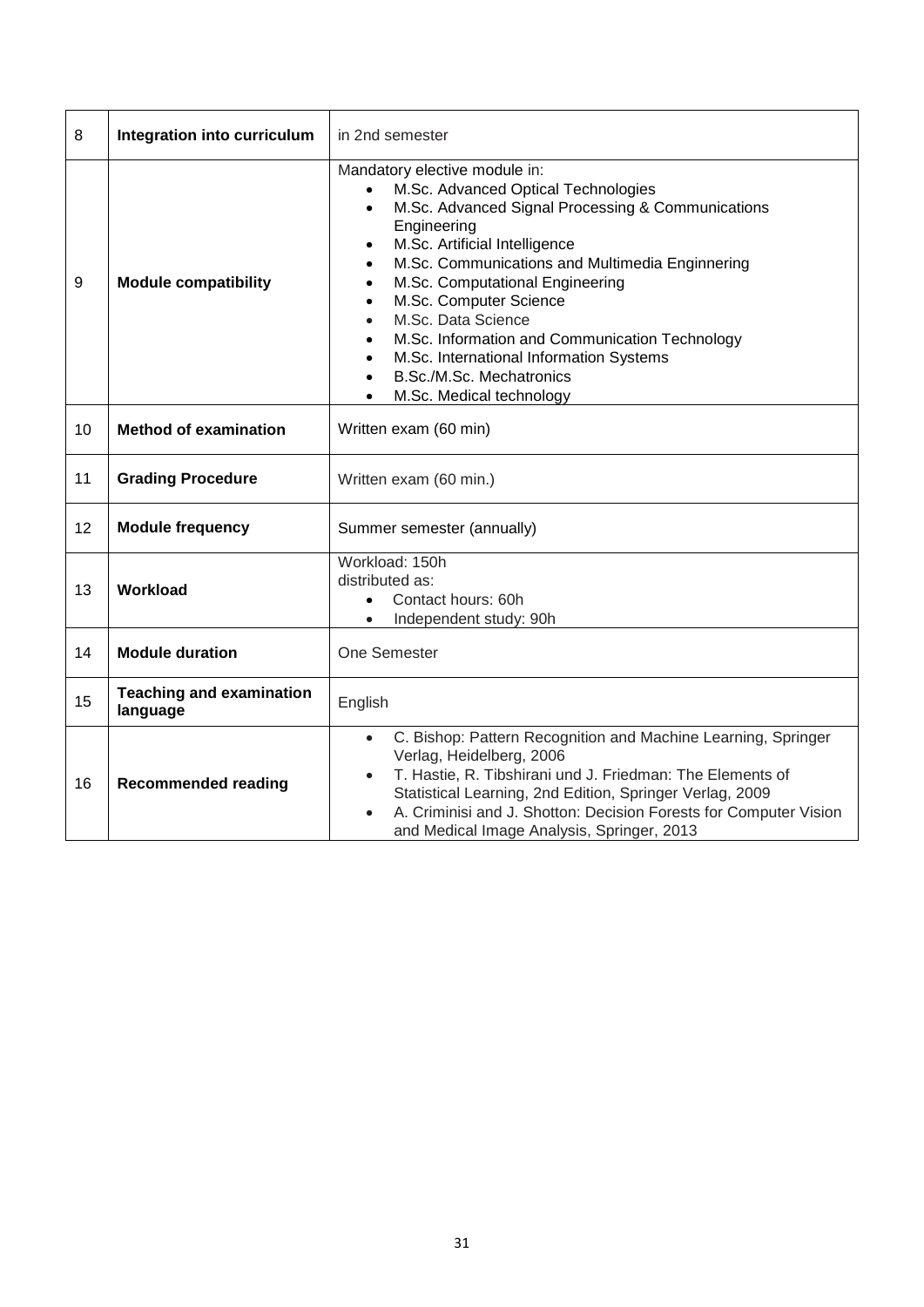<span id="page-31-0"></span>

| $\vert$ 1      | <b>Module name</b>                       | <b>Simulation and Modeling 2 (SaM 2)</b>                                                                                                                                                                                                                                                                                                                                                                                                                                                                                                                                                                                                                                                                                                                                                                                                                                                                                                                                                                                                                                                                                                                                                                                                                                                                                                                                                                                                                                                           | <b>7.5 ECTS</b> |
|----------------|------------------------------------------|----------------------------------------------------------------------------------------------------------------------------------------------------------------------------------------------------------------------------------------------------------------------------------------------------------------------------------------------------------------------------------------------------------------------------------------------------------------------------------------------------------------------------------------------------------------------------------------------------------------------------------------------------------------------------------------------------------------------------------------------------------------------------------------------------------------------------------------------------------------------------------------------------------------------------------------------------------------------------------------------------------------------------------------------------------------------------------------------------------------------------------------------------------------------------------------------------------------------------------------------------------------------------------------------------------------------------------------------------------------------------------------------------------------------------------------------------------------------------------------------------|-----------------|
| $\overline{2}$ | <b>Courses/lectures</b>                  | Lectures (2 SWS)<br>Exercises (2 SWS)                                                                                                                                                                                                                                                                                                                                                                                                                                                                                                                                                                                                                                                                                                                                                                                                                                                                                                                                                                                                                                                                                                                                                                                                                                                                                                                                                                                                                                                              |                 |
| $\mathbf{3}$   | <b>Lecturers</b>                         | Prof. Dr.-Ing. Reinhard German                                                                                                                                                                                                                                                                                                                                                                                                                                                                                                                                                                                                                                                                                                                                                                                                                                                                                                                                                                                                                                                                                                                                                                                                                                                                                                                                                                                                                                                                     |                 |
| 4              | <b>Module coordinator</b>                | Prof. Dr.-Ing. Reinhard German<br>reinhard.german@fau.de                                                                                                                                                                                                                                                                                                                                                                                                                                                                                                                                                                                                                                                                                                                                                                                                                                                                                                                                                                                                                                                                                                                                                                                                                                                                                                                                                                                                                                           |                 |
| 5              | Content                                  | The class is project-oriented: participants conduct one larger simulation<br>project in a team (3-4 students). The simulation project covers all typical<br>phases including project planning, requirements analysis, data collection,<br>input modeling, conceptual modeling, verification, validation, simulation<br>runs, output analysis, result presentation and documentation. The lecture<br>covers:<br>simulation project management, presentation, and documentation<br>$\bullet$<br>techniques<br>detailed simulation project case studies,<br>advanced topics in simulation such as variance reduction<br>techniques, rare event simulation, parallel and distributed<br>simulation.<br>The project teams also present their results in the lectures. The exercises<br>are used for team meetings. Implementations, simulation runs, etc. can be<br>performed on computing facilities of the Computer Science 7 Group with<br>commercial/academic simulation packages (e.g., AnyLogic/OMneT++/ns-<br>3) in reserved computer hours. Possible projects encompass but are not<br>restricted to: elevators, university canteen (Mensa), crossing with traffic<br>lights, gas station, supermarket, hospital emergency reception, flexible<br>manufacturing system, houses or neighborhood with renewable energy<br>systems, battery powered devices, time sensitive networking e.g., in train<br>communications, industrial communications. Own project ideas are<br>possible and welcome. |                 |
|                |                                          | Students get                                                                                                                                                                                                                                                                                                                                                                                                                                                                                                                                                                                                                                                                                                                                                                                                                                                                                                                                                                                                                                                                                                                                                                                                                                                                                                                                                                                                                                                                                       |                 |
| 6              | <b>Learning objectives</b><br>and skills | hands-on experience in applying the theory of "Simulation and<br>$\bullet$<br>Modelling I" and in realizing simulation studies<br>skills in using professional (both commercial and/or academic)<br>$\bullet$<br>simulation software<br>skills in project and team work<br>training in simulation project management, presentations,<br>documentation<br>knowledge of advanced topics in simulation such as variance<br>$\bullet$<br>reduction, distributed simulation, validation techniques                                                                                                                                                                                                                                                                                                                                                                                                                                                                                                                                                                                                                                                                                                                                                                                                                                                                                                                                                                                                      |                 |
| 7              | <b>Prerequisites</b>                     | Simulation and Modeling 1                                                                                                                                                                                                                                                                                                                                                                                                                                                                                                                                                                                                                                                                                                                                                                                                                                                                                                                                                                                                                                                                                                                                                                                                                                                                                                                                                                                                                                                                          |                 |
| 8              | Integration into curriculum              | in 2nd semester                                                                                                                                                                                                                                                                                                                                                                                                                                                                                                                                                                                                                                                                                                                                                                                                                                                                                                                                                                                                                                                                                                                                                                                                                                                                                                                                                                                                                                                                                    |                 |
| 9              | <b>Module compatibility</b>              | Mandatory elective module in:<br>M.Sc. Data Science                                                                                                                                                                                                                                                                                                                                                                                                                                                                                                                                                                                                                                                                                                                                                                                                                                                                                                                                                                                                                                                                                                                                                                                                                                                                                                                                                                                                                                                |                 |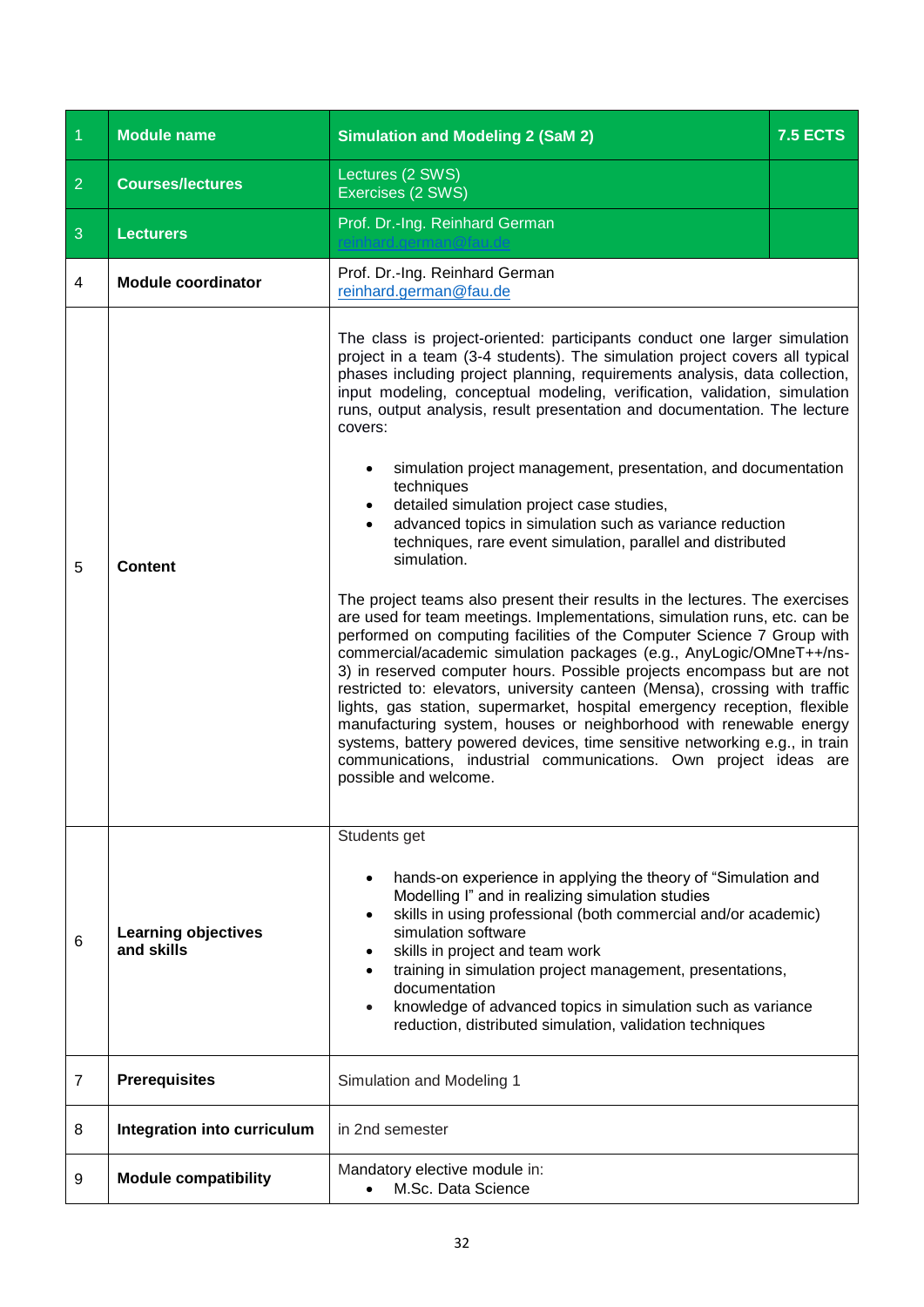| 10 | <b>Method of examination</b>                | Oral exam (30 min.)<br>$\bullet$<br>Written report, acquired by successful participation in the project<br>and submission of a project report (about 20 pages). |
|----|---------------------------------------------|-----------------------------------------------------------------------------------------------------------------------------------------------------------------|
| 11 | <b>Grading Procedure</b>                    | Oral exam (50%)<br>$\bullet$<br>Written report (50%)                                                                                                            |
| 12 | <b>Module frequency</b>                     | Summer semester (anually)                                                                                                                                       |
| 13 | Workload                                    | Workload: 225h<br>distributed as:<br>Contact hours: 60h<br>Independent study: 165h<br>$\bullet$                                                                 |
| 14 | <b>Module duration</b>                      | One Semester                                                                                                                                                    |
| 15 | <b>Teaching and examination</b><br>language | English                                                                                                                                                         |
| 16 | <b>Recommended reading</b>                  | Averill Law: "Simulation Modeling and Analysis", 5th ed., McGraw Hill,<br>2014                                                                                  |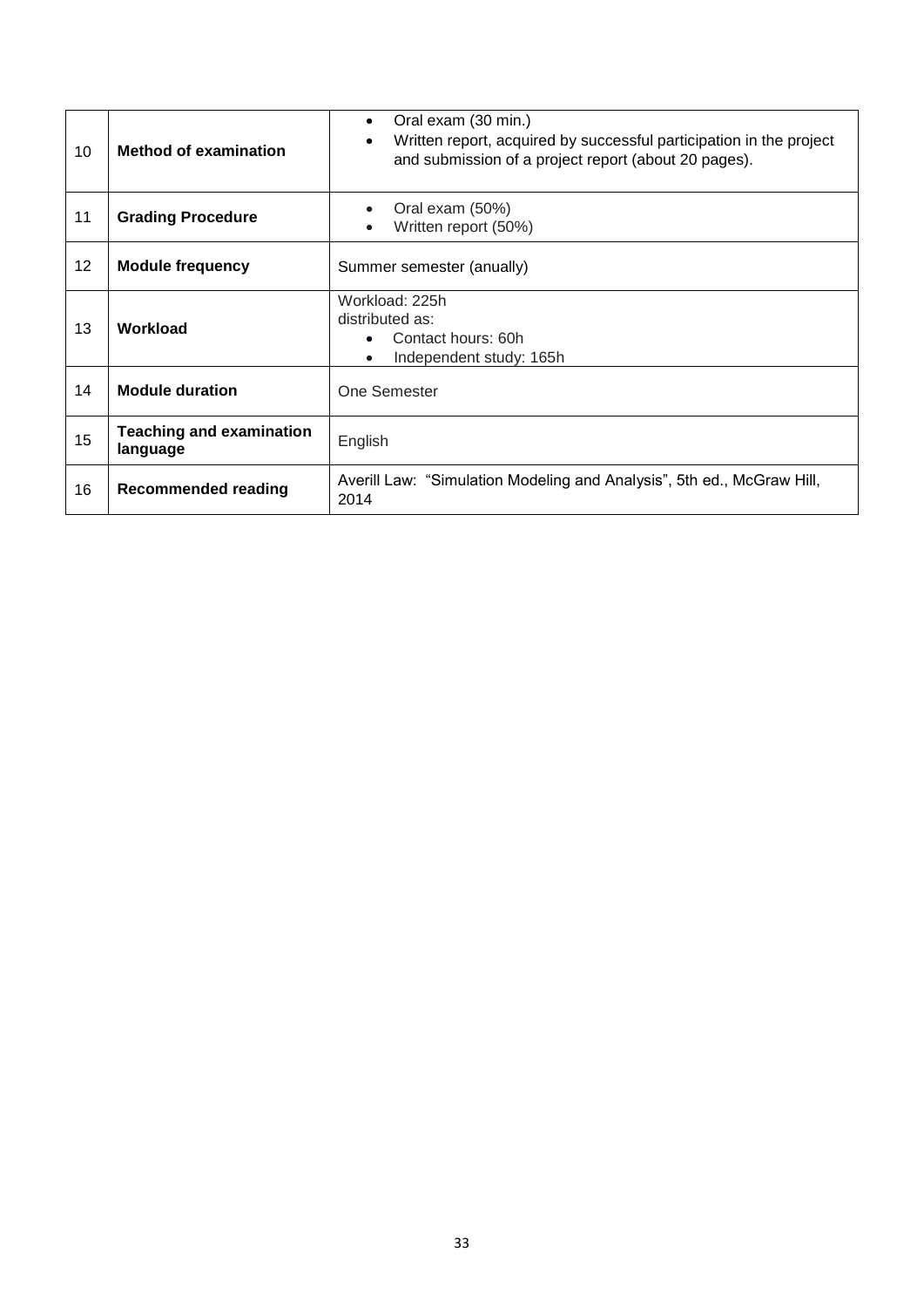<span id="page-33-0"></span>

| $\overline{1}$ | <b>Module name</b>                       | <b>Simulation and Scientific Computing 2 (SiWiR2)</b>                                                                                                                                                                                                                                                                                                                                                                                                                                                                                                                                                                                                                                                                                                                                                                                                                                                                                                                      | <b>7.5 ECTS</b> |
|----------------|------------------------------------------|----------------------------------------------------------------------------------------------------------------------------------------------------------------------------------------------------------------------------------------------------------------------------------------------------------------------------------------------------------------------------------------------------------------------------------------------------------------------------------------------------------------------------------------------------------------------------------------------------------------------------------------------------------------------------------------------------------------------------------------------------------------------------------------------------------------------------------------------------------------------------------------------------------------------------------------------------------------------------|-----------------|
| $\overline{2}$ | <b>Courses/lectures</b>                  | Lectures (2 SWS)<br>Exercises (2 SWS)<br>Tutorial (2 SWS)                                                                                                                                                                                                                                                                                                                                                                                                                                                                                                                                                                                                                                                                                                                                                                                                                                                                                                                  |                 |
| $\mathbf{3}$   | <b>Lecturers</b>                         | Prof. Dr. Christoph Pflaum                                                                                                                                                                                                                                                                                                                                                                                                                                                                                                                                                                                                                                                                                                                                                                                                                                                                                                                                                 |                 |
| 4              | <b>Module coordinator</b>                | Prof. Dr. Christoph Pflaum<br>christoph.pflaum@fau.de                                                                                                                                                                                                                                                                                                                                                                                                                                                                                                                                                                                                                                                                                                                                                                                                                                                                                                                      |                 |
| 5              | <b>Content</b>                           | Simulations are becoming more and more important in various fields of<br>engineering as a fast, cheap and flexible alternative to real-world<br>experiments. In order to successfully carry out such simulations, a<br>profound knowledge of the respective physical models, numerical<br>discretization and solution methods, and performance-aware programming<br>techniques is indispensable.<br>The course "Simulation and Scientific Computing 2" covers these<br>essential aspects of simulations in detail on the basis of typical<br>engineering problems:<br>Introduction to multigrid methods<br>$\bullet$<br>Concept and implementation of the finite element method<br>discretization grids and interpolation<br>$\bullet$<br>Computational fluid dynamics: Finite difference discretization and<br>lattice Boltzmann method<br>Computational mechanics: finite elements for linear elasticity<br>Computational electromagnetics: FTDT for Maxwell's equations |                 |
| 6              | <b>Learning objectives</b><br>and skills | Students learn<br>techniques for optimizing algorithms in the field of scientific<br>$\bullet$<br>computing<br>to implement and optimize algorithms on parallel computers<br>to analyze the stability of numerical algorithms                                                                                                                                                                                                                                                                                                                                                                                                                                                                                                                                                                                                                                                                                                                                              |                 |
|                | <b>Prerequisites</b>                     | The participants should have a sound background in engineering<br>mathematics and a higher programming language (preferably C/C++).                                                                                                                                                                                                                                                                                                                                                                                                                                                                                                                                                                                                                                                                                                                                                                                                                                        |                 |
| 8              | Integration into curriculum              | in 2nd semester                                                                                                                                                                                                                                                                                                                                                                                                                                                                                                                                                                                                                                                                                                                                                                                                                                                                                                                                                            |                 |
| 9              | <b>Module compatibility</b>              | Mandatory Module in:<br><b>B.Sc. Computational Engineering</b><br>$\bullet$<br>Mandatory elective module in:<br>M.Sc. Computer Science<br>$\bullet$<br>M.Sc. Data Sciences<br>$\bullet$                                                                                                                                                                                                                                                                                                                                                                                                                                                                                                                                                                                                                                                                                                                                                                                    |                 |
| 10             | <b>Method of examination</b>             | 50% of exercise points needed (ungraded)<br>$\bullet$<br>Written exam (90 min)                                                                                                                                                                                                                                                                                                                                                                                                                                                                                                                                                                                                                                                                                                                                                                                                                                                                                             |                 |
| 11             | <b>Grading Procedure</b>                 | Written exam (100%)                                                                                                                                                                                                                                                                                                                                                                                                                                                                                                                                                                                                                                                                                                                                                                                                                                                                                                                                                        |                 |
| 12             | <b>Module frequency</b>                  | Summer semester (annually)                                                                                                                                                                                                                                                                                                                                                                                                                                                                                                                                                                                                                                                                                                                                                                                                                                                                                                                                                 |                 |
| 13             | Workload                                 | Workload: 225h<br>distributed as:<br>Contact hours: 90h<br>$\bullet$<br>Independent study: 135h<br>$\bullet$                                                                                                                                                                                                                                                                                                                                                                                                                                                                                                                                                                                                                                                                                                                                                                                                                                                               |                 |
| 14             | <b>Module duration</b>                   | One semester                                                                                                                                                                                                                                                                                                                                                                                                                                                                                                                                                                                                                                                                                                                                                                                                                                                                                                                                                               |                 |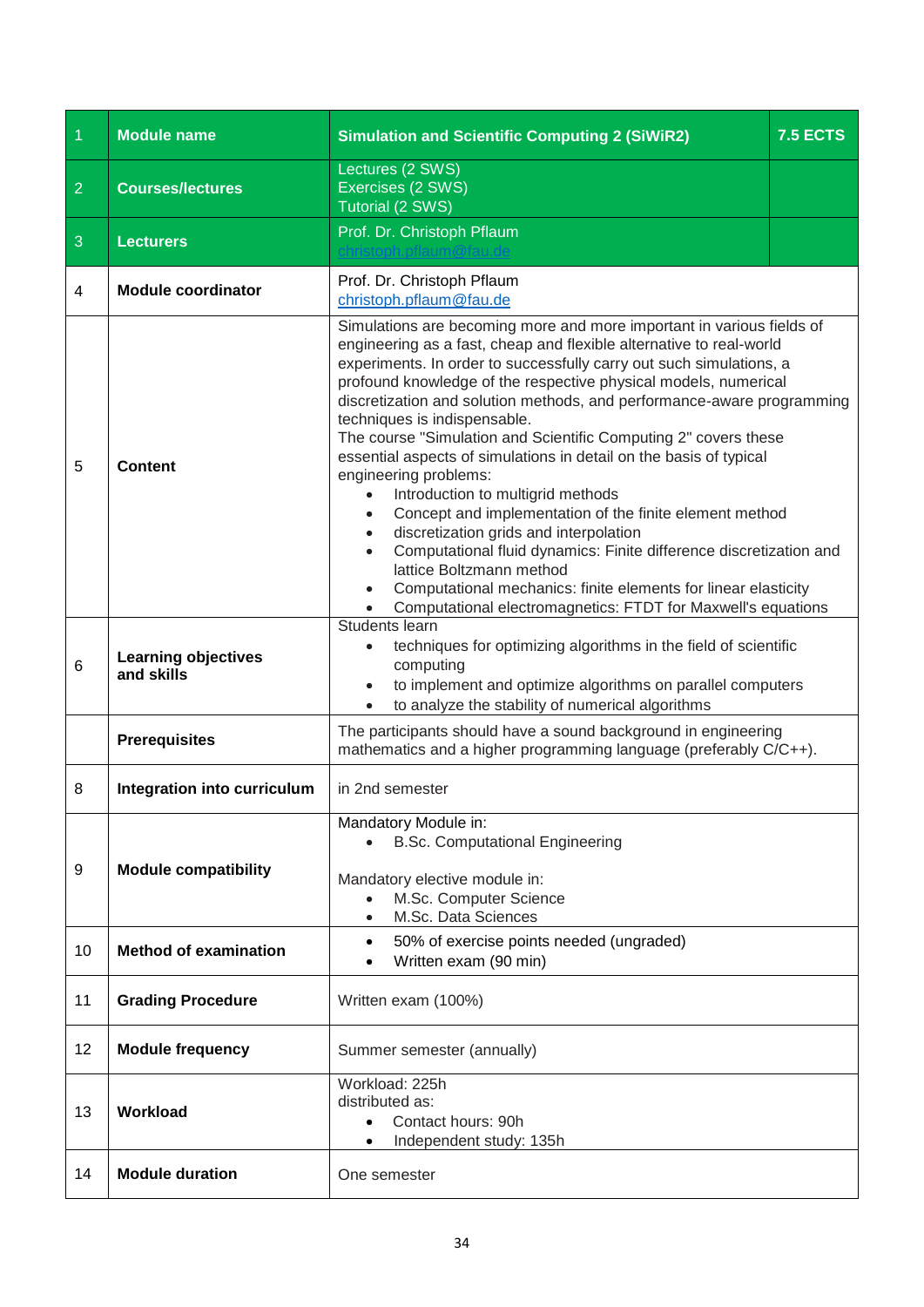| 15 | <b>Teaching and examination</b><br>language | English                                                                                                                                                                                                                                                                                                                                                                                                                                                                                                                                                                                      |
|----|---------------------------------------------|----------------------------------------------------------------------------------------------------------------------------------------------------------------------------------------------------------------------------------------------------------------------------------------------------------------------------------------------------------------------------------------------------------------------------------------------------------------------------------------------------------------------------------------------------------------------------------------------|
| 16 | <b>Recommended reading</b>                  | Briggs, Henson, McCormick - A Multigrid Tutorial. SIAM.<br>Axelsson, Barker - Finite Element Solution of Boundary Value<br>Problems, SIAM.<br>Braess - Finite elements. Cambridge University Press.<br>$\bullet$<br>Grossmann, Roos, Stynes - Numerical treatment of partial differential<br>$\bullet$<br>equations. Springer.<br>Timm Krüger, and others. The Lattice Boltzmann Method: Principles<br>$\bullet$<br>and Practice. Springer.<br>Allen Taflove and Susan C. Hagness. Computational<br>$\bullet$<br>Electrodynamics: The<br>Finite-Difference Time-Domain Method. Artech House. |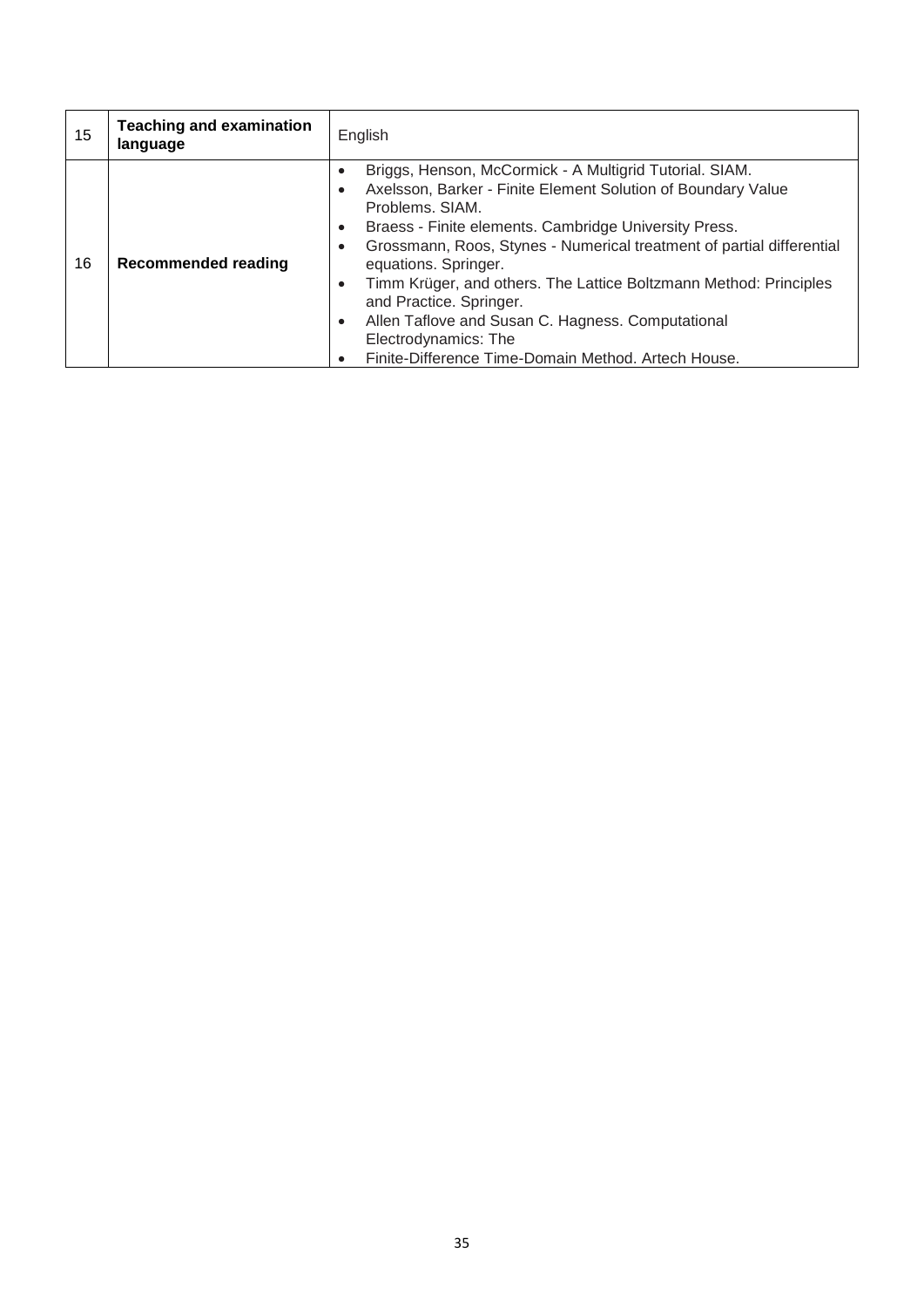<span id="page-35-0"></span>**German modules**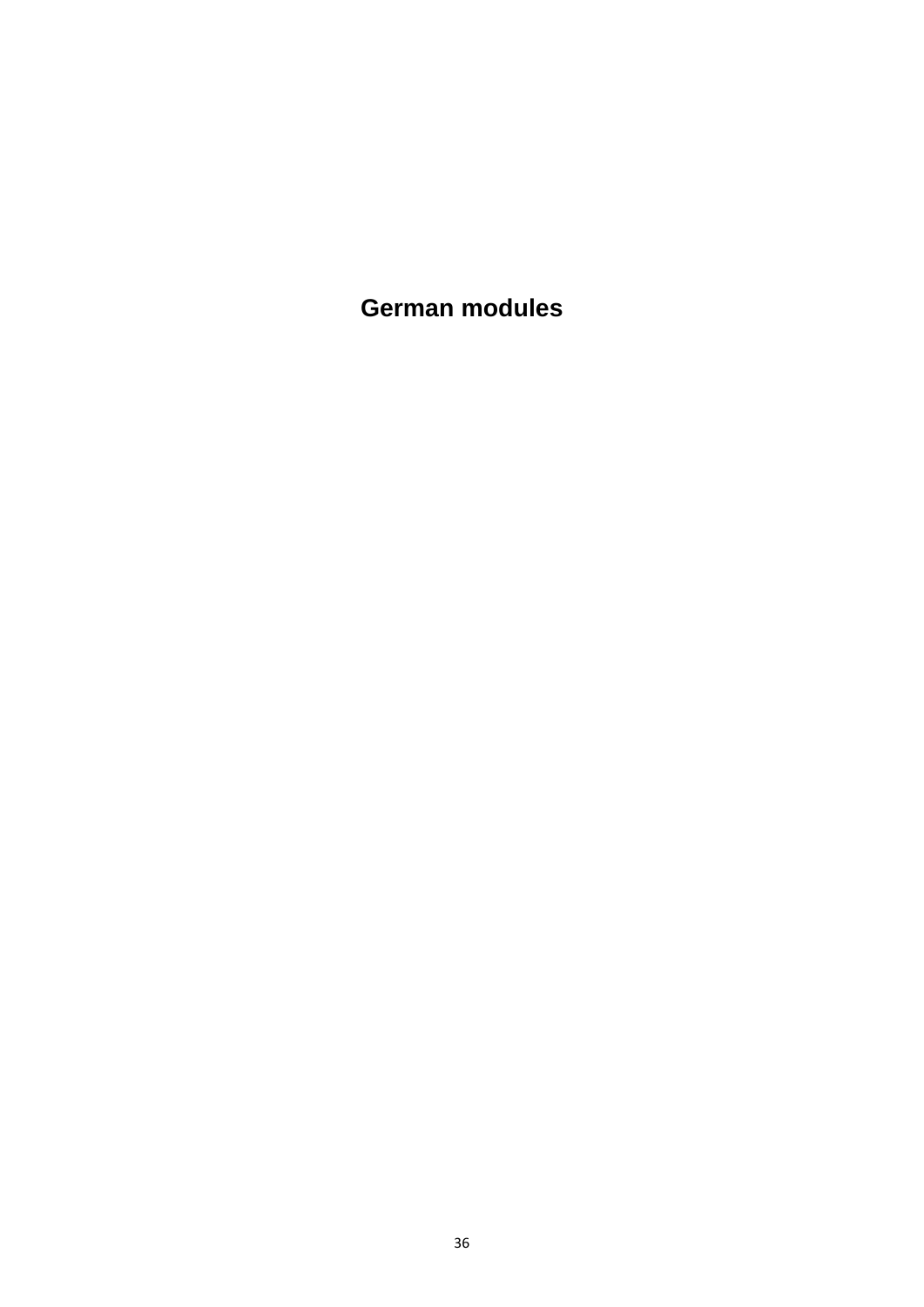<span id="page-36-0"></span>

| $\vert$ 1      | Modulbezeichnung                            | Einführung in die Darstellungstheorie (EDT)                                                                                                                                                                                                                                                                                                                                                                                                                           | <b>10 ECTS</b> |
|----------------|---------------------------------------------|-----------------------------------------------------------------------------------------------------------------------------------------------------------------------------------------------------------------------------------------------------------------------------------------------------------------------------------------------------------------------------------------------------------------------------------------------------------------------|----------------|
| $\overline{2}$ | Lehrveranstaltungen                         | Vorlesung (4 SWS)<br>Übung (2 SWS)                                                                                                                                                                                                                                                                                                                                                                                                                                    |                |
| 3              | <b>Lehrende</b>                             | Prof. Dr. Wolfgang Ruppert<br>ruppert@mi.uni-erlangen.de                                                                                                                                                                                                                                                                                                                                                                                                              |                |
| 4              | Modulverantwortung                          | Prof. Dr. Peter Fiebig<br>fiebig@math.fau.de                                                                                                                                                                                                                                                                                                                                                                                                                          |                |
| 5              | <b>Inhalt</b>                               | Darstellungen endlicher Gruppen<br>$\bullet$<br>Moduln über Ringen<br>Halbeinfache Ringe<br>Kategorien und Funktoren<br>Anwendungen<br>Die Präsentation des Stoffes erfolgt in Vorlesungsform. Die weitere<br>Aneignung der wesentlichen Begriffe und Techniken erfolgt durch<br>wöchentliche Hausaufgaben.                                                                                                                                                           |                |
| 6              | Lernziele und<br>Kompetenzen                | Die Studierenden<br>nennen und erläutern die grundlegenden Begriffe der<br>Darstellungstheorie anhand beispielhaft ausgewählter Kapitel und<br>erkennen und erklären deren Zusammenhänge;<br>ordnen Methoden aus der Algebra in einen übergreifenden<br>$\bullet$<br>Kontext ein und wenden diese an;<br>analysieren und bewerten algebraische Strukturen und erkennen<br>Zusammenhänge;<br>klassifizieren und lösen selbstständig algebraische Probleme<br>$\bullet$ |                |
| $\overline{7}$ | Voraussetzungen für die<br><b>Teilnahme</b> | empfohlen: Modul Algebra                                                                                                                                                                                                                                                                                                                                                                                                                                              |                |
| 8              | Einpassung in<br>Musterstudienplan          | im 1. bis 3. Semester                                                                                                                                                                                                                                                                                                                                                                                                                                                 |                |
| 9              | Verwendbarkeit des<br><b>Moduls</b>         | Wahlpflichtmodul in<br>M.Sc. Data Science<br><b>B.Sc. Mathematik</b><br><b>B.Sc. Wirtschaftsmathematik</b>                                                                                                                                                                                                                                                                                                                                                            |                |
| 10             | Studien- und<br>Prüfungsleistung            | Übungsleistung (wöchentliche Hausaufgaben, unbenotet)<br>$\bullet$<br>mündliche Prüfung (benotet, 20 Min.)                                                                                                                                                                                                                                                                                                                                                            |                |
| 11             | <b>Berechnung Modulnote</b>                 | mündliche Prüfung (100%)                                                                                                                                                                                                                                                                                                                                                                                                                                              |                |
| 12             | <b>Turnus des Angebots</b>                  | jährlich im Sommersemester                                                                                                                                                                                                                                                                                                                                                                                                                                            |                |
| 13             | <b>Arbeitsaufwand</b>                       | Workload: 300h<br>davon:<br>Vorlesung: $4$ SWS x 15 Wochen = 60 h<br>$\bullet$<br>Übung: $2$ SWS x 15 Wochen = 30 h<br>$\bullet$<br>Selbststudium: 210h<br>$\bullet$                                                                                                                                                                                                                                                                                                  |                |
| 14             | <b>Dauer des Moduls</b>                     | ein Semester                                                                                                                                                                                                                                                                                                                                                                                                                                                          |                |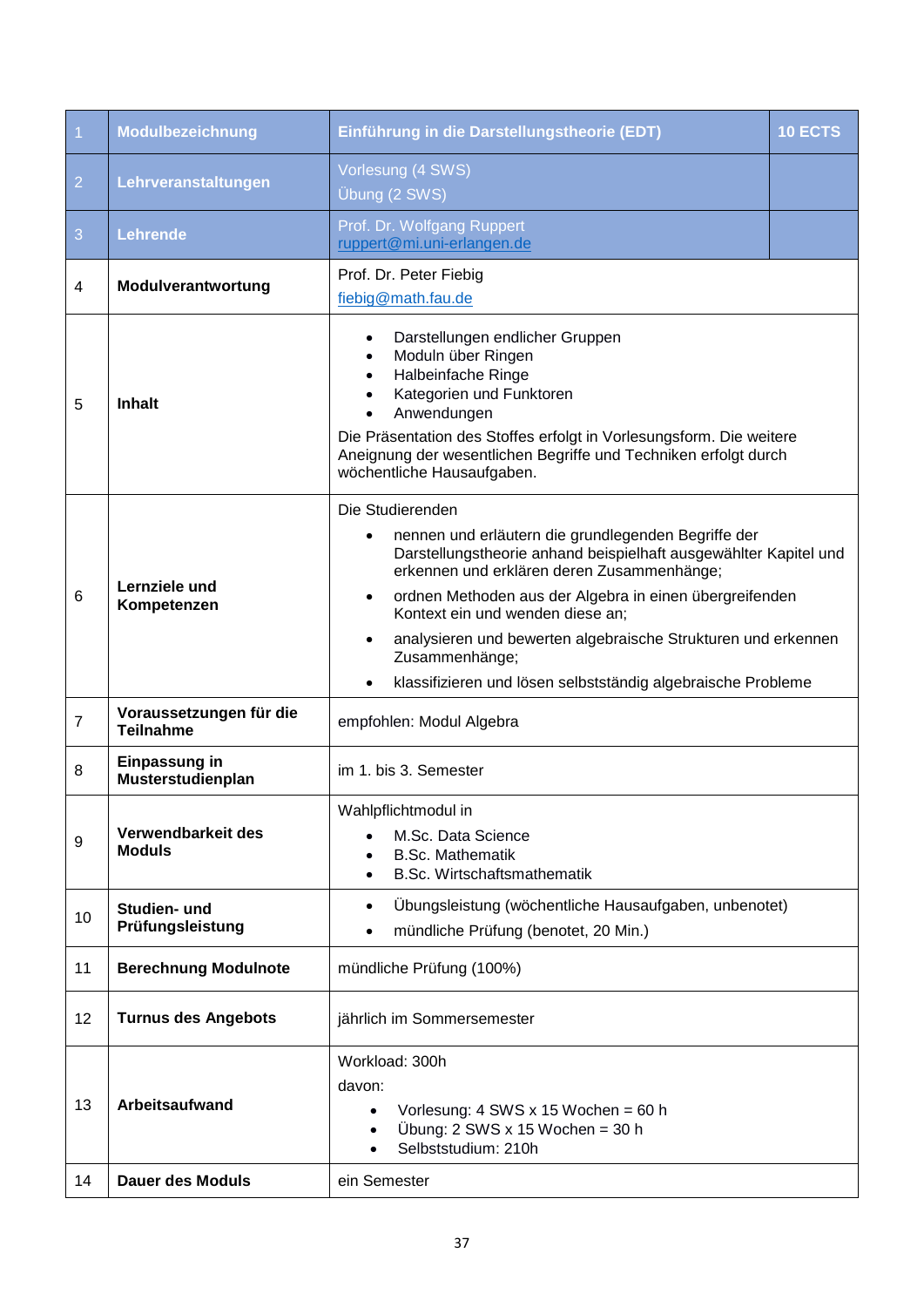| 15 | Unterrichts- und<br>Prüfungssprache | Deutsch                                                                    |
|----|-------------------------------------|----------------------------------------------------------------------------|
| 16 | Literaturhinweise                   | C. Meusburger, Vorlesungsskript "Einführung in die<br>Darstellungstheorie" |
|    |                                     | S. Sternberg, "Group Theory and Physics", CUP 1994                         |
|    |                                     | M. Artin, "Algebra", Pearson, 2011.<br>$\bullet$                           |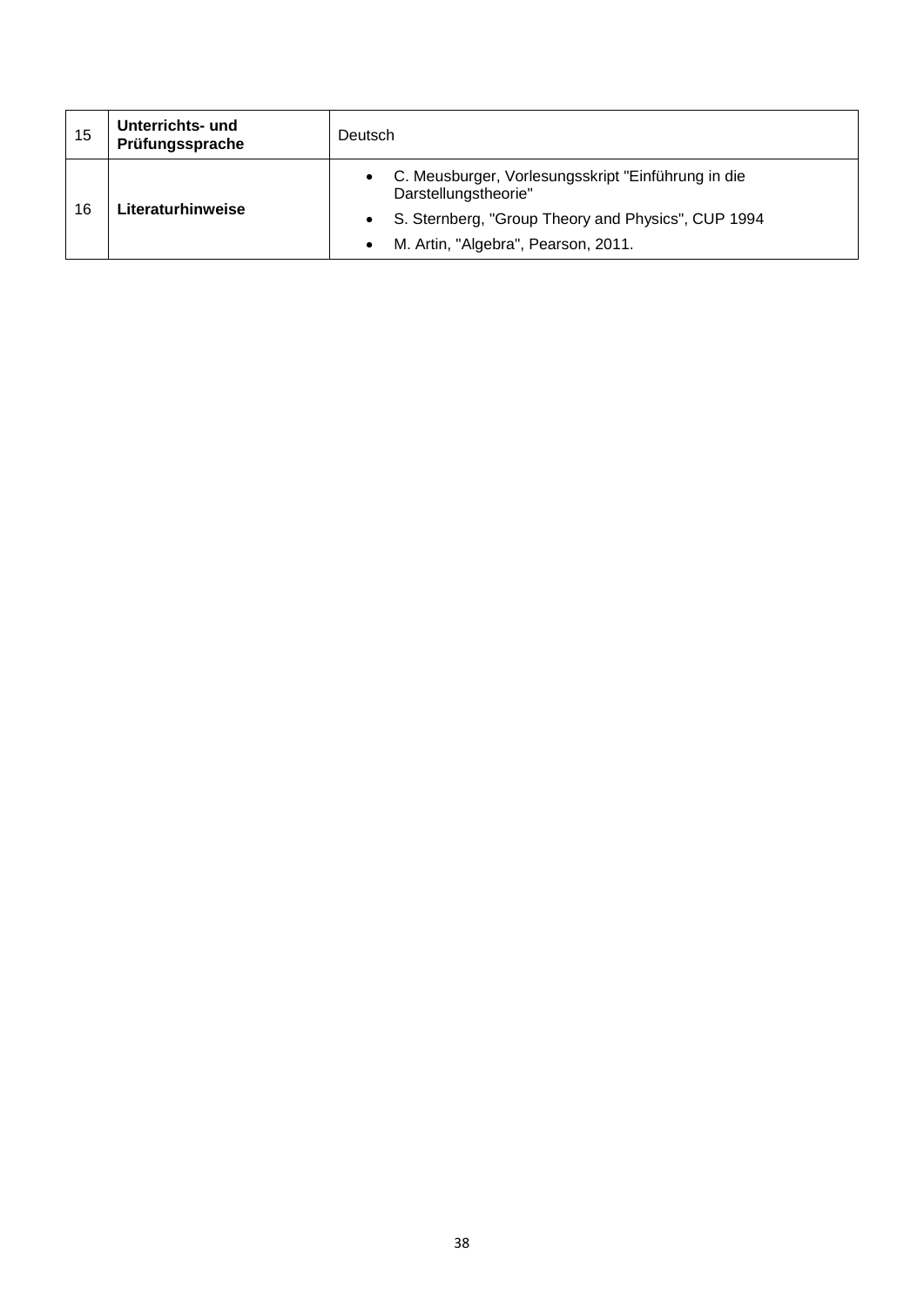<span id="page-38-0"></span>

| $\overline{1}$ | Modulbezeichnung                            | Kolloquiumsvorlesung Digitale Souveränität (KvDS)                                                                                                                                                                                                                                                                                                                                                                                                                                                                                                                                                                                                                                                                                                                                                                                                                                                                                                                                                                                                                                                                                                                                                                                                                                                                                                                                                                                                                                                                                                                                                                                                                                                                                                                                                                                                                                                                                                                                      | 5 ECTS |
|----------------|---------------------------------------------|----------------------------------------------------------------------------------------------------------------------------------------------------------------------------------------------------------------------------------------------------------------------------------------------------------------------------------------------------------------------------------------------------------------------------------------------------------------------------------------------------------------------------------------------------------------------------------------------------------------------------------------------------------------------------------------------------------------------------------------------------------------------------------------------------------------------------------------------------------------------------------------------------------------------------------------------------------------------------------------------------------------------------------------------------------------------------------------------------------------------------------------------------------------------------------------------------------------------------------------------------------------------------------------------------------------------------------------------------------------------------------------------------------------------------------------------------------------------------------------------------------------------------------------------------------------------------------------------------------------------------------------------------------------------------------------------------------------------------------------------------------------------------------------------------------------------------------------------------------------------------------------------------------------------------------------------------------------------------------------|--------|
| $\overline{2}$ | Lehrveranstaltungen                         | Vorlesung (4 SWS)<br>(Anwesenheitspflicht bei den Vorträgen)                                                                                                                                                                                                                                                                                                                                                                                                                                                                                                                                                                                                                                                                                                                                                                                                                                                                                                                                                                                                                                                                                                                                                                                                                                                                                                                                                                                                                                                                                                                                                                                                                                                                                                                                                                                                                                                                                                                           |        |
| 3              | <b>Lehrende</b>                             | Prof. Dr. Johannes Helbig, Prof. Dr. Georg Glasze<br>johannes.helbig@fau.de, georg.glasze@fau.de                                                                                                                                                                                                                                                                                                                                                                                                                                                                                                                                                                                                                                                                                                                                                                                                                                                                                                                                                                                                                                                                                                                                                                                                                                                                                                                                                                                                                                                                                                                                                                                                                                                                                                                                                                                                                                                                                       |        |
| 4              | Modulverantwortung                          | Prof. Dr. Johannes Helbig<br>johannes.helbig@fau.de                                                                                                                                                                                                                                                                                                                                                                                                                                                                                                                                                                                                                                                                                                                                                                                                                                                                                                                                                                                                                                                                                                                                                                                                                                                                                                                                                                                                                                                                                                                                                                                                                                                                                                                                                                                                                                                                                                                                    |        |
| 5              | <b>Inhalt</b>                               | Die Digitalisierung verändert unsere Welt, disruptiv, umfassend und<br>unumkehrbar: Sie ändert die strukturellen Voraussetzungen für unsere<br>Wirtschaft, unsere Gesellschaft und unser Verständnis von uns selbst.<br>Digitale Souveränität adressiert die Frage, wie wir diesem Umbruch<br>Gestaltung und Führung geben können, nach eigenem Willen und<br>eigenen Wertvorstellungen. Das betrifft insbesondere die Freiheitlichkeit,<br>die soziale Gerechtigkeit und die wirtschaftliche Leistungsfähigkeit der<br>Gesellschafts- und Wirtschaftsordnungen der Zukunft.<br>Viele Disziplinen müssen dazu beitragen, keine kann diese Aufgabe<br>innerhalb des eigenen Horizonts lösen. Die Veranstaltung ist<br>entsprechend in hohem Maße multidisziplinär. Sie richtet sich an<br>fortgeschrittene Studierende aus mathematisch-naturwissenschaftlichen<br>und technischen Studiengängen, aus Wirtschafts-, Sozial- und<br>Rechtswissenschaften sowie aus Philosophie und Ethik. Die<br>Veranstaltung ist als Ringvorlesung mit internen und externen Gästen<br>konzipiert. Auf einen Kolloquiumsvortrag folgt jeweils ein diskursiver<br>Abschnitt in Breakout-Gruppen. Themenschwerpunkte umfassen:<br>Zukunft der Wertschöpfung und Wettbewerbsfähigkeit<br>Innere und äußere Sicherheit<br>$\bullet$<br>Meinungsbildung und öffentlicher Raum<br>$\bullet$<br>Konstruktive Anpassung des Rechtssystems<br>$\bullet$<br>Zukunft der Arbeit und partizipative Nutzenverteilung<br>$\bullet$<br>Strukturvoraussetzungen demokratischer politischer Prozesse<br>und Systeme<br>Leistungsfähige Bildung<br><b>Trustworthy Artificial Intelligence</b><br>Souveräne digitale Infrastrukturen<br>Neue Narrative für die Basis gesellschaftlicher Solidarität<br>$\bullet$<br>Menschenbild, Weltbild und ethische Reflektion<br>Die Veranstaltung wird ergänzt durch vertiefende Seminare zu<br>ausgewählten Einzelthemen; diese können auch jeweils eigenständig<br>belegt werden. |        |
| 6              | Lernziele und<br>Kompetenzen                | Die Studierenden<br>kennen die disruptiven Auswirkungen der Digitalisierung in<br>$\bullet$<br>unterschiedlichen Domänen<br>verstehen zugrundeliegende Veränderungen der strukturellen<br>$\bullet$<br>Voraussetzungen und ihre Wirkzusammenhänge und erkennen<br>wiederkehrende Muster<br>können Handlungsfelder einschätzen und exemplarisch<br>$\bullet$<br>Maßnahmenansätze entwickeln und beurteilen<br>kennen Denkansätze, Begriffsbildungen und Paradigmen<br>$\bullet$<br>benachbarter Disziplinen und können sie im Dialog miteinander in<br>Beziehung setzen<br>können eigenständig und im Team ein Teilthema eigenständig<br>$\bullet$<br>und vertiefend erschließen und Gestaltungsansätze entwickeln                                                                                                                                                                                                                                                                                                                                                                                                                                                                                                                                                                                                                                                                                                                                                                                                                                                                                                                                                                                                                                                                                                                                                                                                                                                                      |        |
| 7              | Voraussetzungen für die<br><b>Teilnahme</b> |                                                                                                                                                                                                                                                                                                                                                                                                                                                                                                                                                                                                                                                                                                                                                                                                                                                                                                                                                                                                                                                                                                                                                                                                                                                                                                                                                                                                                                                                                                                                                                                                                                                                                                                                                                                                                                                                                                                                                                                        |        |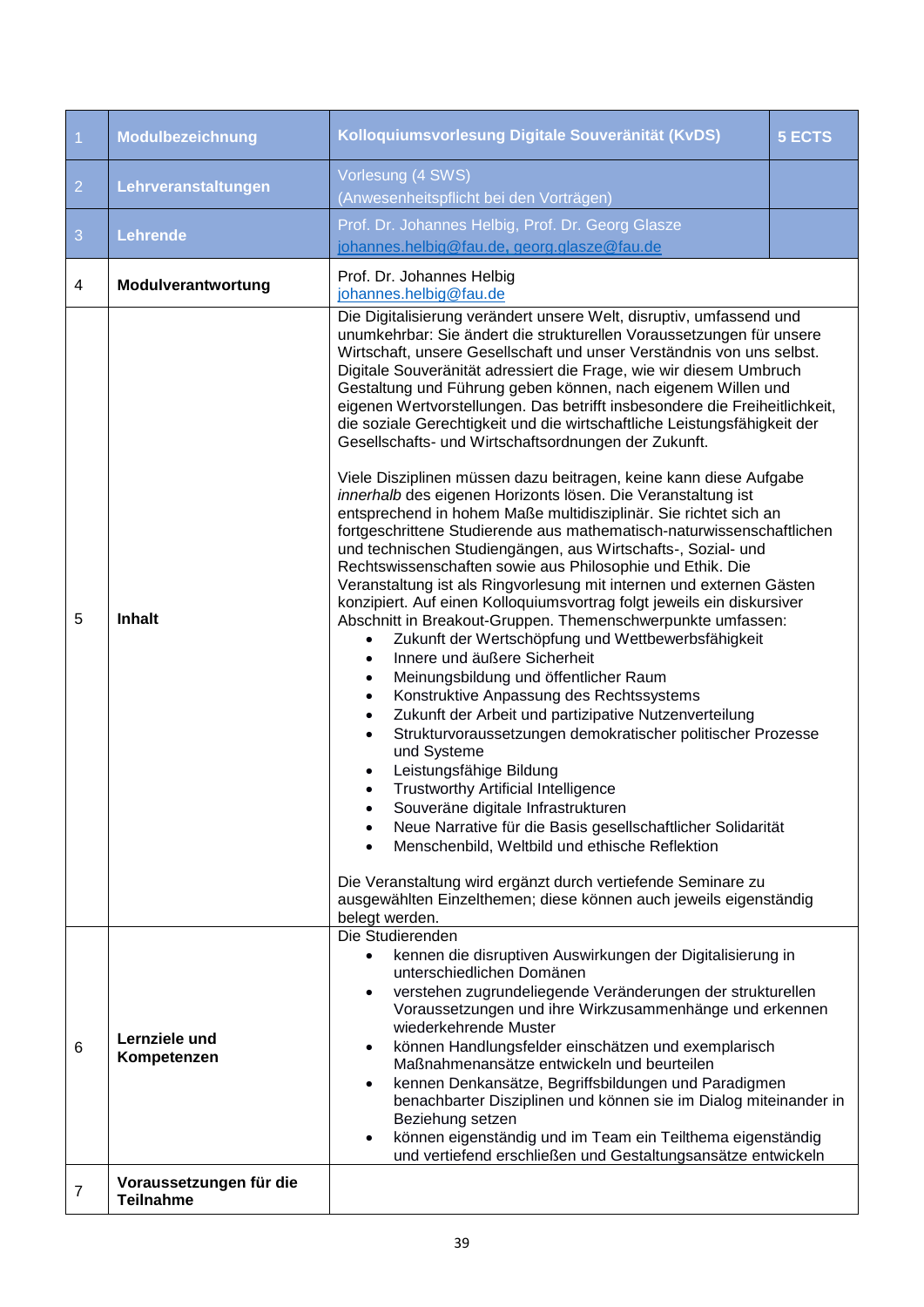| 8  | Einpassung in<br>Musterstudienpl    | ab 1. Semester                                                                                                                      |
|----|-------------------------------------|-------------------------------------------------------------------------------------------------------------------------------------|
| 9  | Verwendbarkeit des<br><b>Moduls</b> | Wahlpflichtmodul in:<br>M.Sc. Data Science<br>$\bullet$                                                                             |
| 10 | Studien- und<br>Prüfungsleistung    | schriftliche Abschlussarbeit (maximal 10 Seiten)<br>$\bullet$                                                                       |
| 11 | <b>Berechnung Modulnote</b>         | schriftliche Abschlussarbeit (65%)<br>$\bullet$<br>Beteiligung in den Diskussionen (35%)<br>$\bullet$                               |
| 12 | <b>Turnus des Angebots</b>          | jährlich im Sommersemester                                                                                                          |
| 13 | Arbeitsaufwand                      | Workload: 150h<br>davon:<br>Vorlesung: $4$ SWS x $15 = 60h$<br>$\bullet$<br>Selbststudium: 10h<br>$\bullet$<br>Abschlussarbeit: 80h |
| 14 | Dauer des Moduls                    | ein Semester                                                                                                                        |
| 15 | Unterrichts- und<br>Prüfungssprache | Deutsch, bei Bedarf auch Englisch                                                                                                   |
| 16 | Literaturhinweise                   | wird vom Lehrenden in der Vorlesung bekannt gegeben                                                                                 |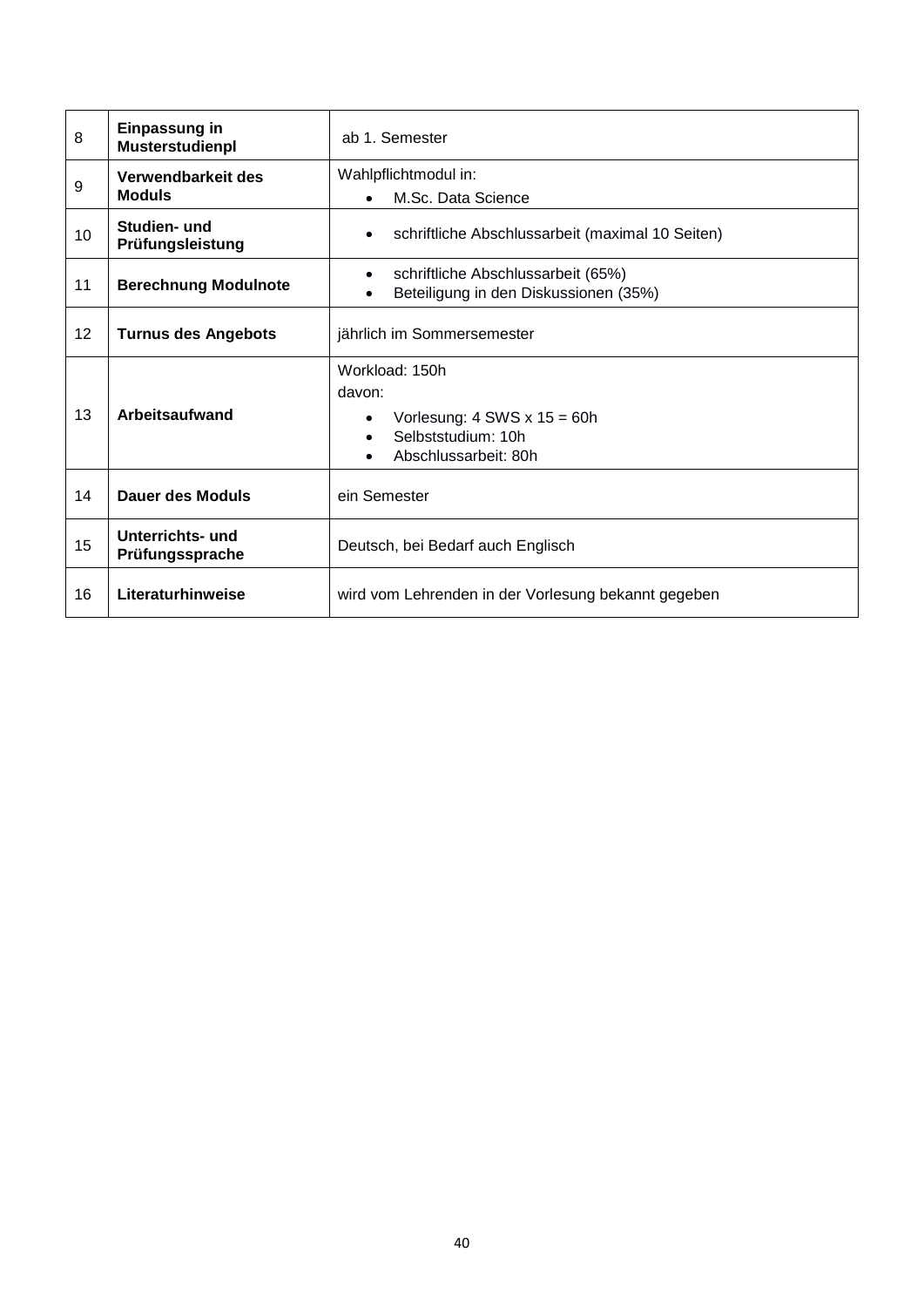<span id="page-40-0"></span>

| $\overline{1}$ | Modulbezeichnung                            | <b>Lie-Gruppen (LieG)</b>                                                                                                                                                                                                                                                                                                                                                                                         | 10 ECTS |
|----------------|---------------------------------------------|-------------------------------------------------------------------------------------------------------------------------------------------------------------------------------------------------------------------------------------------------------------------------------------------------------------------------------------------------------------------------------------------------------------------|---------|
| $\overline{2}$ | Lehrveranstaltungen                         | Vorlesung (4 SWS)<br>Übung (2 SWS)                                                                                                                                                                                                                                                                                                                                                                                |         |
| 3              | <b>Dozenten/-innen</b>                      | Prof. Dr. Karl-Hermann Neeb<br>neeb@mi.uni-erlangen.de                                                                                                                                                                                                                                                                                                                                                            |         |
| 4              | Modulverantwortung                          | Prof. Dr. Karl-Hermann Neeb<br>neeb@mi.uni-erlangen.de                                                                                                                                                                                                                                                                                                                                                            |         |
| 5              | <b>Inhalt</b>                               | Lie-Algebra einer Lie-Gruppe, Exponentialfunktion<br>$\bullet$<br>Abgeschlossene Untergruppen, Quotienten, homogene Räume<br>Überlagerungen von Lie-Gruppen, Strukturtheorie,<br>Integrationsprobleme<br>Elementare Anwendungen in der Darstellungstheorie<br>Die Präsentation des Stoffes erfolgt in Vorlesungsform. Die weitere<br>Aneignung der wesentlichen Begriffe und Techniken erfolgt in den<br>Übungen. |         |
| 6              | Lernziele und<br>Kompetenzen                | Die Studierenden verwenden die grundlegenden Methoden der Lie'schen<br>Gruppentheorie und insbesondere den Übersetzungsmechanismus von<br>Lie-Algebra zur Gruppe mittels der Exponentialfunktion.<br>Sie ordnen Methoden aus den Bereichen Algebra, Geometrie und<br>Analysis in einen übergreifenden Kontext ein und wenden sie dort an.                                                                         |         |
| $\overline{7}$ | Voraussetzungen für die<br><b>Teilnahme</b> | empfohlen:<br>Grundkenntnisse über Mannigfaltigkeiten (Vektorfelder, Flüsse),<br>$\bullet$<br>Grundkenntnisse in Topologie (Bogenzusammenhang,<br>$\bullet$<br>Überlagerungen)                                                                                                                                                                                                                                    |         |
| 8              | Einpassung in<br>Musterstudienplan          | im 1. bis 3. Semester                                                                                                                                                                                                                                                                                                                                                                                             |         |
| 9              | Verwendbarkeit des<br><b>Moduls</b>         | Wahlpflichtmodul in:<br>M.Sc. Data Science<br>Wahlmodul in:<br>M.Sc. Mathematik<br>M.Sc. Technomathematik<br>M.Sc. Wirtschaftsmathematik<br>Kern-/Forschungsmodul in:<br>M.Sc. Mathematik                                                                                                                                                                                                                         |         |
| 10             | Studien- und<br>Prüfungsleistung            | mündliche Prüfung (20 Min.)                                                                                                                                                                                                                                                                                                                                                                                       |         |
| 11             | <b>Berechnung Modulnote</b>                 | mündliche Prüfung (100 %)                                                                                                                                                                                                                                                                                                                                                                                         |         |
| 12             | <b>Turnus des Angebots</b>                  | zweijährlich im Sommersemester (siehe Modulverzeichnis im UnivIS)                                                                                                                                                                                                                                                                                                                                                 |         |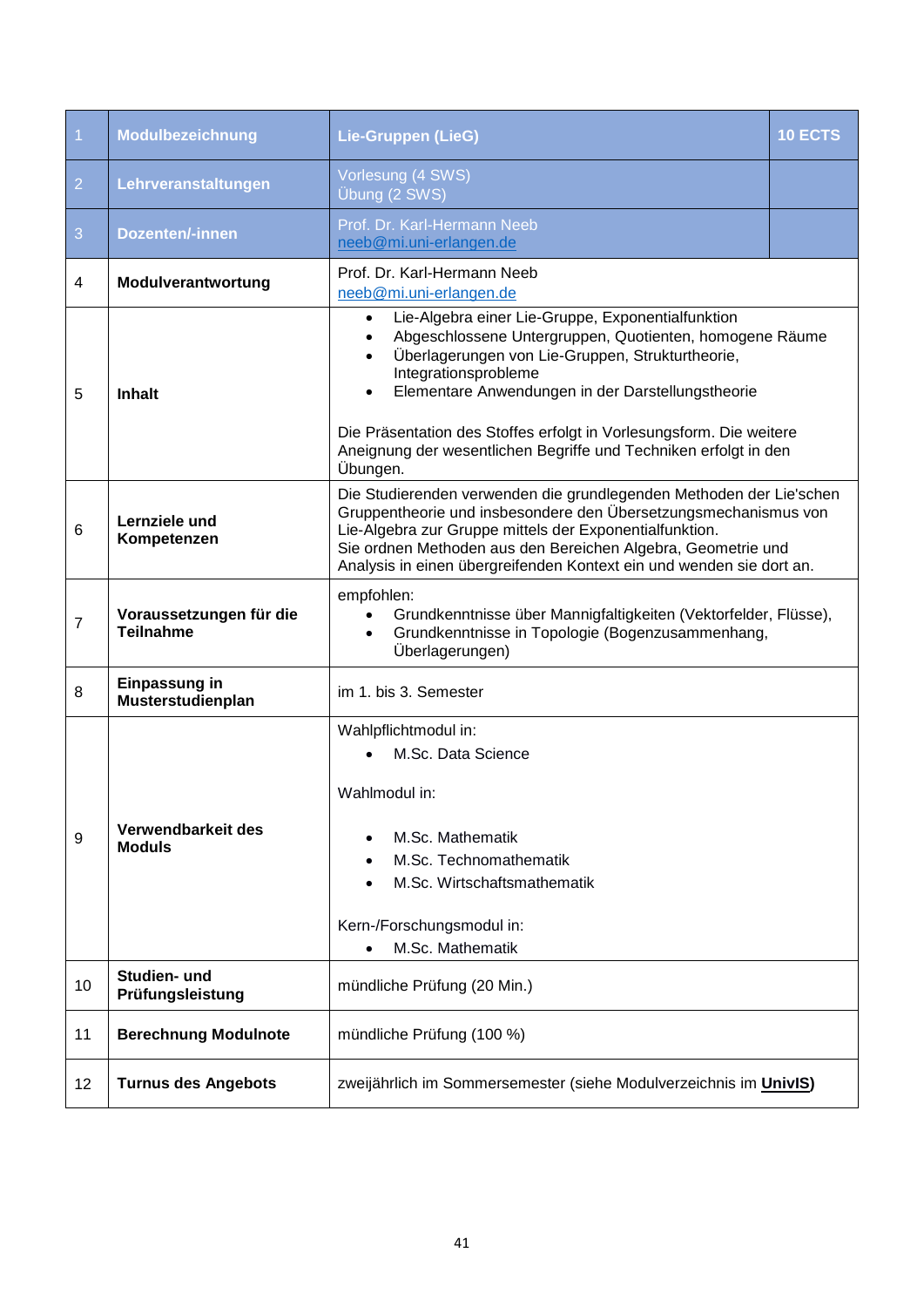| 13 | Arbeitsaufwand          | Workload: 300h<br>davon<br>Vorlesung: $4$ SWS $x$ 15 = 60h<br>$\bullet$<br>Übung: $2$ SWS $x$ 15 = 30h<br>$\bullet$<br>Selbststudium: 210h |
|----|-------------------------|--------------------------------------------------------------------------------------------------------------------------------------------|
| 14 | Dauer des Moduls        | ein Semester                                                                                                                               |
| 15 | Unterrichtssprache      | Deutsch oder Englisch.<br>Die Unterrichtssprache können Sie dem Modulverzeichnis im UnivIS<br>entnehmen.                                   |
| 16 | Vorbereitende Literatur | Vorlesungsskript zu diesem Modul<br>$\bullet$<br>Hilgert/Neeb, Structure and Geometry of Lie Groups<br>$\bullet$                           |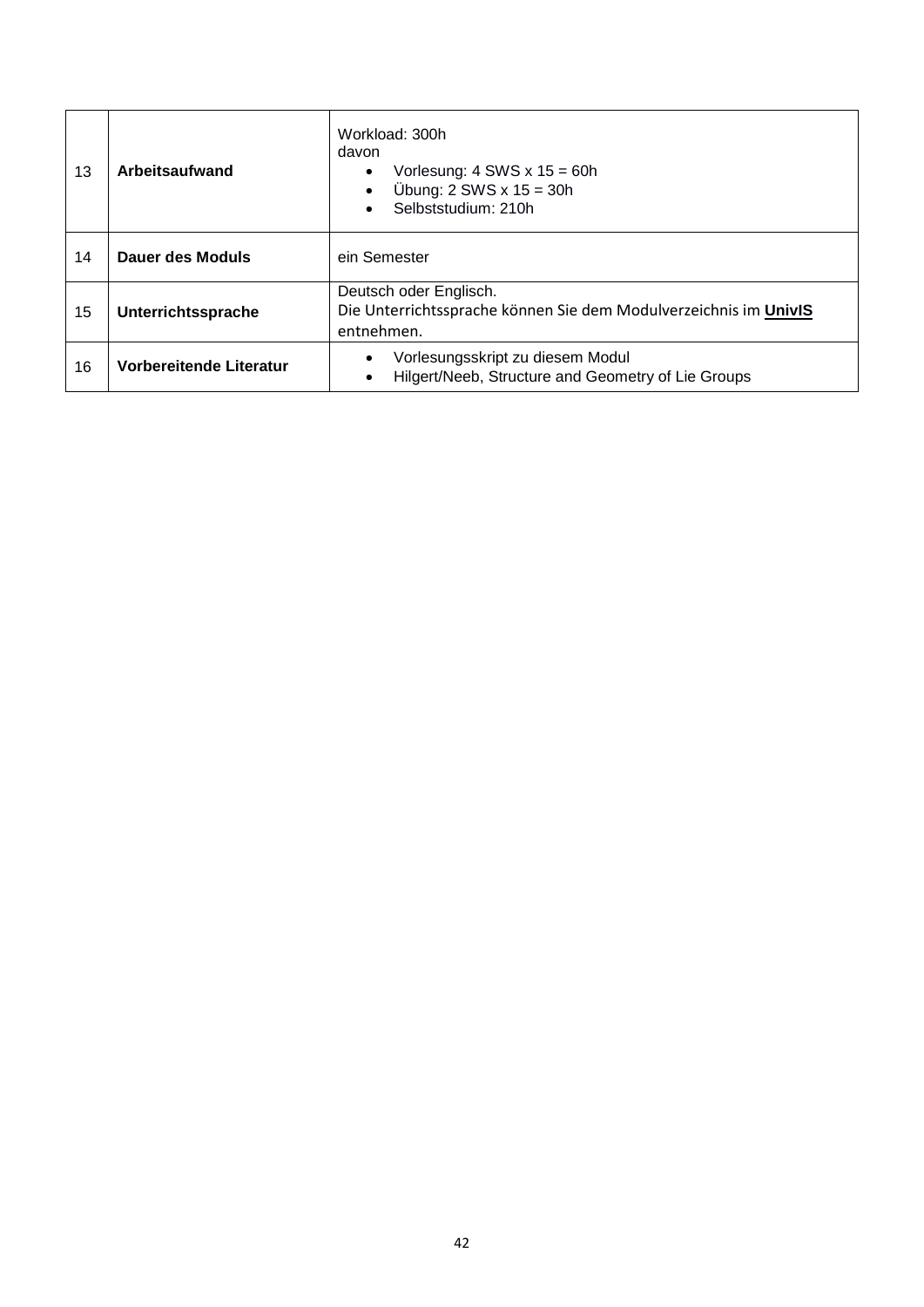<span id="page-42-0"></span>

| $\overline{1}$ | Modulbezeichnung                            | <b>Masterseminar (MaSe)</b>                                                                                                                                                                                                                                                                                                                                                                                                                                                                                                                                                     | <b>5 ECTS</b> |
|----------------|---------------------------------------------|---------------------------------------------------------------------------------------------------------------------------------------------------------------------------------------------------------------------------------------------------------------------------------------------------------------------------------------------------------------------------------------------------------------------------------------------------------------------------------------------------------------------------------------------------------------------------------|---------------|
| $\overline{2}$ | Lehrveranstaltungen                         | 1. Seminar Spin Glasses with Applications to Deep<br>Learning                                                                                                                                                                                                                                                                                                                                                                                                                                                                                                                   |               |
| 3              | Lehrende                                    | Prof. Dr. Thorsten Neuschel<br>1 <sub>1</sub><br>thorsten.neuschel@fau.de                                                                                                                                                                                                                                                                                                                                                                                                                                                                                                       |               |
| 4              | Modulverantwortung                          | Studiendekan/in<br>studiendekan@math.fau.de                                                                                                                                                                                                                                                                                                                                                                                                                                                                                                                                     |               |
| 5              | <b>Inhalt</b>                               | Die aktuell angebotenen Themen werden von den Dozenten rechtzeitig<br>bekannt gegeben.                                                                                                                                                                                                                                                                                                                                                                                                                                                                                          |               |
| 6              | Lernziele und<br>Kompetenzen                | Die Studierenden<br>erarbeiten sich vertiefende Fachkompetenzen in einem Teilgebiet<br>$\bullet$<br>der Mathematik;<br>analysieren Fragestellungen und Probleme aus dem gewählten<br>Teilgebiet der Mathematik und lösen diese mit wissenschaftlichen<br>Methoden;<br>verwenden relevante Präsentations- und<br>Kommunikationstechniken und präsentieren die mathematischen<br>Sachverhalte in mündlicher und schriftlicher Form;<br>tauschen sich untereinander und mit den Dozenten über<br>Informationen, Ideen, Probleme und Lösungen auf<br>wissenschaftlichem Niveau aus. |               |
| $\overline{7}$ | Voraussetzungen für die<br><b>Teilnahme</b> | nach Vorgabe der Dozentin/des Dozenten                                                                                                                                                                                                                                                                                                                                                                                                                                                                                                                                          |               |
| 8              | Einpassung in<br>Musterstudienplan          | im 3. Semester                                                                                                                                                                                                                                                                                                                                                                                                                                                                                                                                                                  |               |
| 9              | Verwendbarkeit des<br><b>Moduls</b>         | Pflichtmodul in:<br>M.Sc. Data Science<br>M.Sc. Mathematik<br>M.Sc. Wirtschaftsmathematik                                                                                                                                                                                                                                                                                                                                                                                                                                                                                       |               |
| 10             | Studien- und<br>Prüfungsleistung            | Vortrag (90 Min.)<br>schriftliche Ausarbeitung (5-10 Seiten)<br>$\bullet$                                                                                                                                                                                                                                                                                                                                                                                                                                                                                                       |               |
| 11             | <b>Berechnung Modulnote</b>                 | Vortrag (50%)<br>$\bullet$<br>schriftliche Ausarbeitung (50%)                                                                                                                                                                                                                                                                                                                                                                                                                                                                                                                   |               |
| 12             | <b>Turnus des Angebots</b>                  | jedes Semester                                                                                                                                                                                                                                                                                                                                                                                                                                                                                                                                                                  |               |
| 13             | Arbeitsaufwand                              | Workload: 150h<br>davon:<br>Seminar: $2$ SWS $x$ 15 = 30h<br>Selbststudium: 120h                                                                                                                                                                                                                                                                                                                                                                                                                                                                                                |               |
| 14             | <b>Dauer des Moduls</b>                     | ein Semester                                                                                                                                                                                                                                                                                                                                                                                                                                                                                                                                                                    |               |
| 15             | Unterrichts- und<br>Prüfungssprache         | Deutsch oder Englisch                                                                                                                                                                                                                                                                                                                                                                                                                                                                                                                                                           |               |
| 16             | Literaturhinweise                           | nach Vorgabe der Dozentin/des Dozenten                                                                                                                                                                                                                                                                                                                                                                                                                                                                                                                                          |               |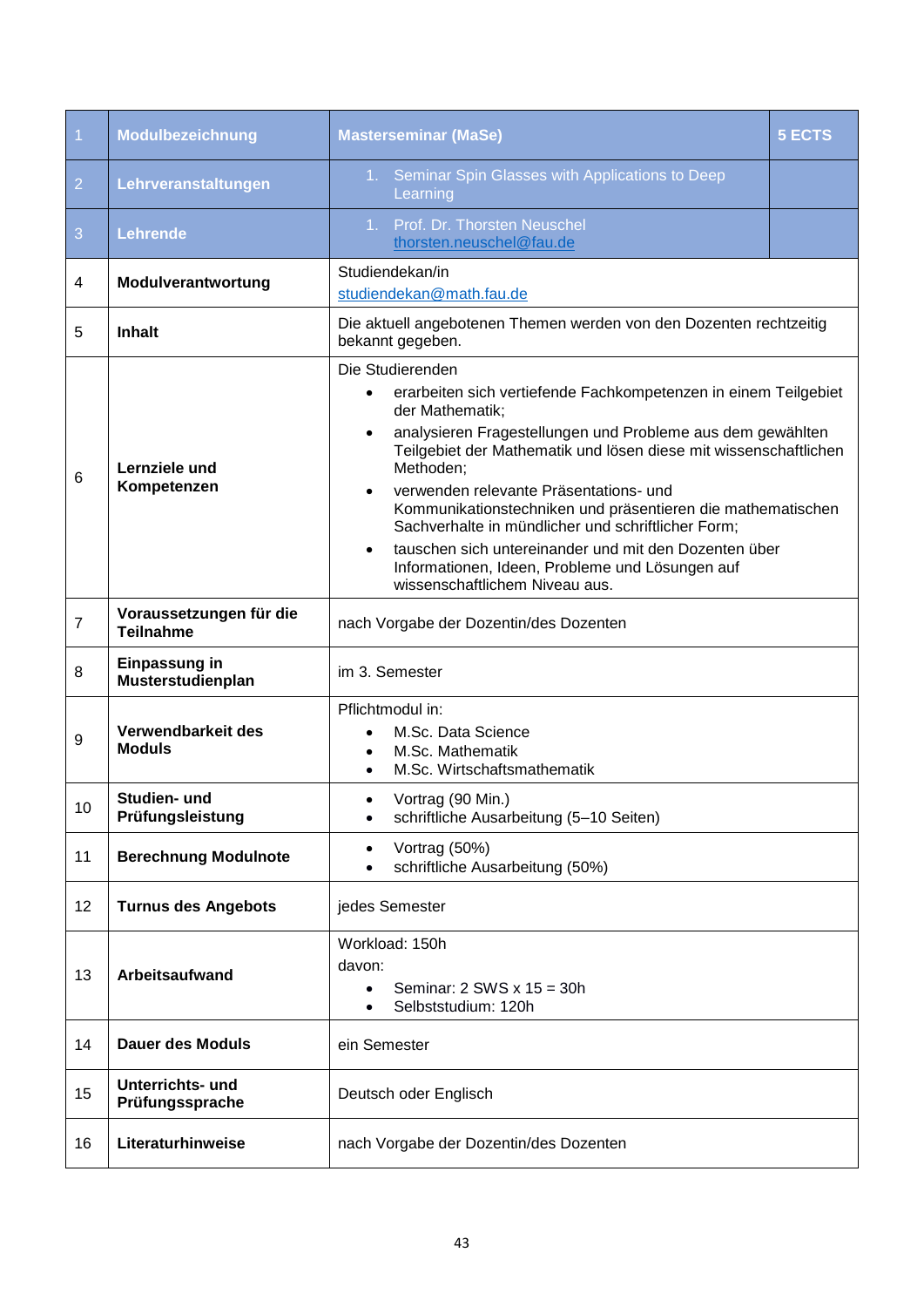| $\overline{1}$ | Modulbezeichnung                            | <b>Modul MS: Mathematische Statistik</b><br>(englische Bezeichnung: Mathematical Statistics)                                                                                                                                       | <b>5 ECTS</b> |
|----------------|---------------------------------------------|------------------------------------------------------------------------------------------------------------------------------------------------------------------------------------------------------------------------------------|---------------|
| $\overline{2}$ | Lehrveranstaltungen                         | Vorlesung mit Übung (3 SWS)                                                                                                                                                                                                        |               |
| 3              | Lehrende                                    | Prof. Dr. Christoph Richard<br>richard@math.fau.de                                                                                                                                                                                 |               |
| 4              | Modulverantwortung                          | Prof. Dr. Christoph Richard<br>richard@math.fau.de                                                                                                                                                                                 |               |
| 5              | <b>Inhalt</b>                               | Parameterschätzung<br>$\bullet$<br>Konfidenzbereiche<br>Hypothesentests<br>Die Präsentation des Stoffes erfolgt in Vorlesungsform. In der Übung<br>vertiefen Lösungen typischer Beispiele das Verständnis des<br>Vorlesungsstoffs. |               |
| $\,6$          | Lernziele und<br>Kompetenzen                | Die Studierenden erklären und verwenden mathematische Grundlagen<br>der Statistik. Sie entwickeln Lösungsmethoden für einfache statistische<br>Problemstellungen eigenständig.                                                     |               |
| $\overline{7}$ | Voraussetzungen für die<br><b>Teilnahme</b> | Stochastische Modellbildung sowie Maßtheorie (Analysis III),<br>Grundkenntnisse in Wahrscheinlichkeitstheorie                                                                                                                      |               |
| 8              | Einpassung in<br>Musterstudienplan          | im 1. bis 3. Semester                                                                                                                                                                                                              |               |
| 9              | Verwendbarkeit des<br><b>Moduls</b>         | Wahlplichtmodul in<br>M.Sc. Data Science<br>M.Sc. Mathematik<br>M.Sc. Wirtschaftsmathematik                                                                                                                                        |               |
| 10             | Studien- und<br>Prüfungsleistung            | mündliche Prüfung (15 Min.)                                                                                                                                                                                                        |               |
| 11             | <b>Berechnung Modulnote</b>                 | mündliche Prüfung (100%)                                                                                                                                                                                                           |               |
| 12             | <b>Turnus des Angebots</b>                  | jährlich im Sommersemester                                                                                                                                                                                                         |               |
| 13             | Arbeitsaufwand                              | Workload: 150h<br>davon<br>Vorlesung mit Übung: 3 SWS x 15 = 45h<br>$\bullet$<br>Selbststudium: 105h                                                                                                                               |               |
| 14             | <b>Dauer des Moduls</b>                     | ein Semester                                                                                                                                                                                                                       |               |
| 15             | Unterrichts- und<br>Prüfungssprache         | Deutsch                                                                                                                                                                                                                            |               |
| 16             | Literaturhinweise                           | Georgii, Stochastik<br>$\bullet$<br>Casella, Berger, Statistical Inference<br>$\bullet$                                                                                                                                            |               |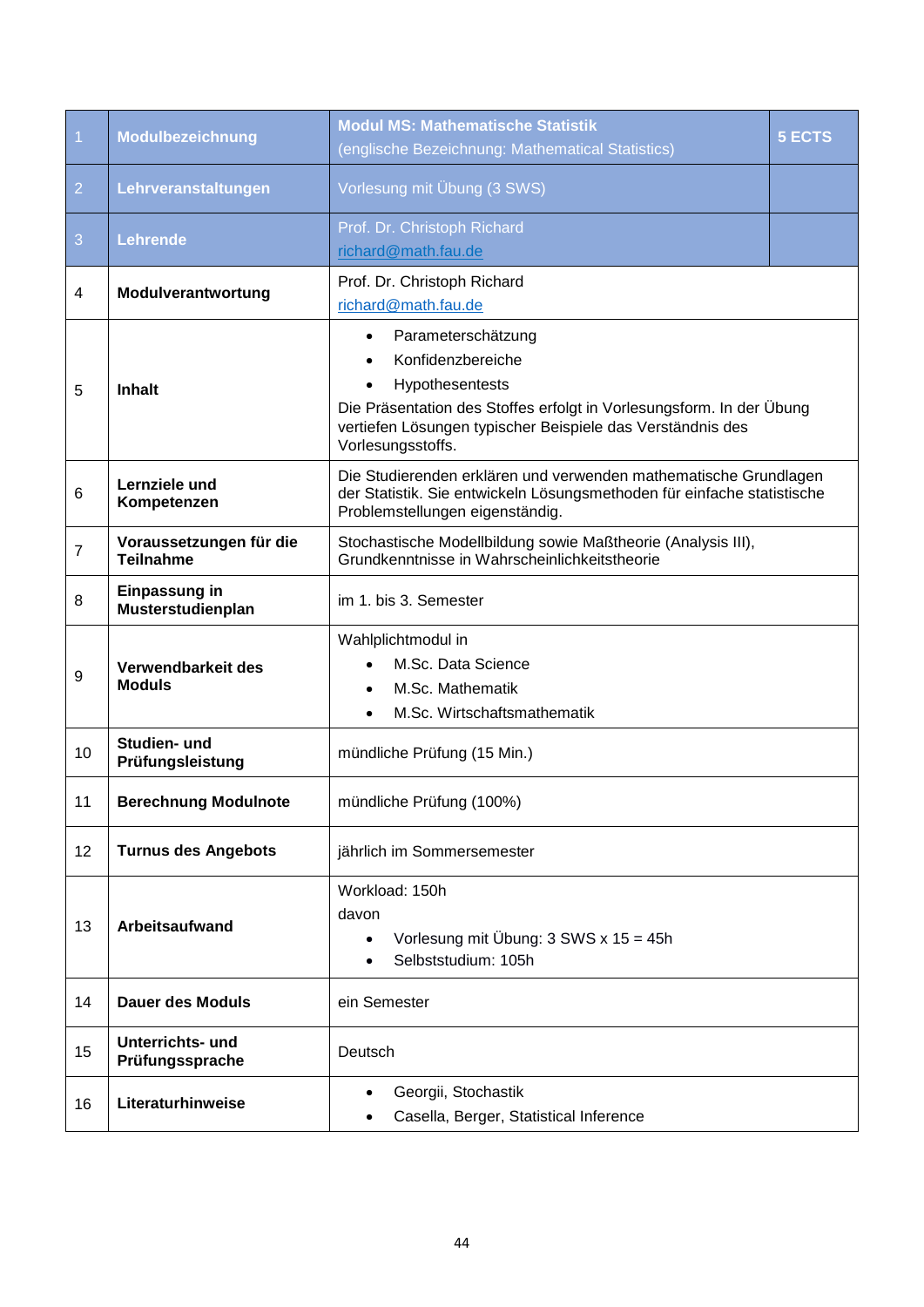<span id="page-44-0"></span>

| $\vert$ 1      | Modulbezeichnung                            | Partielle Differentialgleichungen II (PDG II)                                                                                                                                                                                                                                                                                                                                                                                                                                                                                                                                                                                                                                                  | 10 ECTS |
|----------------|---------------------------------------------|------------------------------------------------------------------------------------------------------------------------------------------------------------------------------------------------------------------------------------------------------------------------------------------------------------------------------------------------------------------------------------------------------------------------------------------------------------------------------------------------------------------------------------------------------------------------------------------------------------------------------------------------------------------------------------------------|---------|
| $\overline{2}$ | Lehrveranstaltungen                         | Vorlesung (4 SWS)<br>Übung (2 SWS)                                                                                                                                                                                                                                                                                                                                                                                                                                                                                                                                                                                                                                                             |         |
| 3              | Lehrende                                    | Prof. Dr. Hannes Meinlschmidt<br>hannes.meinlschmidt@math.fau.de                                                                                                                                                                                                                                                                                                                                                                                                                                                                                                                                                                                                                               |         |
| 4              | Modulverantwortung                          | Prof. Dr. Günther Grün<br>gruen@math.fau.de                                                                                                                                                                                                                                                                                                                                                                                                                                                                                                                                                                                                                                                    |         |
| 5              | <b>Inhalt</b>                               | direkte Methoden der Variationsrechnung, Existenz im konvexen<br>$\bullet$<br>Fall, Hölder-Regularität<br>Die Wärmeleitungsgleichung und andere parabolische<br>$\bullet$<br>Gleichungen<br>Die Wellengleichung und andere hyperbolische Gleichungen<br>$\bullet$<br>Weitere ausgewählte Themen, z.B.:<br>Energiemethoden<br>Viskositätslösungen<br>skalare Erhaltungsgleichungen<br>parabolische p-Laplace und poröse Mediengleichung (Regularität,<br>qualitative Eigenschaften, usw.)<br>Gleichungen vierter Ordnung<br>Die Präsentation des Stoffes erfolgt in Vorlesungsform. Die weitere<br>Aneignung der wesentlichen Begriffe und Techniken erfolgt durch<br>wöchentliche Hausaufgaben |         |
| 6              | Lernziele und<br>Kompetenzen                | Die Studierenden wenden Methoden für Existenzbeweise bei<br>nichtlinearen Gleichungen an, und erweitern ihr Methodenspektrum für<br>Lösungskonzepte und Eindeutigkeitsresultate.                                                                                                                                                                                                                                                                                                                                                                                                                                                                                                               |         |
| $\overline{7}$ | Voraussetzungen für die<br><b>Teilnahme</b> | Partielle Differentialgleichungen I                                                                                                                                                                                                                                                                                                                                                                                                                                                                                                                                                                                                                                                            |         |
| 8              | Einpassung in<br>Musterstudienplan          | im 2. oder 3. Semester                                                                                                                                                                                                                                                                                                                                                                                                                                                                                                                                                                                                                                                                         |         |
| 9              | Verwendbarkeit des<br><b>Moduls</b>         | Wahlpflichtmodul in<br>M.Sc. Mathematik<br>M.Sc. Technomathematik<br>M.Sc. Wirtschaftsmathematik                                                                                                                                                                                                                                                                                                                                                                                                                                                                                                                                                                                               |         |
| 10             | Studien- und<br>Prüfungsleistung            | mündliche Prüfung (20 Min.)                                                                                                                                                                                                                                                                                                                                                                                                                                                                                                                                                                                                                                                                    |         |
| 11             | <b>Berechnung Modulnote</b>                 | mündliche Prüfung (100 %)                                                                                                                                                                                                                                                                                                                                                                                                                                                                                                                                                                                                                                                                      |         |
| 12             | <b>Turnus des Angebots</b>                  | jährlich im Sommersemester                                                                                                                                                                                                                                                                                                                                                                                                                                                                                                                                                                                                                                                                     |         |
| 13             | Arbeitsaufwand                              | Workload: 300h<br>davon<br>Vorlesung: $4$ SWS x $15 = 60h$<br>$\bullet$<br>Übung: $2$ SWS $x$ 15 = 30h<br>Selbststudium: 210 h<br>$\bullet$                                                                                                                                                                                                                                                                                                                                                                                                                                                                                                                                                    |         |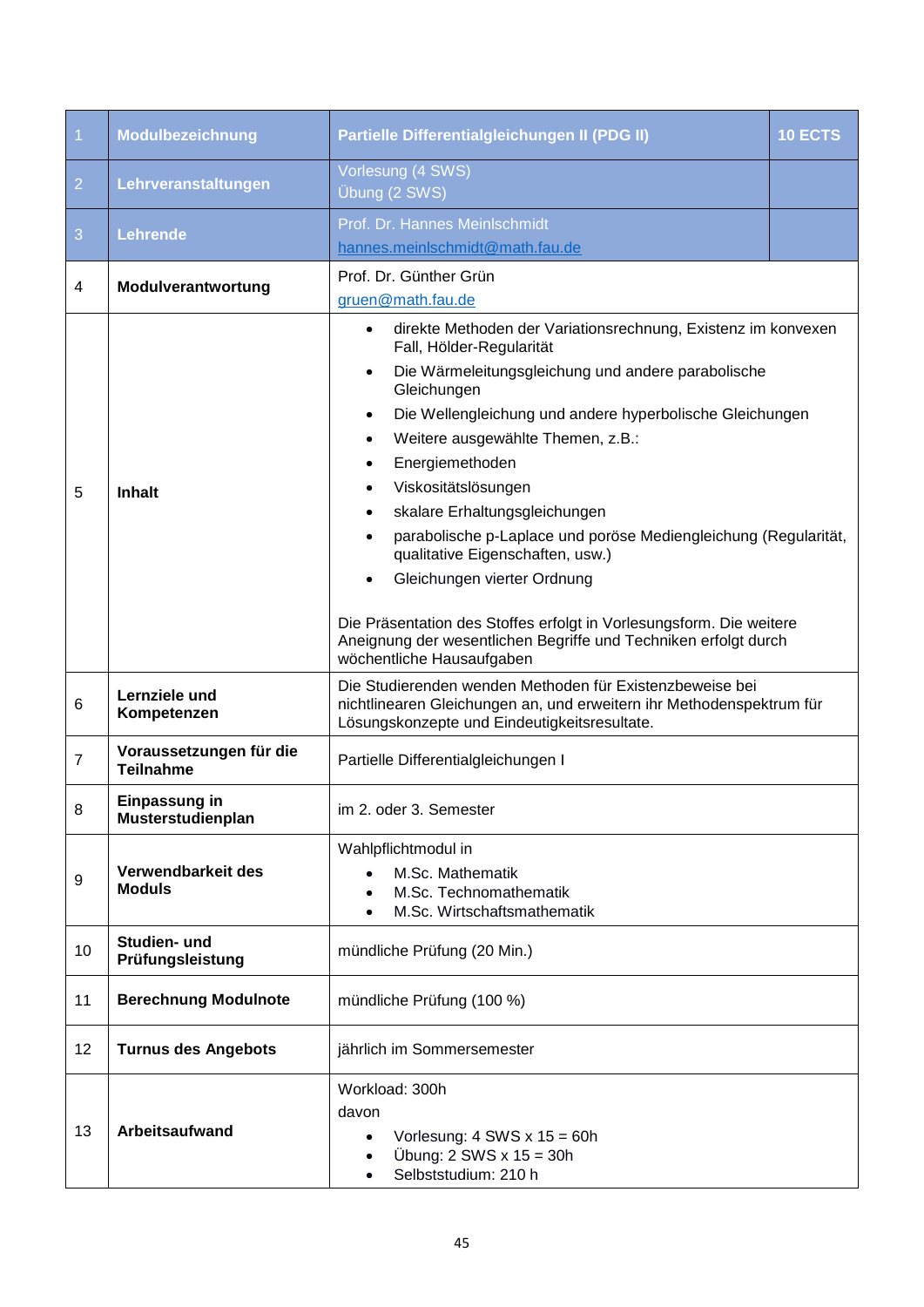| 14 | Dauer des Moduls                    | ein Semester                                                                                                                                                                                                                                                                                                                                                                      |  |
|----|-------------------------------------|-----------------------------------------------------------------------------------------------------------------------------------------------------------------------------------------------------------------------------------------------------------------------------------------------------------------------------------------------------------------------------------|--|
| 15 | Unterrichts- und<br>Prüfungssprache | Deutsch oder Englisch                                                                                                                                                                                                                                                                                                                                                             |  |
| 16 | Literaturhinweise                   | • L. C. Evans, Partial Differential Equations, AMS 1997<br>D. Gilbarg, N. S. Trudinger, Elliptic Partial Differential Equations,<br>$\bullet$<br>Springer 1983<br>E. DiBenedetto, Partial Differential Equations, Birkhäuser 2001<br>$\bullet$<br>E. Giusti, Direct methods in the calculus of variations. World<br>$\bullet$<br>Scientific Publishing 2003<br>Vorlesungsskriptum |  |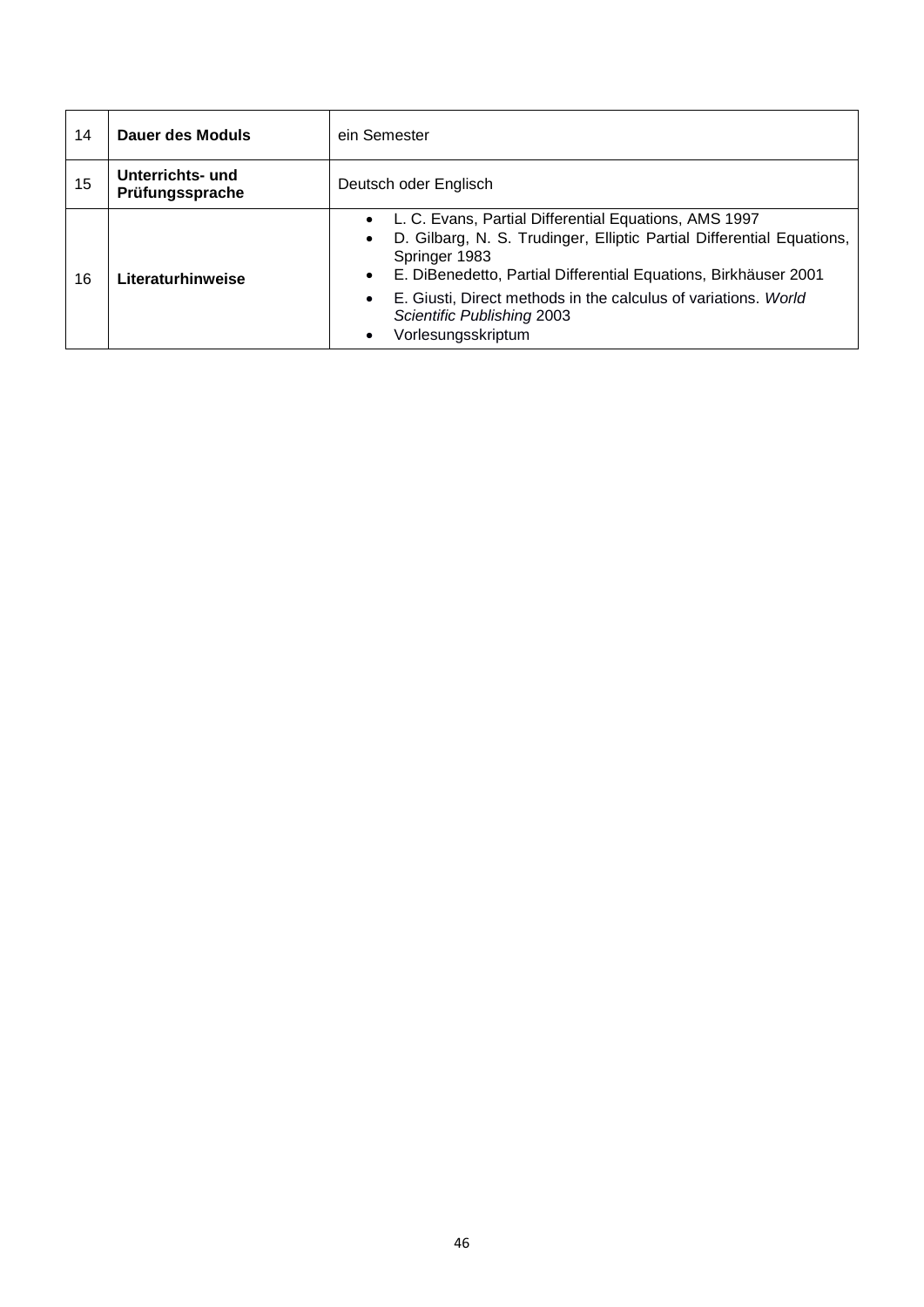<span id="page-46-0"></span>

| $\vert$ 1      | Modulbezeichnung                            | Wahrscheinlichkeitstheorie (WT)                                                                                                                                                                                                                                                                                                                                                                                                                                                                                                                      | 10 ECTS |
|----------------|---------------------------------------------|------------------------------------------------------------------------------------------------------------------------------------------------------------------------------------------------------------------------------------------------------------------------------------------------------------------------------------------------------------------------------------------------------------------------------------------------------------------------------------------------------------------------------------------------------|---------|
| $\overline{2}$ | Lehrveranstaltungen                         | Vorlesung (4 SWS)<br>Übung (2 SWS)<br>Zentralübung (1 SWS)                                                                                                                                                                                                                                                                                                                                                                                                                                                                                           |         |
| 3              | <b>Lehrende</b>                             | Prof. Dr. Torben Krüger<br>tk@math.ku.dk                                                                                                                                                                                                                                                                                                                                                                                                                                                                                                             |         |
| 4              | Modulverantwortung                          | Prof. Dr. Torben Krüger<br>tk@math.ku.dk                                                                                                                                                                                                                                                                                                                                                                                                                                                                                                             |         |
| 5              | <b>Inhalt</b>                               | Mengensysteme, messbare Abbildungen, Maße,<br>$\bullet$<br>Integrationstheorie<br>Podukträume, unabhängige Zufallsvariablen und gekoppelte<br>Experimente<br>Maße mit Dichten<br>Bedingte Erwartungen und Martingale<br>Stochastische Ungleichungen und Grenzwertsätze<br>Grundlagen stochastischer Prozesse<br>Die Präsentation des Stoffes erfolgt in Vorlesungsform online. Die weitere<br>Aneignung der wesentlichen Begriffe und Techniken erfolgt durch<br>Präsenzübungen.                                                                     |         |
| 6              | Lernziele und<br>Kompetenzen                | Die Studierenden<br>erkennen und erklären die formale maßtheoretische Grundlage<br>der Wahrscheinlichkeitstheorie und übertragen diese.<br>erfassen und formulieren zufällige Phänomene mit mathematisch<br>komplexeren Strukturen.<br>nennen und erklären die wichtigsten stochastischen Prozesse, die<br>$\bullet$<br>in den Anwendungen eine Rolle spielen.<br>sammeln und bewerten relevante Informationen und erkennen<br>Zusammenhänge zu anderen mathematischen Themenfeldern.<br>klassifizieren und lösen selbstständig Probleme analytisch. |         |
| $\overline{7}$ | Voraussetzungen für die<br><b>Teilnahme</b> | empfohlen: Stochastische Modellbildung und Grundlagen in Analysis                                                                                                                                                                                                                                                                                                                                                                                                                                                                                    |         |
| 8              | <b>Einpassung in</b><br>Musterstudienplan   | im 1. bis 3. Semester                                                                                                                                                                                                                                                                                                                                                                                                                                                                                                                                |         |
| 9              | Verwendbarkeit des<br><b>Moduls</b>         | Wahlpflichtmodul in:<br>M.Sc. Data Science<br><b>B.Sc. Mathematik</b><br>B.Sc. Wirtschaftsmathematik                                                                                                                                                                                                                                                                                                                                                                                                                                                 |         |
| 10             | Studien- und<br>Prüfungsleistung            | Übungsleistungen (wöchentliche Hausaufgaben, unbenotet)<br>Klausur (benotet, 90 Min.)                                                                                                                                                                                                                                                                                                                                                                                                                                                                |         |